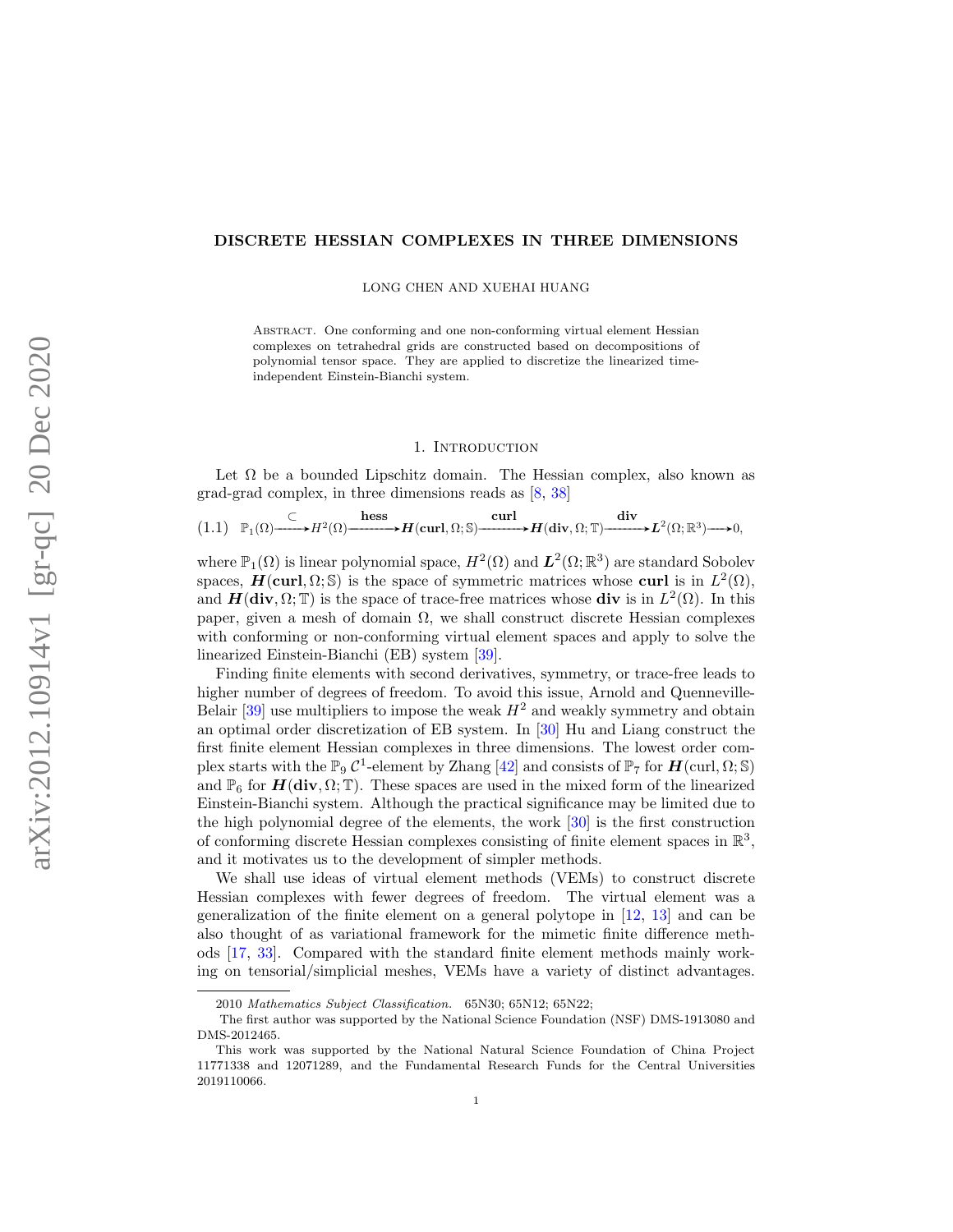The VEMs are, foremost, highly adaptable to the polygonal/polyhedral, or even anisotropic quadrilateral/hexahedral meshes. For problems with complex geometries, this leads to great convenience in mesh generation, e.g., discrete fracture network simulations [\[16\]](#page-36-4), and the elliptic interface problems in three dimensions [\[24\]](#page-37-5). Another trait of VEMs is its astoundingly painless construction of smooth elements for high-order elliptic problems. For instance, the  $H^2$ -conforming VEMs has been constructed in [\[18,](#page-37-6) [4,](#page-36-5) [10\]](#page-36-6) which shows a simple and elegant construction readily to be implemented. A uniform construction of the  $H^m$ -nonconforming virtual elements of any order k and m on any shape of polytope in  $\mathbb{R}^n$  with constraint  $k \geq m$ has been developed in [\[23,](#page-37-7) [31\]](#page-37-8). One more merit is that the virtual element space can devised to be structure preserving, such as the harmonic VEM [\[25,](#page-37-9) [34\]](#page-37-10) and the divergence-free Stokes VEMs [\[11,](#page-36-7) [41\]](#page-37-11). VEMs for de Rham complex [\[14\]](#page-36-8) and Stokes complexes [\[15\]](#page-36-9) has been also constructed recently.

In the construction VEM space, the most subtle and key component is the wellposedness of a local problem with non-zero Dirichlet boundary condition. Take  $H<sup>2</sup>$  conforming VEM space as an example. Given data  $(f, g<sub>1</sub>, g<sub>2</sub>)$ , we consider the biharmonic equation with Dirichlet boundary condition on a polyhedral domain K

(1.2) 
$$
\Delta^2 v = f \text{ in } K, \quad v = g_1, \partial_n v = g_2 \text{ on } \partial K.
$$

When  $g_1 = g_2 = 0$ , the existence and uniqueness is a consequence of the Lax-Milligram lemma on  $H_0^2(K)$ . The classical way to deal with non-zero Dirichlet boundary condition  $(g_1, g_2)$  is to find a lifting  $v^1 \in H^2(K)$  with  $v^1 = g_1, \partial_n v^1 =$  $g_2$  and change  $(5.11)$  to homogenous boundary condition with modified source  $f - \Delta^2 v^1$ . Such lifting is guaranteed by trace theorems of Sobolev spaces which is usually established for smooth domains. For polyhedral domains, however, compat-ible conditions [\[29\]](#page-37-12) are needed. For  $H^2$ -functions,  $(g_2|_F n_F + \nabla_F(g_1|_F))|_e$  should be single-valued across each edge  $e$  of the polyhedron  $K$ .

For vector function spaces, characterization of the trace spaces is even harder as tangential and normal components of the trace should be treated differently. We refer to [\[15,](#page-36-9) Appendix A] for the discussion of the well-posedness of the biharmonic problem of vector functions with a non-homogeneous boundary conditions, and refer to [\[19\]](#page-37-13) and references therein for the trace of  $H(\text{curl}, \Omega)$ , where variants of  $H^{1/2}(\partial K)$  are introduced. Specifically lifting for traces of  $H(\text{curl}, \Omega)$  is explicitly constructed in [\[40\]](#page-37-14) which is highly non-trivial.

We are not able to characterize the trace space of  $H(\text{curl}, \Omega; \mathbb{S})$  and therefore construct its VEM space for general polyhedral meshes using local problems. Instead we still consider tetrahedron element  $K$  and combine finite element and virtual element spaces. We first establish polynomial complex and corresponding Koszul complex which leads to the decomposition

$$
\mathbb{P}_k(K; \mathbb{S}) = \nabla^2 \, \mathbb{P}_{k+2}(K) \oplus \mathrm{sym}(\boldsymbol{x} \times \mathbb{P}_{k-1}(K; \mathbb{T})) \quad k \geq 1.
$$

Based on this decomposition, we can construct a virtual element space

$$
\Sigma(K) = \nabla^2 W(K) \oplus \text{sym}(\mathbf{x} \times \mathbf{V}(K)),
$$

where  $W(K)$  is an  $H^2$ -conforming VEM space and  $V(K) = \mathbb{P}_2(K; \mathbb{T})$  is a  $H(\text{div})$ conforming finite element space. Degrees of freedom for  $\Sigma(K)$  is carefully chosen so that the resulting global space  $\Sigma_h$  is  $H(\text{curl})$ -conforming and its  $L^2$ -projection to  $\mathbb{P}_3(\mathbb{S})$  is computable. Although there are non-polynomial shape functions, the trace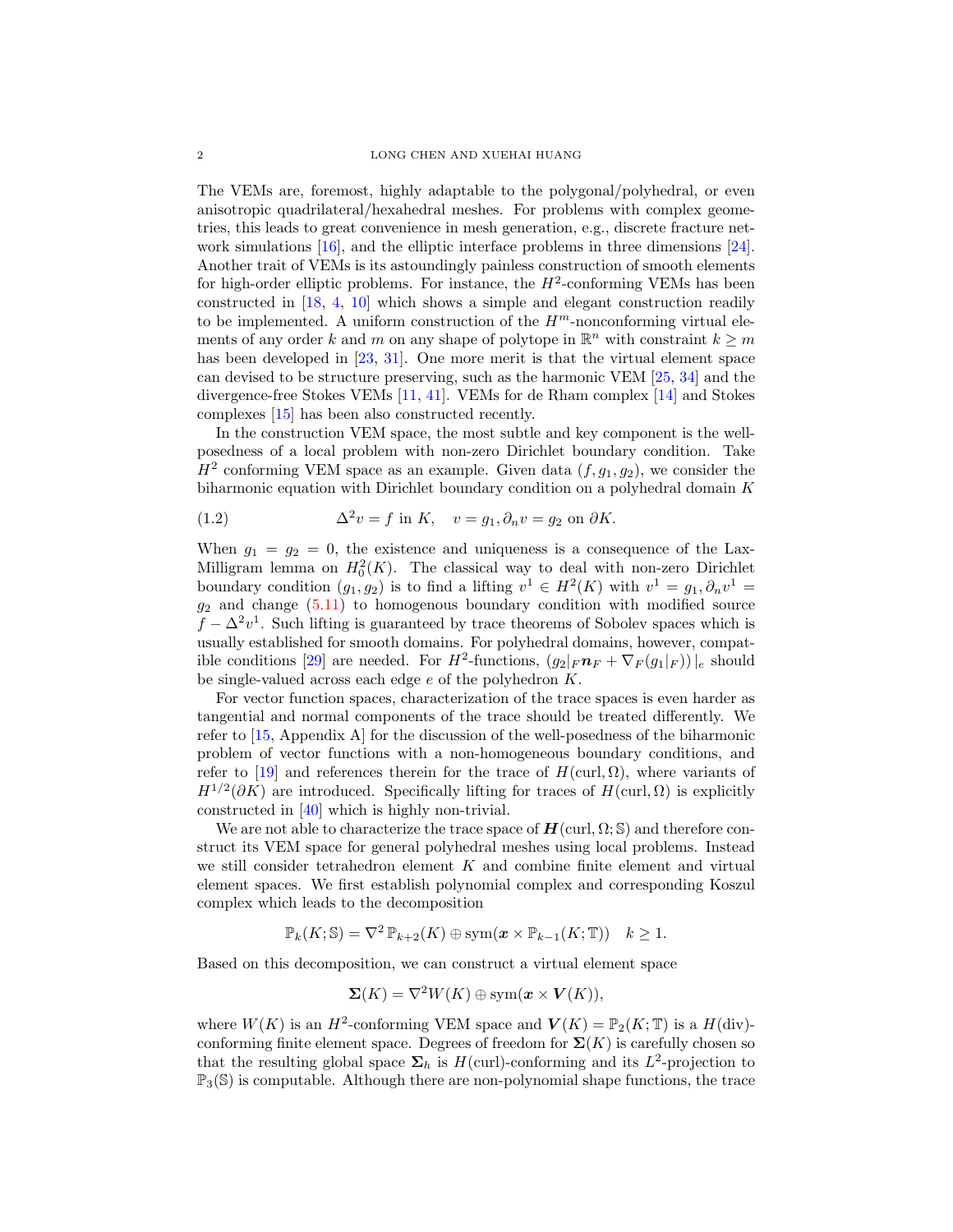$n \times \tau$  on each triangular face is always polynomial. Our construction is different with the approach in [\[30\]](#page-37-2), where characterization of bubble functions is crucial.

Our  $H^2$ -conforming virtual element  $W(K)$  is slightly different of those constructed in  $[18, 4, 10]$  $[18, 4, 10]$  $[18, 4, 10]$  $[18, 4, 10]$  $[18, 4, 10]$ . Again we take the advantage of K being a tetrahedron to construct an element so that when restricted to each face,  $v|_F \in \mathbb{P}_5(F)$  is an Argyris element [\[5\]](#page-36-10) and  $(\partial_n v)|_F \in \mathbb{P}_4(F)$  is a Hermite element [\[26\]](#page-37-15).

The  $H(\text{div}, \Omega; \mathbb{T})$  finite element  $V(K) = \mathbb{P}_2(K; \mathbb{T})$  is a low order version of finite element spaces construct in [\[30\]](#page-37-2) which requires  $\mathbb{P}_k$  for  $k \geq 3$ .

The four local spaces  $(W(K), \Sigma(K), V(K), \mathcal{Q}(K))$  will contain polynomial spaces  $(\mathbb{P}_5, \mathbb{P}_3, \mathbb{P}_2, \mathbb{P}_1)$  with 12 non-polynomial shape functions added in  $W(K)$  and  $\Sigma(K)$ . The dimensions are (68, 132, 80, 12) which are more tractable for implementation.

We show the constructed discrete spaces forms a discrete Hessian complex

(1.3) 
$$
\mathbb{P}_1(\Omega) \xrightarrow{\subset} W_h \xrightarrow{\nabla^2} \Sigma_h \xrightarrow{\operatorname{curl}} V_h \xrightarrow{\operatorname{div}} \mathcal{Q}_h \longrightarrow 0,
$$

Optimal order discretization of the linearized Einstein-Bianchi (EB) system is obtained consequently.

We further present a lower order nonconforming Hessian complex with fewer degrees of freedom  $(28, 92, 80, 12)$ . Only the space  $\Sigma_h$  is non-conforming, while the rest discrete spaces are still conforming. By adding jumps of the tangential trace, we obtain a first order non-conforming discretization of EB system.

During the construction, integration by parts is indispensable and therefore the dual complex: div-div complex as well as its polynomial versions are also presented. Finite elements for div-div complex are recently constructed in [\[21,](#page-37-16) [22\]](#page-37-17).

The rest of this paper is organized as follows. Some matrix and vector operations are present in Section 2. In Section 3 Hessian complex and divdiv complex are presented. Several polynomial complexes are explored in Section 4. A conforming and non-conforming virtual element Hessian complex are constructed in Section 5 and Section 6 respectively. In Section 7, the conforming and non-conforming virtual element Hessian complexes are adopted to discretize the linearized EB system. Conclusion and future work is outlined in the last section.

#### 2. Matrix and Vector Operations

In this section, we shall survey operations for vectors and matrices. Some of them are standard but some are not well documented in the literature. A shorter version tailored to div div complex is presented in [\[22\]](#page-37-17).

2.1. Vector operations. For three vectors  $a, b, c \in \mathbb{R}^3$ , we denote the mixed product

$$
(\boldsymbol{a},\boldsymbol{b},\boldsymbol{c}):=(\boldsymbol{a}\times\boldsymbol{b})\cdot\boldsymbol{c},
$$

which is cyclic invariant in the sense that

$$
(\mathbf{a},\mathbf{b},\mathbf{c})=(\mathbf{b},\mathbf{c},\mathbf{a})=(\mathbf{c},\mathbf{a},\mathbf{b}).
$$

For the cross product, we denote by

$$
(\bm{a},\bm{b},\bm{c})_{\times}:=(\bm{a}\times\bm{b})\times\bm{c}=(\bm{a}\cdot\bm{c})\bm{b}-(\bm{b}\cdot\bm{c})\bm{a},
$$

which satisfies the Jacobi identity if we identify the cross product as the Poisson bracket

$$
(\boldsymbol{a},\boldsymbol{b},\boldsymbol{c})_{\times}+(\boldsymbol{b},\boldsymbol{c},\boldsymbol{a})_{\times}+(\boldsymbol{c},\boldsymbol{a},\boldsymbol{b})_{\times}=0.
$$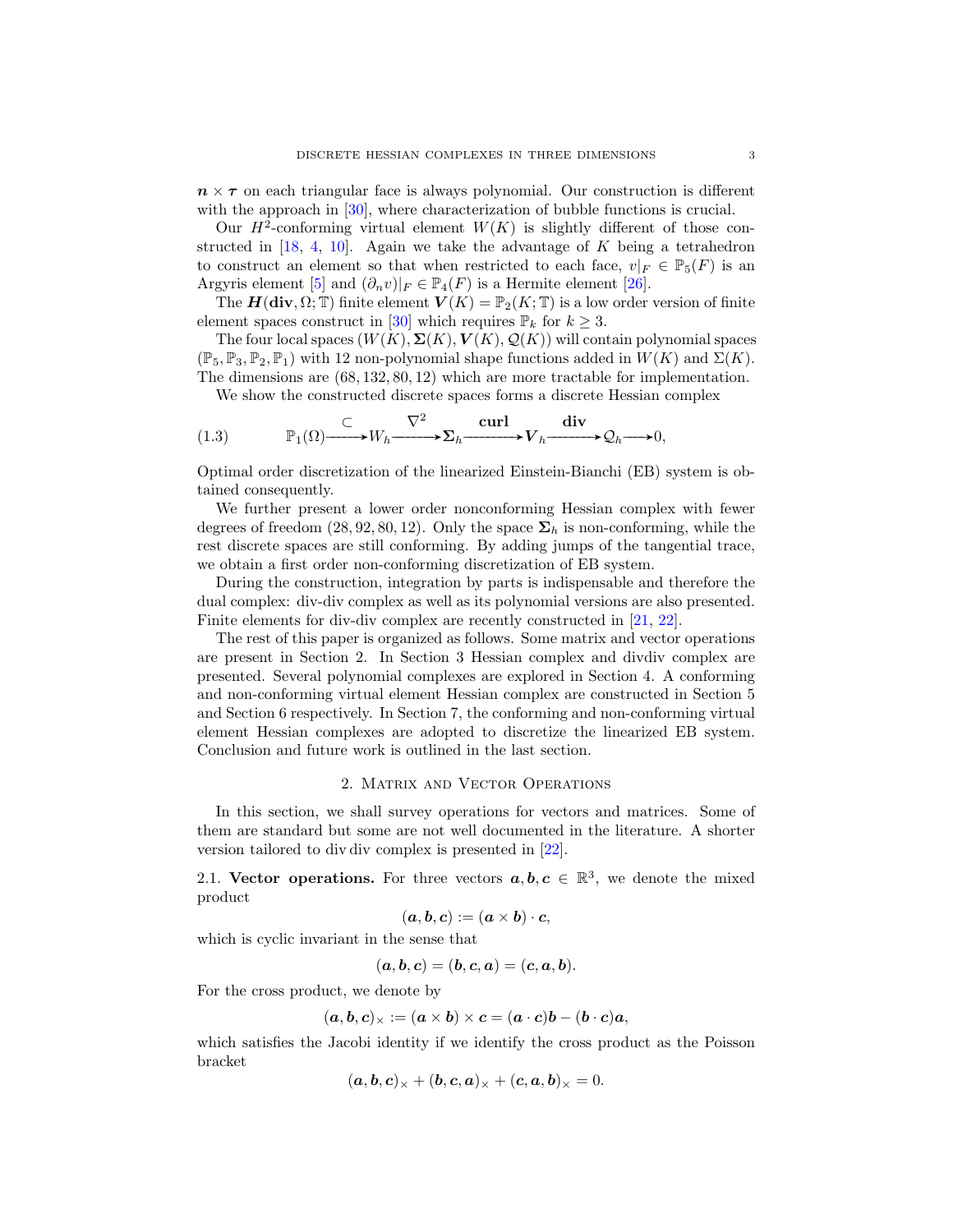In these operations, row or column vectors are mixed. For the cross product, the result is a row or column vector depending on the second variable. For example, if **a** is a row vector and **b** is a column vector. Then  $\mathbf{b} \times \mathbf{a} := \mathbf{b}^{\mathsf{T}} \times \mathbf{a}$  is a row vector.

Given a plane F with normal vector  $n$ , for a vector  $v \in \mathbb{R}^3$ , we introduce two vectors on the plane F

$$
\Pi_F\boldsymbol v:=(\boldsymbol n\times \boldsymbol v)\times \boldsymbol n,\quad \Pi_F^\perp\boldsymbol v:=\boldsymbol n\times \boldsymbol v.
$$

The vector  $\Pi_F^{\perp}$  *v* is a rotation of  $\Pi_F v$  by 90° counter-clockwise with respect to *n*. We have the orthogonal decomposition

$$
\boldsymbol{v} = (\boldsymbol{v}\cdot \boldsymbol{n})\boldsymbol{n} + \Pi_F \boldsymbol{v}.
$$

For this reason, we call  $\Pi_F \nu$  the tangential component of  $\nu$ . We call  $\Pi_F^{\perp} \nu$  the tangential trace of  $v$  as it will appear in the integration by parts, e.g.  $(5.25)$ .

We treat Hamilton operator  $\vec{\nabla} = (\partial_1, \partial_2, \partial_3)^T$  as a column vector. When applied to functions,  $\nabla$  is distributive but not commutative nor associative, i.e.,

$$
\nabla(f+g) = \nabla f + \nabla g. \quad \nabla f \neq f \nabla, \quad (\nabla f)h \neq \nabla (fh).
$$

Define

$$
\nabla_F^{\perp}:=\boldsymbol{n}\times\nabla,\quad \nabla_F:=\Pi_F\nabla=(\boldsymbol{n}\times\nabla)\times\boldsymbol{n}.
$$

 $\nabla_F$  is the surface Hamilton operator and  $\nabla_F^{\perp}$  is its rotation. In the special case  $n = (0, 0, 1)$ t,

$$
\nabla_F=(\partial_1,\partial_2,0)^{\rm T},\quad \nabla_F^{\perp}=(-\partial_2,\partial_1,0)^{\rm T},
$$

which can be identified as two dimensional gradient and curl on the plane. For a scalar function v, which is differentiable in a neighborhood of  $F$  in space,

$$
\nabla_F v = \Pi_F(\nabla v), \quad \nabla_F^{\perp} v = \mathbf{n} \times \nabla v,
$$

are the surface gradient of v and surface curl, respectively. For a vector function  $v$ , the surface divergence operator is

$$
\operatorname{div}_F\boldsymbol v:=\nabla_F\cdot\boldsymbol v=\nabla_F\cdot(\Pi_F\boldsymbol v)=(\boldsymbol n\times\nabla)\cdot(\boldsymbol n\times\boldsymbol v)=\nabla_F^{\perp}\cdot(\boldsymbol n\times\boldsymbol v).
$$

By the cyclic invariance of the mix product, the surface rot operator is

 $\mathrm{rot\,}_F\boldsymbol{v}:=\nabla_F^{\perp}\cdot\boldsymbol{v}=(\boldsymbol{n}\times\nabla)\cdot\boldsymbol{v}=\boldsymbol{n}\cdot(\nabla\times\boldsymbol{v}).$ 

Although we define the surface differentiation through the projection of differentiation of a function defined in space, it can be verified that the definition is intrinsic in the sense that it depends only on the function value on the surface  $F$ .

2.2. Matrix-vector operations. The matrix-vector product  $\boldsymbol{Ab}$  can be interpret as the inner product of  $\boldsymbol{b}$  with the row vectors of  $\boldsymbol{A}$ . We thus define the dot operator

$$
\boldsymbol{b} \cdot \boldsymbol{A} := \boldsymbol{A} \boldsymbol{b}.
$$

Namely the vector inner product is applied row-wise to the matrix. Similarly we can define the cross product row-wise  $\mathbf{b} \times \mathbf{A}$ . Here rigorously speaking when a column vector **b** is treat as a row vector, notation  $\mathbf{b}^{\mathsf{T}}$  should be used. In most places, however, we will scarify this precision for the ease of notation.

When the vector is on the right of the matrix, the operation is defined columnwise. That is

$$
A \cdot b := b^{\mathsf{T}} A = (A^{\mathsf{T}} b)^{\mathsf{T}} = (b \cdot A^{\mathsf{T}})^{\mathsf{T}},
$$
  

$$
A \times b := -(b \times A^{\mathsf{T}})^{\mathsf{T}}.
$$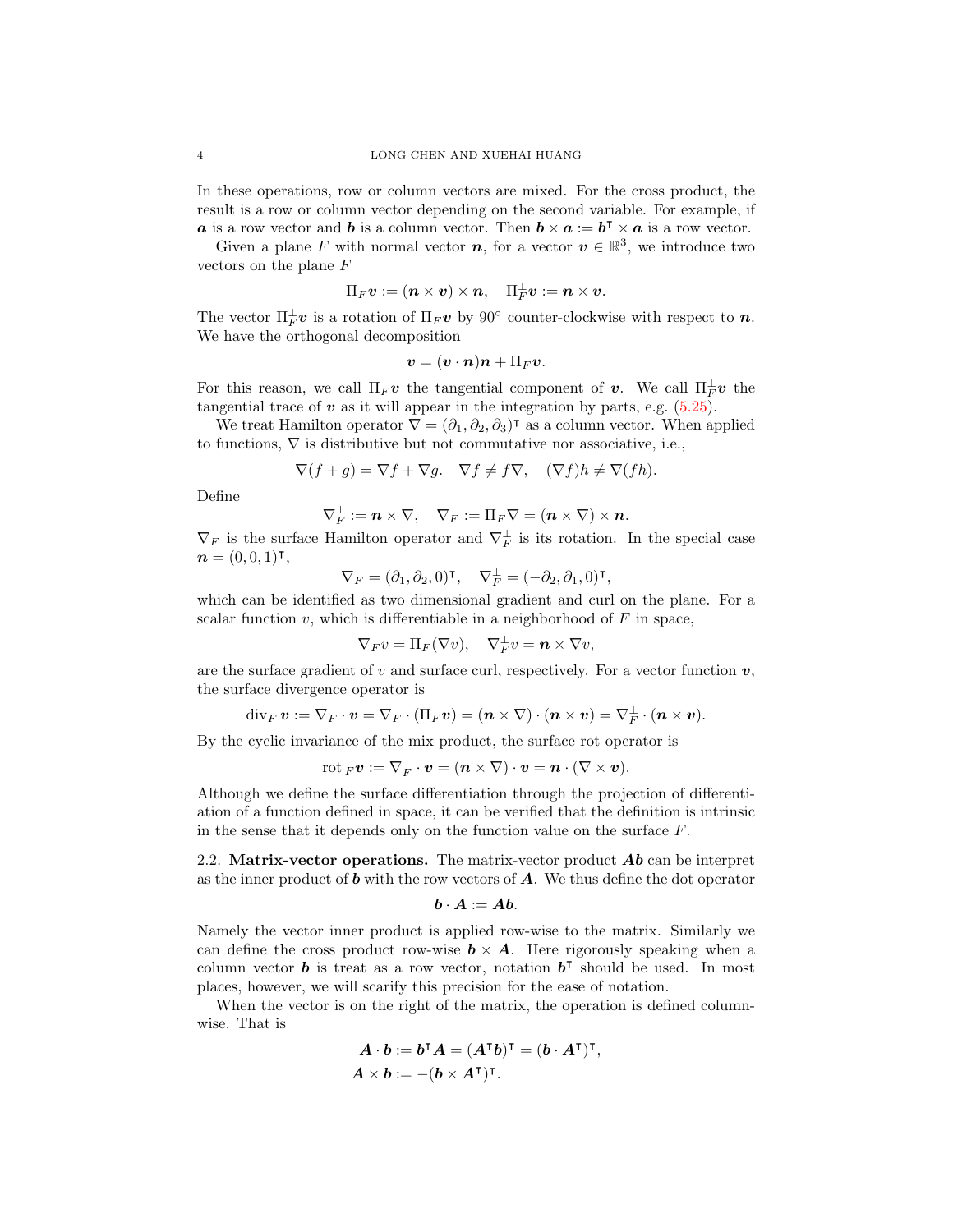By moving the column operation to the right, the product operation is consistent with the transpose operator. For the transpose of product of two objects, we take transpose of each one, switch their order, and add a negative sign if it is the cross product. Note that we do not have the symmetry or skew-symmetry of the product involving matrices. Namely

$$
A\cdot b\neq b\cdot A,\quad A\times b\neq -b\times A.
$$

For two vectors  $\mathbf{b}, \mathbf{c}$  and matrix  $\mathbf{A}$ , we define the following products

$$
\mathbf{b} \cdot \mathbf{A} \cdot \mathbf{c} := \mathbf{b}^\mathsf{T} A^\mathsf{T} \mathbf{c} = (\mathbf{b} \cdot \mathbf{A}) \cdot \mathbf{c} = \mathbf{b} \cdot (\mathbf{A} \cdot \mathbf{c}),
$$
  
\n
$$
\mathbf{b} \cdot \mathbf{A} \times \mathbf{c} := (\mathbf{A}\mathbf{b}) \times \mathbf{c} = (\mathbf{b} \cdot \mathbf{A}) \times \mathbf{c} = \mathbf{b} \cdot (\mathbf{A} \times \mathbf{c}),
$$
  
\n
$$
\mathbf{b} \times \mathbf{A} \times \mathbf{c} := (\mathbf{b} \times \mathbf{A}) \times \mathbf{c} = \mathbf{b} \times (\mathbf{A} \times \mathbf{c}).
$$

Also thanks to the column operation, these triple products are associative. That is the ordering of performing the products does not matter.

The projection  $\Pi_F$  can be also defined for a matrix either row-wise or columnwise. Note that

$$
\Pi_F \bm{A} = -\bm{n}\times(\bm{n}\times\bm{A}) \neq \bm{n}\times\bm{A}\times\bm{n}.
$$

Apply these matrix-vector operations with the Hamilton operator  $\nabla$ , we get row-wise differentiation

$$
\nabla\cdot\bm{A},\quad\nabla\times\bm{A},
$$

and column-wise differentiation

$$
\boldsymbol{A}\cdot\nabla,\quad \boldsymbol{A}\times\nabla.
$$

We then define the following second order differentiation applied to matrices

div div 
$$
\mathbf{A} := \nabla \cdot \mathbf{A} \cdot \nabla := \nabla \cdot (\nabla \cdot \mathbf{A}^{\mathsf{T}}),
$$
  
\ninc $\mathbf{A} := \nabla \times \mathbf{A} \times \nabla := -(\nabla \times (\nabla \times \mathbf{A})^{\mathsf{T}})^{\mathsf{T}},$   
\n
$$
\nabla \cdot \mathbf{A} \times \nabla := -\nabla \times (\nabla \cdot \mathbf{A}) = -\nabla \cdot (\nabla \times \mathbf{A}^{\mathsf{T}})^{\mathsf{T}}.
$$

2.3. Coupling of differentiation and algebraic operations. Denote the space of all  $3 \times 3$  matrices by M, all symmetric  $3 \times 3$  matrices by S, all skew-symmetric  $3 \times 3$  matrices by K, and all trace-free  $3 \times 3$  matrices by T. For any matrix  $\mathbf{B} \in \mathbb{M}$ , we can decompose it into symmetric and skew-symmetric part as

$$
\boldsymbol{B} = \text{sym}(\boldsymbol{B}) + \text{skw}(\boldsymbol{B}) := \frac{1}{2}(\boldsymbol{B} + \boldsymbol{B}^{\mathsf{T}}) + \frac{1}{2}(\boldsymbol{B} - \boldsymbol{B}^{\mathsf{T}}).
$$

We can also decompose it into a direct sum of a trace-free matrix and a diagonal matrix as

$$
\boldsymbol{B}=\mathrm{dev}\boldsymbol{B}+\frac{1}{3}\operatorname{tr}(\boldsymbol{B})\boldsymbol{I}:= (\boldsymbol{B}-\frac{1}{3}\operatorname{tr}(\boldsymbol{B})\boldsymbol{I})+\frac{1}{3}\operatorname{tr}(\boldsymbol{B})\boldsymbol{I}.
$$

As the skew-symmetric matrix is always trace-free, we can combine the two decompositions as:

$$
B = \text{devsym}(B) + \text{skw}(B) + \frac{1}{3}\text{tr}(B)I.
$$

For a vector function  $\mathbf{u} = (u_1, u_2, u_3)^\mathsf{T}$ , curl  $\mathbf{u} = \nabla \times \mathbf{u}$  and div  $\mathbf{u} = \nabla \cdot \mathbf{u}$  are standard differential operations. The gradient  $\nabla u := u \otimes \nabla = u \nabla^{\intercal}$  is a matrix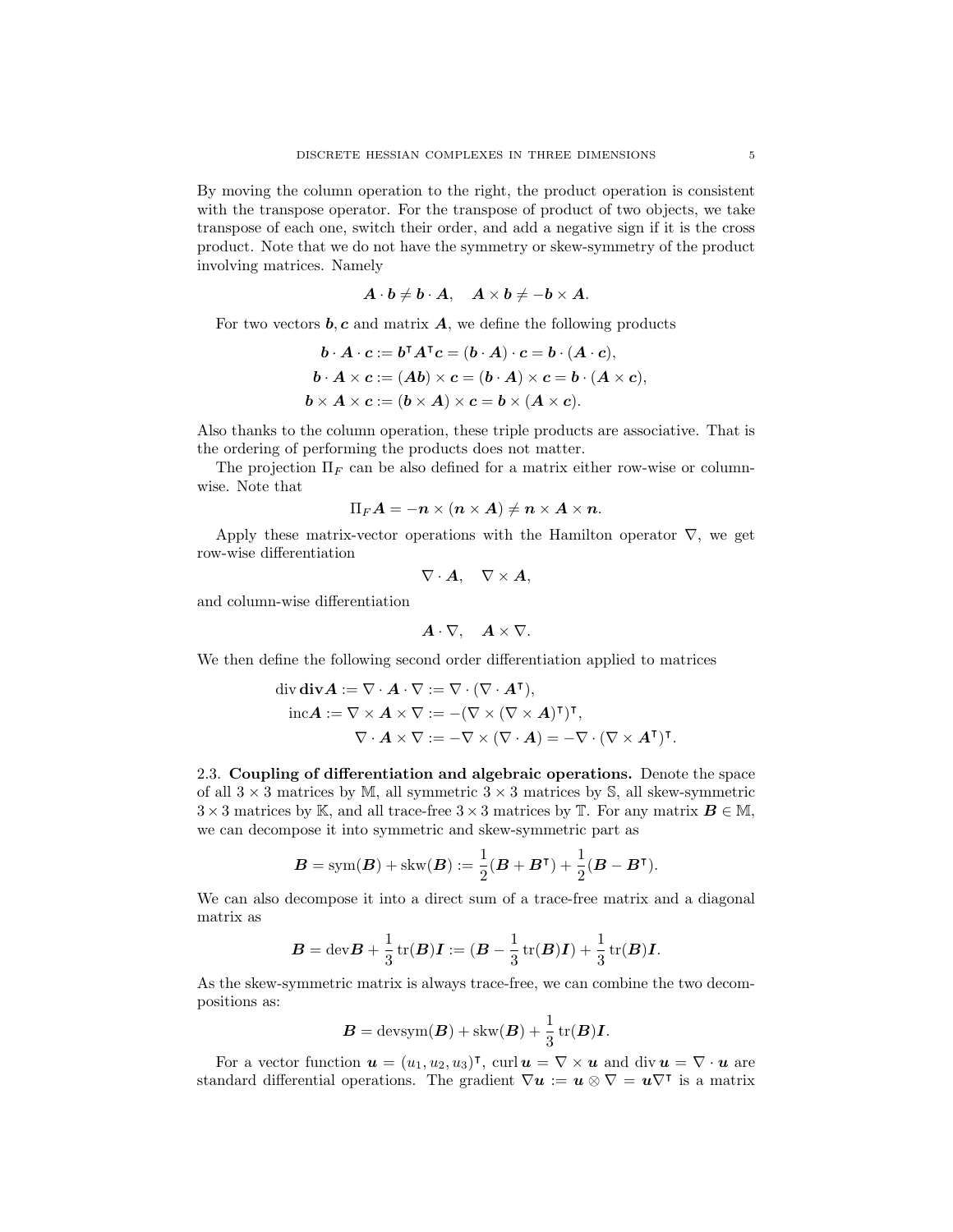$\sqrt{ }$  $\mathcal{L}$  $\nabla^{\intercal}u_1$  $\nabla^{\intercal}u_2$  $\nabla^\intercal u_3^\intercal$  $\setminus$ . Its symmetric part is defined as

$$
\operatorname{def} \boldsymbol{u} := \operatorname{sym} \nabla \boldsymbol{u} = \frac{1}{2} (\nabla \boldsymbol{u} + (\nabla \boldsymbol{u})^{\intercal}) = \frac{1}{2} (\boldsymbol{u} \nabla^{\intercal} + \nabla \boldsymbol{u}^{\intercal}).
$$

In the last identity notation  $u\nabla^{\dagger}$  is used to emphasize the symmetry form. Similarly we can define symcurl operator for a matrix  $A$ 

sym curl
$$
\mathbf{A} = \frac{1}{2} (\nabla \times \mathbf{A} + (\nabla \times \mathbf{A})^{\mathsf{T}}) = \frac{1}{2} (\nabla \times \mathbf{A} - \mathbf{A}^{\mathsf{T}} \times \nabla).
$$

We define an isomorphism of  $\mathbb{R}^3$  and the space of skew-symmetric matrices as follows: for a vector  $\boldsymbol{\omega} = (\omega_1, \omega_2, \omega_3)^\intercal \in \mathbb{R}^3$ ,

$$
\mathrm{mspn}\,\boldsymbol{\omega} := [\boldsymbol{\omega}]_{\times} := \begin{pmatrix} 0 & -\omega_3 & \omega_2 \\ \omega_3 & 0 & -\omega_1 \\ -\omega_2 & \omega_1 & 0 \end{pmatrix} \in \mathbb{K}.
$$

Obviously mspn is a bijection. Its inverse is denoted by vspan satisfying

$$
\operatorname{mspan} \operatorname{vspan} (\boldsymbol{Z}) = \boldsymbol{Z} \quad \boldsymbol{Z} \in \mathbb{K},
$$

and

$$
\text{vspan mspan}(\boldsymbol{\omega}) = \boldsymbol{\omega} \quad \boldsymbol{\omega} \in \mathbb{R}^3.
$$

For two vectors  $u, v$ , one can easily verify that

$$
\boldsymbol{u}\times\boldsymbol{v}=[\boldsymbol{u}]_{\times}\boldsymbol{v}=(\mathrm{mspn}\,\boldsymbol{u})\boldsymbol{v}.
$$

Using the cross product and  $[\cdot]_{\times}$ , we have the following identity

(2.1) 
$$
skw(\nabla u) = \frac{1}{2} [\nabla \times u]_{\times}, \quad tr(\nabla u) = \nabla \cdot u.
$$

Consequently we can write the decomposition for the matrix  $\nabla u$  as

(2.2) 
$$
\nabla \mathbf{u} = \det \mathbf{u} + \frac{1}{2} [\nabla \times \mathbf{u}]_{\times} = \det \det \mathbf{u} + \frac{1}{2} m \operatorname{spn}(\nabla \times \mathbf{u}) + \frac{1}{3} (\nabla \cdot \mathbf{u}) \mathbf{I}.
$$

We list the following identities which can be verified by direct calculation.

<span id="page-5-1"></span>(2.3) 
$$
\text{skw}(\nabla \mathbf{u}) = \frac{1}{2}(\text{mspn}\,\nabla \times \mathbf{u}) \qquad \forall \mathbf{u} \in \mathbf{H}^{1}(\mathbb{R}^{3}),
$$

<span id="page-5-4"></span>(2.4) 
$$
\operatorname{skw}(\nabla \times \mathbf{A}) = \frac{1}{2} \operatorname{mspn}[(\mathbf{A} \cdot \nabla)^{\mathsf{T}} - \nabla(\operatorname{tr}(\mathbf{A}))] \qquad \forall \mathbf{A} \in \mathbf{H}^{1}(\mathbb{M}),
$$

<span id="page-5-2"></span><span id="page-5-0"></span>(2.5) **div** mspn 
$$
u = -\nabla \times u
$$
  $\forall$   $u \in H^1(\mathbb{R}^3)$ ,  
\n(2.6) 2 div vspn skw  $A = \text{tr} \operatorname{curl} A$   $\forall$   $A \in H^1(\mathbb{M})$ ,

<span id="page-5-3"></span>(2.7)  $\nabla \times (u\mathbf{I}) = -\operatorname{mspn}(\nabla u) \quad \forall u \in H^1(\mathbb{R}).$ 

More identities involving the matrix operation and differentiation are summarized in [\[8\]](#page-36-0).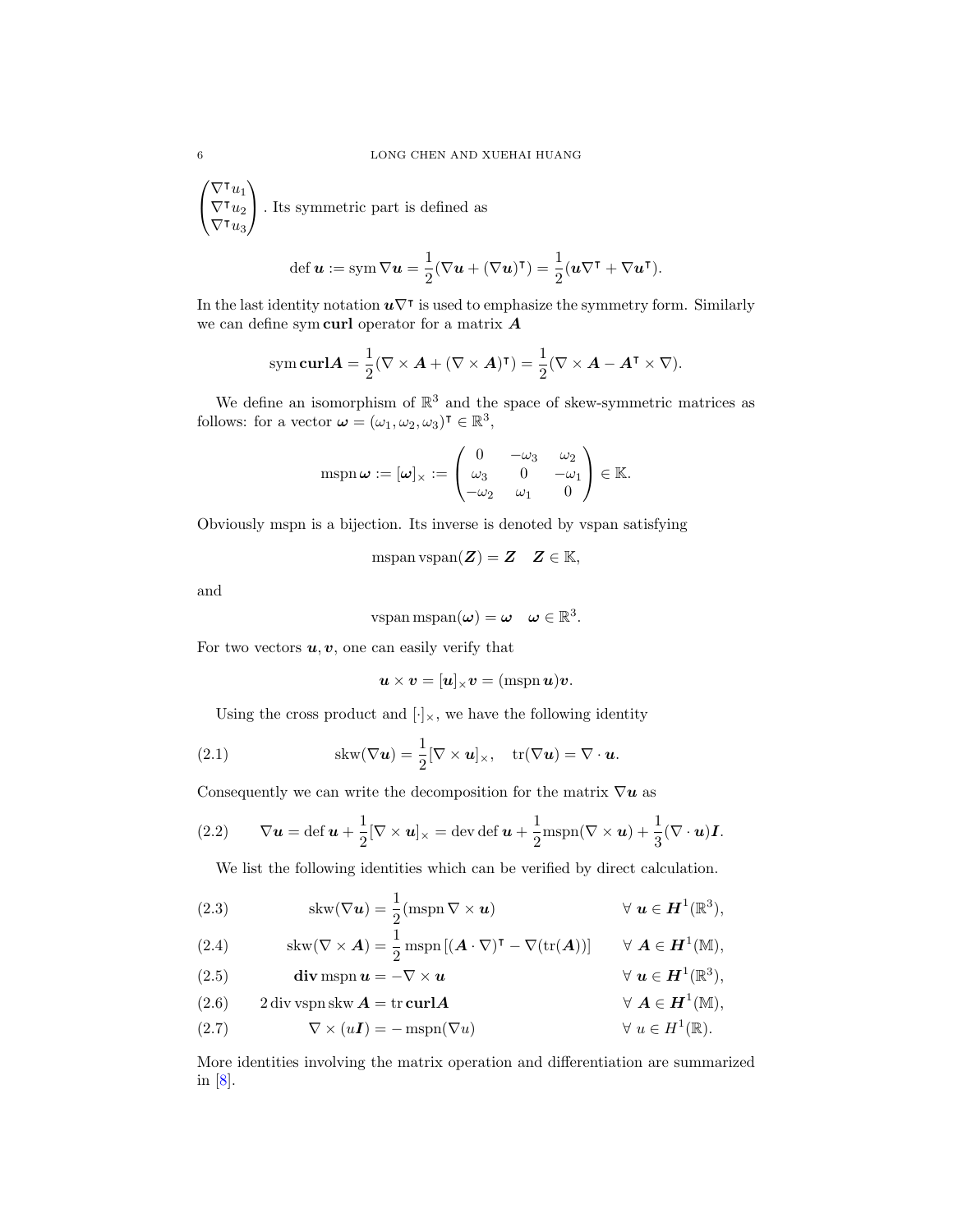## 3. Two Hilbert Complexes for Tensors

In this section we shall present two Hilbert complexes for tensors: Hessian complex and divdiv complex. They are dual to each other. When constructing VEM or FEM spaces, Hessian complex will be used for the construction of shape function spaces and divdiv complex for the degrees of freedom. For the completeness we shall prove the exactness of these two complexes following [\[38\]](#page-37-0) and refer to [\[8\]](#page-36-0) for a systematical way of deriving complexes from complexes.

Recall that a Hilbert complex is a sequence of Hilbert spaces  $V_i$  connected by a sequence of closed densely defined linear operator  $d_i$ 

$$
0 \longrightarrow \mathcal{V}_1 \stackrel{d_1}{\longrightarrow} \mathcal{V}_2 \stackrel{d_2}{\longrightarrow} \dots \mathcal{V}_{n-1} \stackrel{d_{n-1}}{\longrightarrow} \mathcal{V}_n \longrightarrow 0,
$$

satisfying the property img $(d_i) \subset \text{ker}(d_{i+1}),$  i.e.,  $d_{i+1} \circ d_i = 0$ . In this paper, we shall consider domain complexes only, i.e.  $dom(d_i) = V_i$ . The complex is called an exact sequence if  $\text{img}(d_i) = \text{ker}(d_{i+1})$  for  $i = 1, ..., n$ . We usually skip the first 0 in the complex and use the embedding operator to indicate  $d_1$  is injective. We refer to [\[6\]](#page-36-11) for background on Hilbert complexes.

3.1. Hessian complex. The Hessian complex in three dimensions reads as [\[8,](#page-36-0) [38\]](#page-37-0)

<span id="page-6-1"></span>
$$
(3.1) \quad \mathbb{P}_1(\Omega) \xrightarrow{\subset} H^2(\Omega) \xrightarrow{\text{hess}} H(\text{curl}, \Omega; \mathbb{S}) \xrightarrow{\text{curl}} H(\text{div}, \Omega; \mathbb{T}) \xrightarrow{\text{div}} L^2(\Omega; \mathbb{R}^3) \longrightarrow 0.
$$

<span id="page-6-0"></span>**Lemma 3.1.** Assume  $\Omega$  is a bounded and strong Lipschitz domain in  $\mathbb{R}^3$ . It holds (3.2)  $\mathbf{div}\mathbf{H}^1(\Omega;\mathbb{T})=\mathbf{L}^2(\Omega;\mathbb{R}^3).$ 

*Proof.* First consider  $v = \nabla w \in L^2(\Omega;\mathbb{R}^3)$  with  $w \in H^1(\Omega)$ . There exists  $\phi \in$  $H^2(\Omega;\mathbb{R}^3)$  statisfying 2 div  $\phi = -3w$ . Take  $\tau = wI + \text{curl}$  mspn  $\phi \in H^1(\Omega;\mathbb{M})$ . It is obvious that  $div\tau = div(wI) = v$ . It follows from [\(2.6\)](#page-5-0) that

 $\text{tr } \tau = 3w + \text{tr } \textbf{curl} \text{ mspn } \phi = 3w + 2 \text{ div } \text{vspn } \text{skw } \text{mspn } \phi = 3w + 2 \text{ div } \phi = 0.$ 

Next consider general  $v \in L^2(\Omega;\mathbb{R}^3)$ . There exists  $\tau_1 \in H^1(\Omega;\mathbb{M})$  satisfying  $div\tau_1 = v$ . Then there exists  $\tau_2 \in H^1(\Omega; \mathbb{T})$  satisfying  $div\tau_2 = \frac{1}{3}\nabla(\text{tr }\tau_1)$ . Now take  $\tau = \text{dev } \tau_1 + \tau_2 \in H^1(\Omega; \mathbb{T})$ . We have

$$
\mathbf{div}\boldsymbol{\tau} = \mathbf{div}(\mathrm{dev}\,\boldsymbol{\tau}_1) + \mathbf{div}\boldsymbol{\tau}_2 = \mathbf{div}(\mathrm{dev}\,\boldsymbol{\tau}_1) + \frac{1}{3}\nabla(\mathrm{tr}\,\boldsymbol{\tau}_1) = \mathbf{div}\boldsymbol{\tau}_1 = \boldsymbol{v}.
$$

Thus  $(3.2)$  follows.

**Lemma 3.2.** Assume  $\Omega$  is a bounded and topologically trivial strong Lipschitz domain in  $\mathbb{R}^3$ . It holds

(3.3) 
$$
\mathbf{curl}\mathbf{H}^{1}(\Omega;\mathbb{S})=\mathbf{H}(\mathbf{div},\Omega;\mathbb{T})\cap\ker(\mathbf{div}).
$$

*Proof.* For any  $\tau \in H(\text{div}, \Omega; \mathbb{T}) \cap \text{ker}(\text{div}),$  there exists  $\sigma_1 \in H^1(\Omega; \mathbb{M})$  such that

$$
\tau = \mathrm{curl}\sigma_1.
$$

Thanks to  $(2.6)$ , we have

<span id="page-6-2"></span>
$$
2 \operatorname{div} \operatorname{vspn} \operatorname{skw} \sigma_1 = \operatorname{tr} \operatorname{curl} \sigma_1 = \operatorname{tr} \tau = 0.
$$

Hence there exsits  $\mathbf{v} \in \mathbf{H}^2(\Omega;\mathbb{R}^3)$  such that vspnskw $\sigma_1 = \frac{1}{2}$ curl  $\mathbf{v}$ . Then apply mspn and use  $(2.3)$  to get

skw
$$
\sigma_1 = \frac{1}{2}
$$
mspn curl  $v = \text{skw}(\nabla v)$ .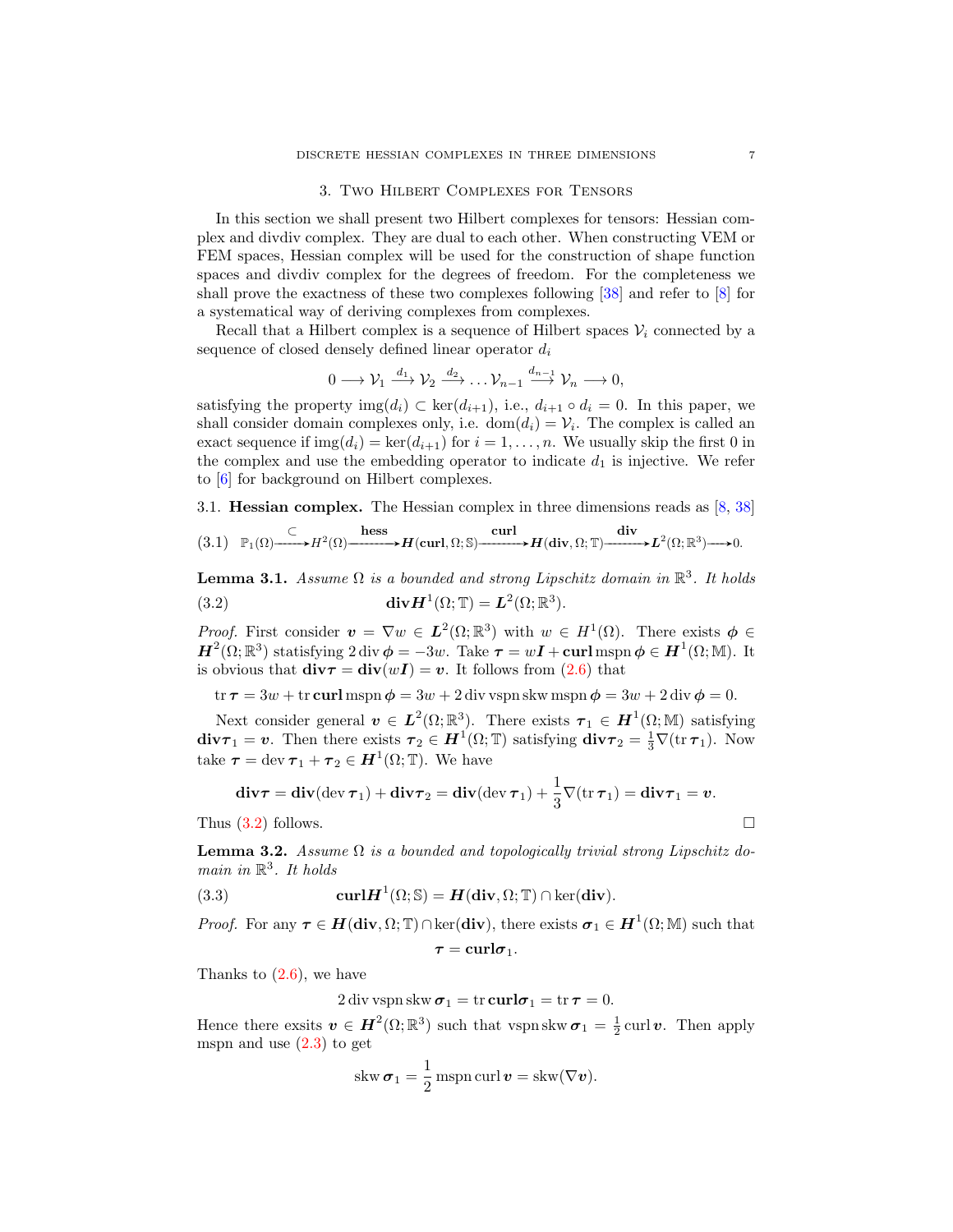Taking  $\sigma = \sigma_1 - \nabla v$ , we have  $\sigma \in H^1(\Omega; \mathbb{S})$  and  $\operatorname{curl} \sigma = \tau$ .

**Theorem 3.3.** Assume  $\Omega$  is a bounded and topologically trivial strong Lipschitz domain in  $\mathbb{R}^3$ . Then [\(3.1\)](#page-6-1) is a complex and exact sequence.

*Proof.* It is obvious that [\(3.1\)](#page-6-1) is a complex and  $H^2(\Omega) \cap \text{ker}(\text{hess}) = \mathbb{P}_1(\Omega)$ . As results of  $(3.2)$  and  $(3.3)$ , we have

$$
\mathbf{div}\boldsymbol{H}(\mathbf{div},\Omega;\mathbb{T})=\boldsymbol{L}^2(\Omega;\mathbb{R}^3),\quad \mathbf{curl}\boldsymbol{H}(\mathbf{curl},\Omega;\mathbb{S})=\boldsymbol{H}(\mathbf{div},\Omega;\mathbb{T})\cap\ker(\mathbf{div}).
$$

We only need to prove  $H(\text{curl}, \Omega; \mathbb{S}) \cap \text{ker}(\text{curl}) = \text{hess } H^2(\Omega)$ . For any  $\sigma \in$  $H(\text{curl}, \Omega; \mathbb{S}) \cap \text{ker}(\text{curl})$ , there exists  $v \in H^1(\Omega; \mathbb{R}^3)$  such that

$$
\boldsymbol{\sigma}=\nabla \boldsymbol{v}.
$$

Since  $\sigma$  is symmetric, by [\(2.3\)](#page-5-1), we have

$$
\mathrm{mspn}\,\nabla \times \mathbf{v} = 2\,\mathrm{skw}(\nabla \mathbf{v}) = 2\,\mathrm{skw}(\boldsymbol{\sigma}) = \mathbf{0},
$$

which means  $\nabla \times \mathbf{v} = \mathbf{0}$ . Hence there exists  $w \in H^2(\Omega)$  that  $\mathbf{v} = \nabla w$  and consequently  $\sigma = \text{hess } w \in \text{hess } H^2(\Omega)$ .  $(\Omega)$ .

As a result of the Hessian complex  $(3.1)$ , we have the Poincaré inequality  $[8]$ 

(3.4) kτ k<sup>0</sup> . kcurl τ k<sup>0</sup>

for any  $\tau \in H(\text{curl}, \Omega; \mathbb{S})$  satisfying

$$
(\tau, \nabla^2 w) = 0 \quad \forall \ w \in H^2(\Omega).
$$

When  $\Omega \subset \mathbb{R}^2$ , the Hessian complex in two dimensions becomes

$$
\mathbb{P}_1(\Omega) \xrightarrow{\subset} H^2(\Omega) \xrightarrow{\text{hess}} H(\text{rot}, \Omega; \mathbb{S}) \xrightarrow{\text{rot}} L^2(\Omega; \mathbb{R}^2) \longrightarrow 0,
$$

which is the rotation of the elasticity complex [\[27,](#page-37-18) [9\]](#page-36-12).

3.2. divdiv complex. The div div complex in three dimensions reads as [\[8,](#page-36-0) [38\]](#page-37-0)

<span id="page-7-0"></span>
$$
(3.5) \quad RT \xrightarrow{\subset} H^1(\Omega; \mathbb{R}^3) \xrightarrow{\text{dev grad}} H(\text{sym curl}, \Omega; \mathbb{T}) \xrightarrow{\text{sym curl}} H(\text{div div}, \Omega; \mathbb{S}) \xrightarrow{\text{div div } \mathbf{div}} L^2(\Omega) \longrightarrow 0.
$$

For completeness, we prove the exactness of the complex  $(3.5)$ .

Theorem 3.4. Assume  $\Omega$  is a bounded and topologically trivial strong Lipschitz domain in  $\mathbb{R}^3$ . Then [\(3.5\)](#page-7-0) is a complex and exact sequence.

*Proof.* Any skew-symmetric  $\tau$  can be written as  $\tau = \text{mspn } v$  with  $v = \text{vspn } \tau$ . Assume  $v \in C^2(\Omega;\mathbb{R}^3)$ , it follows from  $(2.5)$  that

(3.6) div  $div \tau = div div \text{ mspn } v = - div(curl v) = 0.$ 

Since div  $div \tau = 0$  for any smooth skew-symmetric tensor field  $\tau$ , we obtain

<span id="page-7-1"></span>
$$
\operatorname{div} \mathbf{div}\mathbf{H}(\operatorname{div} \mathbf{div}, \Omega; \mathbb{S}) = \operatorname{div} \mathbf{div}\mathbf{H}(\operatorname{div} \mathbf{div}, \Omega; \mathbb{M}) = L^2(\Omega).
$$

For any  $\tau \in C^3(\Omega; \mathbb{T})$ , by applying operators on both sides,

div div sym curl
$$
\tau = \frac{1}{2} \nabla \cdot (\nabla \times \tau - \tau^{\mathsf{T}} \times \nabla) \cdot \nabla = 0.
$$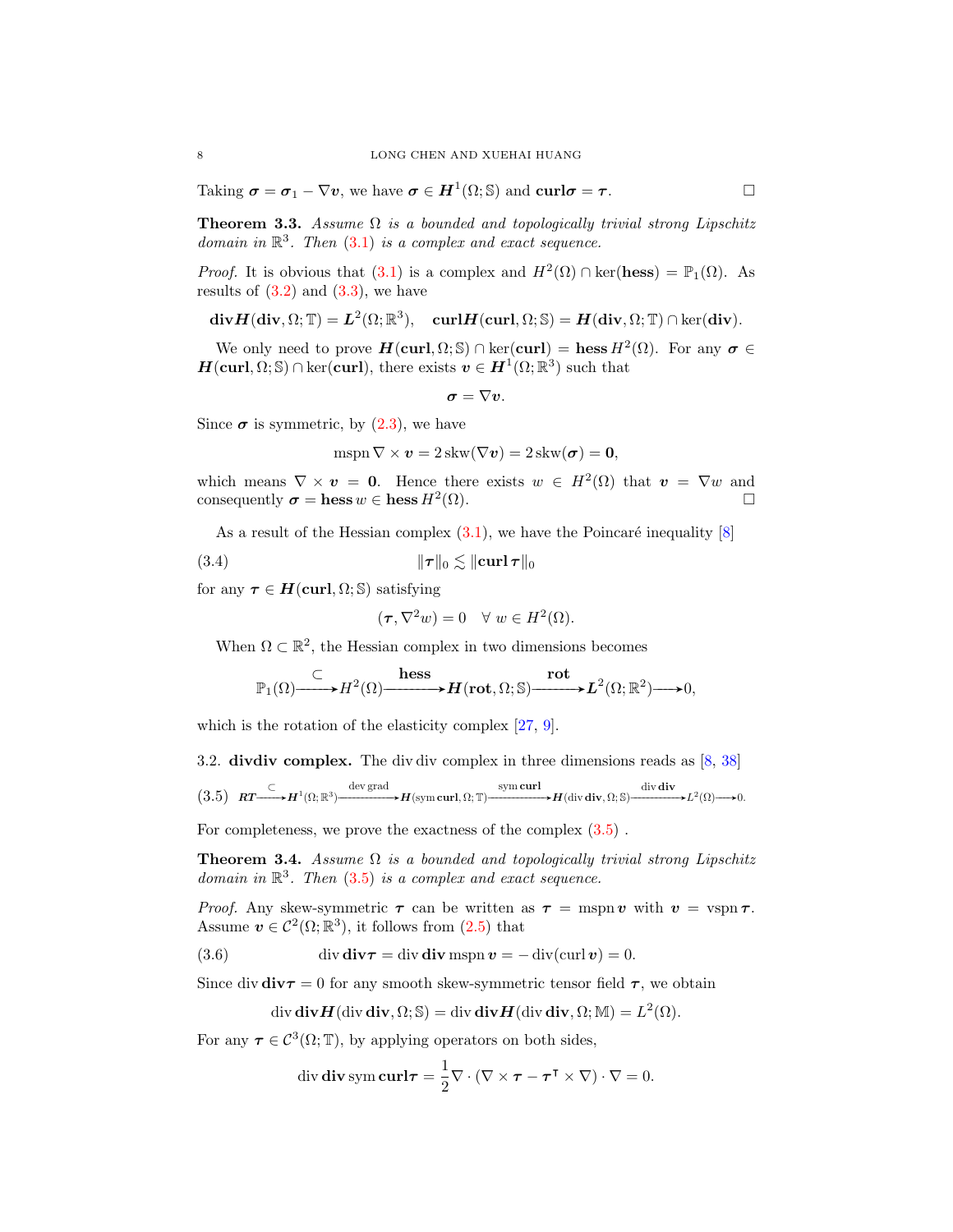Hence div div sym curlH(sym curl,  $\Omega$ ; T) = 0. For any  $v \in C^2(\Omega;\mathbb{R}^3)$ , it holds from  $(2.7)$  that

sym curl dev grad 
$$
\mathbf{v} = \text{sym curl}\left(\text{grad }\mathbf{v} - \frac{1}{3}(\text{div }\mathbf{v})\mathbf{I}\right) = -\frac{1}{3}\text{sym curl}((\text{div }\mathbf{v})\mathbf{I})
$$
  
=  $\frac{1}{3}\text{sym mspn}(\text{grad}(\text{div }\mathbf{v})) = 0.$ 

We get sym curl dev grad  $H^1(\Omega;\mathbb{R}^3) = 0$ . As a result,  $(3.5)$  is a complex.

For any  $\sigma \in H(\text{div div}, \Omega; \mathbb{S}) \cap \text{ker}(\text{div div}),$  there exists  $v \in L^2(\Omega; \mathbb{R}^3)$  such that

$$
\mathbf{div}\boldsymbol{\sigma} = \operatorname{curl}\boldsymbol{v} = -\mathbf{div}(\operatorname{mspn}\boldsymbol{v}).
$$

Hence there exists  $\boldsymbol{\tau} \in \boldsymbol{H}^1(\Omega;\mathbb{M})$  such that

$$
\sigma = -\operatorname{mspn} v + \operatorname{curl} \tau.
$$

By the symmetry of  $\sigma$ , we have  $\sigma = \text{sym} \operatorname{curl} \tau$ . Noting that

sym curl  $((tr \tau)I) = -sym(mspn grad(tr \tau)) = 0,$ 

it follows  $\sigma = \text{sym curl} \text{ dev } \tau$ . Thus

$$
H(\operatorname{div} \operatorname{div}, \Omega; \mathbb{S}) \cap \ker(\operatorname{div} \operatorname{div}) = \operatorname{sym} \operatorname{curl} H(\operatorname{sym} \operatorname{curl}, \Omega; \mathbb{T}).
$$

For any  $\tau \in H(\text{sym curl}, \Omega; \mathbb{T}) \cap \text{ker}(\text{sym curl})$ , by the fact that  $\text{tr} \tau = 0$ , we have from  $(2.4)$  that

$$
\operatorname{curl} \boldsymbol{\tau} = \operatorname{skw} \operatorname{curl} \boldsymbol{\tau} = \frac{1}{2} \operatorname{mspn}(\operatorname{div} \boldsymbol{\tau}^{\intercal} - \operatorname{grad}(\operatorname{tr} \boldsymbol{\tau})) = \frac{1}{2} \operatorname{mspn}(\operatorname{div} \boldsymbol{\tau}^{\intercal}).
$$

Then

$$
\operatorname{curl}(\operatorname{\mathbf{div}} \boldsymbol{\tau}^{\intercal}) = -\operatorname{\mathbf{div}}(\operatorname{mspn}\operatorname{\mathbf{div}} \boldsymbol{\tau}^{\intercal}) = -2\operatorname{\mathbf{div}}(\operatorname{\mathbf{curl}} \boldsymbol{\tau}) = 0.
$$

Thus there exists  $u \in L_0^2(\Omega)$  satsifying  $\text{div}\tau^{\intercal} = 2 \text{ grad } w$ , which implies

$$
\operatorname{\mathbf{curl}} \boldsymbol{\tau} = \operatorname{mspn}\operatorname{grad} w = -\operatorname{\mathbf{curl}}(w\boldsymbol{I}).
$$

Hence there exists  $v \in H^1(\Omega;\mathbb{R}^3)$  such that  $\tau = -wI + \text{grad } v$ . Since  $\tau$  is trace-free, we achieve

$$
\boldsymbol{\tau} = \operatorname{dev} \boldsymbol{\tau} = \operatorname{dev} \operatorname{grad} \boldsymbol{v},
$$

which means  $\mathbf{H}(\text{sym}\,\text{curl},\Omega;\mathbb{T})\cap \text{ker}(\text{sym}\,\text{curl}) = \text{dev}\,\text{grad}\,\mathbf{H}^1(\Omega;\mathbb{R}^3)$ . Therefore the complex  $(3.5)$  is exact.

When  $\Omega \subset \mathbb{R}^2$ , the div div complex in two dimensions becomes (cf. [\[20\]](#page-37-19))

$$
\boldsymbol{RT} \xrightarrow{\subset} \boldsymbol{H}^1(\Omega; \mathbb{R}^2) \xrightarrow{\text{sym curl}} \boldsymbol{H}(\text{div } \text{div}, \Omega; \mathbb{S}) \xrightarrow{\text{div } \text{div}} L^2(\Omega) \longrightarrow 0.
$$

#### 4. Polynomial Complexes for Tensors

In this section we consider Hessian and divdiv polynomial complex on a bounded and topologically trivial domain  $D \subset \mathbb{R}^3$  in this section. Without loss of generality, we assume  $(0, 0, 0) \in D$ .

Given a non-negative integer k, let  $\mathbb{P}_k(D)$  stand for the set of all polynomials in D with the total degree no more than k, and  $\mathbb{P}_k(D; \mathbb{X})$  denote the tensor or vector version. Let  $\mathbb{H}_k(D) := \mathbb{P}_k(D)/\mathbb{P}_{k-1}(D)$  be the space of homogeneous polynomials of degree k. Denote by  $Q_k^D$  the  $L^2$ -orthogonal projector onto  $\mathbb{P}_k(D)$ , and  $\mathbf{Q}_k^D$  the tensor or vector version.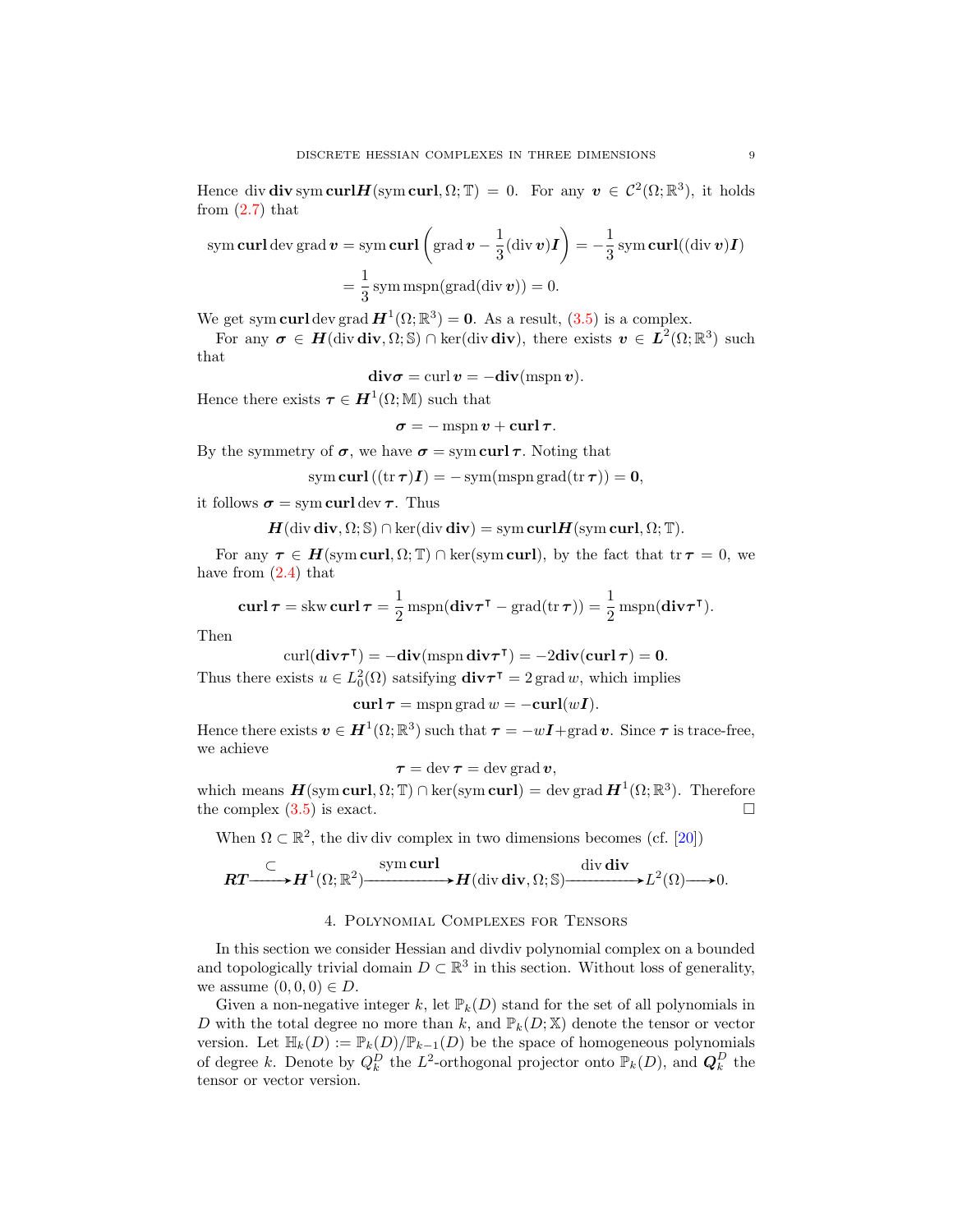4.1. De Rham and Koszul polynomial complexes. First we recall the polynomial de Rham complex

<span id="page-9-0"></span>
$$
(4.1) \quad \mathbb{R} \hookrightarrow \mathbb{P}_{k+1}(D) \xrightarrow{\nabla} \mathbb{P}_k(D;\mathbb{R}^3) \xrightarrow{\nabla \times} \mathbb{P}_{k-1}(D;\mathbb{R}^3) \xrightarrow{\nabla} \mathbb{P}_{k-2}(D) \to 0,
$$

and the Koszul complex going backwards

<span id="page-9-1"></span>(4.2) 
$$
\mathbb{P}_{k+1}(D) \xleftarrow{\boldsymbol{x}} \mathbb{P}_k(D; \mathbb{R}^3) \xleftarrow{\boldsymbol{x} \times} \mathbb{P}_{k-1}(D; \mathbb{R}^3) \xleftarrow{\boldsymbol{x}} \mathbb{P}_{k-2}(D) \longleftarrow 0.
$$

Those two complexes can be combined into one

<span id="page-9-2"></span>
$$
(4.3) \quad \mathbb{R} \xrightarrow{\subset} \mathbb{P}_{k+1}(D) \xrightarrow{\nabla} \mathbb{P}_k(D; \mathbb{R}^3) \xrightarrow{\nabla \times} \mathbb{P}_{k-1}(D; \mathbb{R}^3) \xrightarrow{\nabla \cdot} \mathbb{P}_{k-2}(D) \xrightarrow{\nabla \cdot} 0 \ .
$$

We refer to  $[7]$  for a systematical derivation of  $(4.1)-(4.2)$  $(4.1)-(4.2)$  $(4.1)-(4.2)$  and focus on two decompositions of vector polynomial spaces based on [\(4.3\)](#page-9-2).

The first one is, for an integer  $k \geq 1$ ,

(4.4) 
$$
\mathbb{P}_k(D;\mathbb{R}^3) = \nabla \mathbb{P}_{k+1}(D) \oplus \mathbf{x} \times \mathbb{P}_{k-1}(D;\mathbb{R}^3),
$$

which leads to

$$
\mathbb{P}_k(D;\mathbb{R}^3) = \nabla \mathbb{H}_{k+1}(D) \oplus \mathcal{ND}_{k-1},
$$

where

$$
\mathcal{ND}_{k-1} := \mathbb{P}_{k-1}(D;\mathbb{R}^3) \oplus \mathbf{x} \times \mathbb{H}_{k-1}(D;\mathbb{R}^3) = \mathbb{P}_{k-1}(D;\mathbb{R}^3) + \mathbf{x} \times \mathbb{P}_{k-1}(D;\mathbb{R}^3)
$$

is the first family of Nédélec element [\[36\]](#page-37-20). Note that the component  $\mathbf{x} \times \mathbb{H}_{k-1}(D;\mathbb{R}^3)$ can be also written as  $\ker(x) \cap \mathbb{H}_k(D;\mathbb{R}^3)$  by the exactness of the Koszul complex [\(4.2\)](#page-9-1), which unifies the notation in both two and three dimensions.

The second decomposition is, for an integer  $k \geq 1$ ,

(4.5) 
$$
\mathbb{P}_k(D;\mathbb{R}^3) = \nabla \times \mathbb{P}_{k+1}(D;\mathbb{R}^3) \oplus \mathbf{x} \mathbb{P}_{k-1}(D),
$$

which leads to

<span id="page-9-7"></span><span id="page-9-3"></span>
$$
\mathbb{P}_k(D;\mathbb{R}^3) = \nabla \times \mathbb{H}_{k+1}(D;\mathbb{R}^3) \oplus \mathcal{RT}_{k-1},
$$

where

$$
\mathcal{RT}_{k-1} := \mathbb{P}_{k-1}(D;\mathbb{R}^3) \oplus \boldsymbol{x} \mathbb{H}_{k-1}(D) = \mathbb{P}_{k-1}(D;\mathbb{R}^3) + \boldsymbol{x} \mathbb{P}_{k-1}(D)
$$

is Raviart-Thomas face element in three dimensions [\[37\]](#page-37-21).

4.2. Hessian polynomial complexes. By the Euler's formula, for an integer  $k \geq 0$ ,

(4.6)  $\mathbf{x} \cdot \nabla q = kq \quad \forall \ q \in \mathbb{H}_k(D).$ 

Due to [\(4.6\)](#page-9-3), for any  $q \in \mathbb{P}_k(D)$  satisfying  $\mathbf{x} \cdot \nabla q + q = 0$ , we have  $q = 0$ . And

<span id="page-9-4"></span>(4.7) 
$$
\mathbb{P}_k(D) \cap \ker(\mathbf{x} \cdot \nabla) = \mathbb{P}_0(D),
$$

<span id="page-9-5"></span>(4.8) 
$$
\mathbb{P}_k(D) \cap \ker(\mathbf{x} \cdot \nabla + \ell) = 0
$$

for any positive integer  $\ell$ .

<span id="page-9-6"></span>**Lemma 4.1.** The operator  $\textbf{div} : \text{dev}(\mathbb{P}_k(D;\mathbb{R}^3)\boldsymbol{x}^{\text{T}}) \to \mathbb{P}_k(D;\mathbb{R}^3)$  is bijective.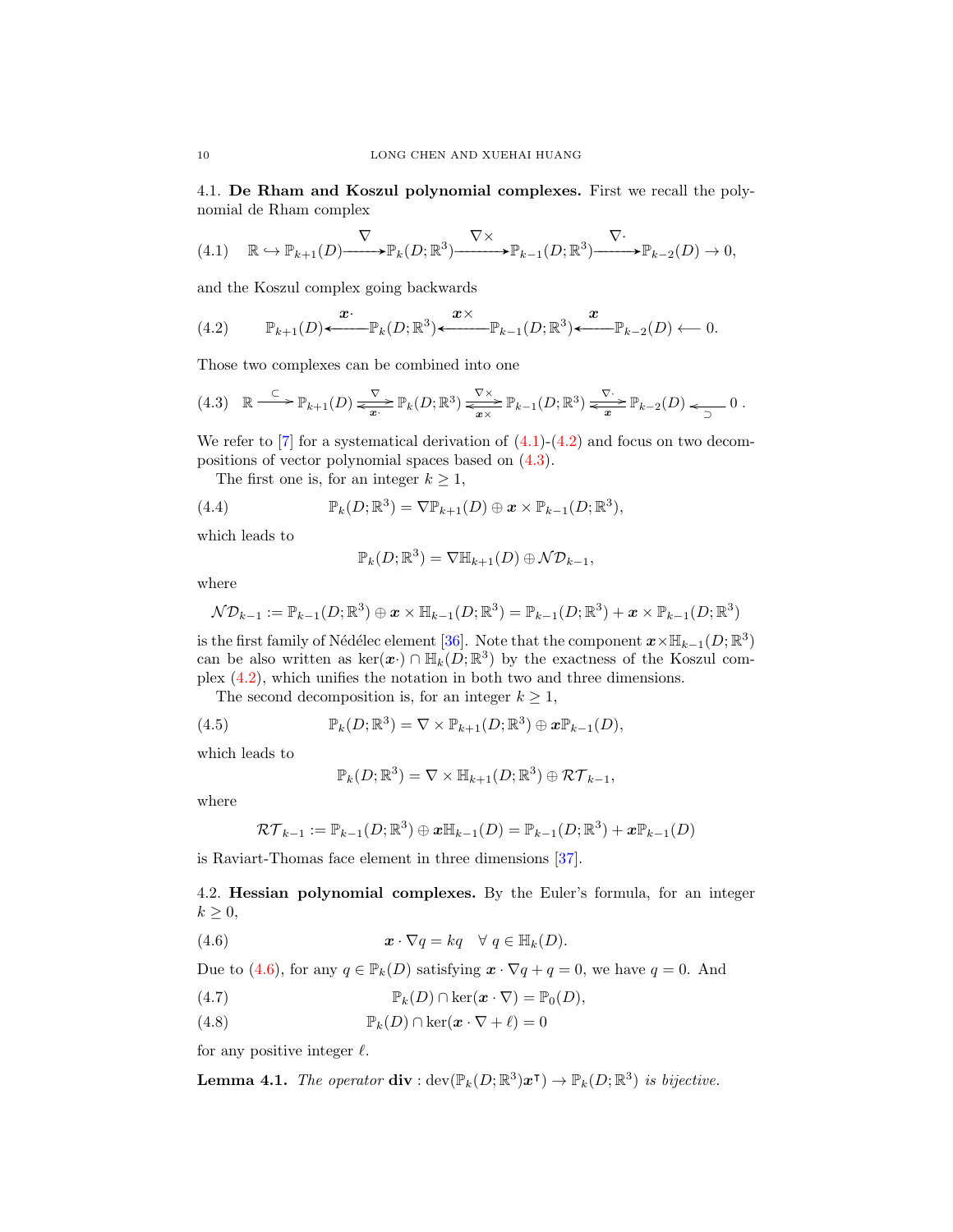*Proof.* Since  $\text{div}\,\text{dev}(\mathbb{P}_k(D;\mathbb{R}^3)\boldsymbol{x}^{\mathsf{T}}) \subseteq \mathbb{P}_k(D;\mathbb{R}^3)$  and

$$
\dim \operatorname{dev}(\mathbb{P}_k(D;\mathbb{R}^3)\boldsymbol{x}^{\mathsf{T}}) = \dim \mathbb{P}_k(D;\mathbb{R}^3),
$$

it sufficies to show that  $\mathbf{div} : \text{dev}(\mathbb{P}_k(D;\mathbb{R}^3)\boldsymbol{x}^{\mathsf{T}}) \to \mathbb{P}_k(D;\mathbb{R}^3)$  is injective. For any  $q \in \mathbb{P}_k(D;\mathbb{R}^3)$  satisfying  $\textbf{div} \text{ dev}(\boldsymbol{q} \boldsymbol{x}^{\text{T}}) = 0$ , we have

(4.9) 
$$
\mathbf{div}(\boldsymbol{q}\boldsymbol{x}^{\mathsf{T}})-\frac{1}{3}\nabla(\boldsymbol{x}^{\mathsf{T}}\boldsymbol{q})=\mathbf{div}(\mathrm{dev}(\boldsymbol{q}\boldsymbol{x}^{\mathsf{T}}))=\mathbf{0}.
$$

Multiplying  $(4.9)$  by  $x^{\dagger}$  from the left, we obtain

<span id="page-10-0"></span>
$$
\frac{2}{3}(\mathbf{x}\cdot\nabla)(\mathbf{x}^\intercal\mathbf{q}) = \mathbf{x}^\intercal \left(\mathbf{div}(\mathbf{q}\mathbf{x}^\intercal)-\frac{1}{3}\nabla(\mathbf{x}^\intercal\mathbf{q})\right)=0.
$$

By [\(4.7\)](#page-9-4), we have  $\mathbf{x}^{\mathsf{T}}\mathbf{q} \in \mathbb{P}_{0}(D)$ . In turn, it follows from [\(4.9\)](#page-10-0) that  $(\mathbf{x} \cdot \nabla + 3)\mathbf{q} =$  $\text{div}(qx^{\intercal}) = 0$ , which together with [\(4.8\)](#page-9-5) gives  $q = 0$ .

**Lemma 4.2.** For  $k \in \mathbb{N}, k \geq 2$ , the polynomial complex (4.10)

<span id="page-10-1"></span>
$$
\mathbb{P}_1(D) \xrightarrow{\subset} \mathbb{P}_{k+2}(D) \xrightarrow{\text{hess}} \mathbb{P}_k(D; \mathbb{S}) \xrightarrow{\text{curl}} \mathbb{P}_{k-1}(D; \mathbb{T}) \xrightarrow{\text{div}} \mathbb{P}_{k-2}(D; \mathbb{R}^3) \longrightarrow 0
$$

is exact.

*Proof.* It is obvious  $\nabla^2(\mathbb{P}_{k+2}(D)) \subseteq \mathbb{P}_k(D; \mathbb{S}) \cap \text{ker}(\text{curl})$ . By identity  $(2.6)$ ,

$$
\text{tr}(\mathbf{curl}\boldsymbol{\tau}) = 2\operatorname{div}(\text{vspn}(\text{skw }\boldsymbol{\tau})) \quad \forall \ \boldsymbol{\tau} \in \boldsymbol{H}^1(D;\mathbb{M}),
$$

we have  $\text{curl}(\mathbb{P}_k(D;\mathbb{S})) \subseteq \mathbb{P}_{k-1}(D;\mathbb{T}) \cap \text{ker}(\text{div}).$  Therefore  $(4.10)$  is a complex.

We then verify this complex is exact. By the polynomial version of de Rham complex [\(4.1\)](#page-9-0), we have hess  $\mathbb{P}_{k+2}(D) = \mathbb{P}_k(D; \mathbb{S}) \cap \text{ker}(\text{curl})$ , and

$$
\dim \operatorname{curl} \mathbb{P}_k(D; \mathbb{S}) = \dim \mathbb{P}_k(D; \mathbb{S}) - \dim \operatorname{hess} \mathbb{P}_{k+2}(D) = \frac{1}{6}k(k+1)(5k+19).
$$

Thanks to Lemma [4.1,](#page-9-6) we get  $\text{div}\mathbb{P}_{k-1}(D;\mathbb{T}) = \mathbb{P}_{k-2}(D;\mathbb{R}^3)$ . And then  $\dim(\mathbb{P}_{k-1}(D; \mathbb{T}) \cap \ker(\mathbf{div})) = \dim \mathbb{P}_{k-1}(D; \mathbb{T}) - \dim \mathbb{P}_{k-2}(D; \mathbb{R}^3) = \dim \mathbf{curl} \mathbb{P}_k(D; \mathbb{S}),$ which means  $\mathbb{P}_{k-1}(D;\mathbb{T}) \cap \text{ker}(\text{div}) = \text{curl} \mathbb{P}_k(D;\mathbb{S})$ . Therefore the complex [\(4.10\)](#page-10-1) is exact.  $\Box$ 

Define operator  $\pi_1 : C^1(D) \to \mathbb{P}_1(D)$  as

<span id="page-10-3"></span>
$$
\pi_1 v := v(0,0,0) + \boldsymbol{x}^{\intercal}(\nabla v)(0,0,0).
$$

It is exactly the first order Taylor polynomial of  $v$  at  $(0, 0, 0)$ . Obviously

(4.11) 
$$
\pi_1 v = v \quad \forall \ v \in \mathbb{P}_1(D).
$$

We present the following Koszul-type complex associated to the Hessian complex.

**Lemma 4.3.** For  $k \in \mathbb{N}, k \geq 2$ , the polynomial complex (4.12)

<span id="page-10-2"></span>
$$
0\xrightarrow{\subset} \mathbb{P}_{k-2}(D;\mathbb{R}^3)\xrightarrow{\mathrm{dev}(v\boldsymbol{x}^\mathsf{T})} \mathbb{P}_{k-1}(D;\mathbb{T})\xrightarrow{\mathrm{sym}(\boldsymbol{x}\times \boldsymbol{\tau})} \mathbb{P}_{k}(D;\mathbb{S})\xrightarrow{\boldsymbol{x}^\mathsf{T}\boldsymbol{\tau}\boldsymbol{x}} \mathbb{P}_{k+2}(D)\xrightarrow{\pi_1} \mathbb{P}_1(D)
$$

is exact.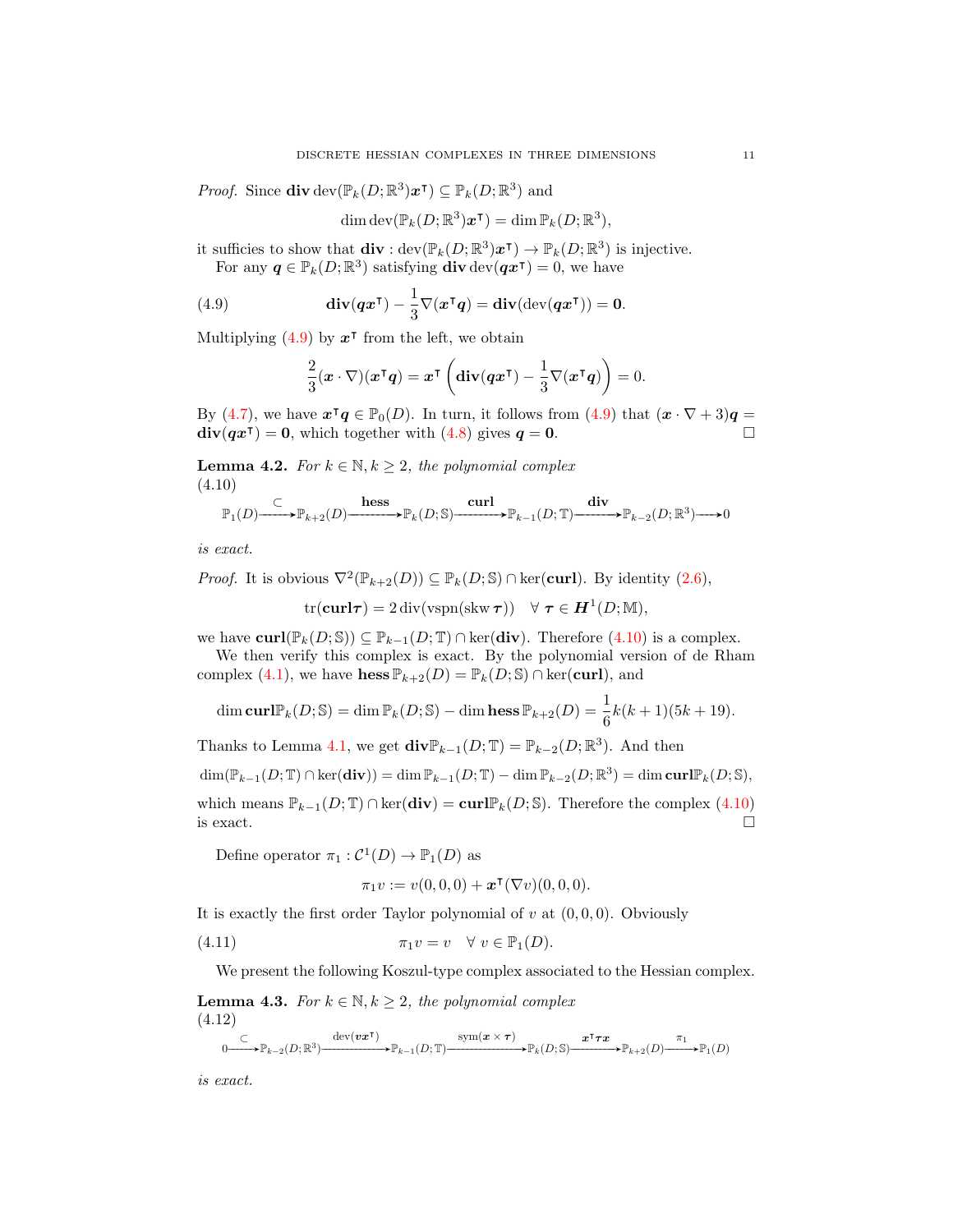*Proof.* For any  $\mathbf{v} \in \mathbb{P}_{k-2}(D;\mathbb{R}^3)$ , it follows

$$
sym(\boldsymbol{x} \times (\text{dev}(\boldsymbol{v}\boldsymbol{x}^{\mathsf{T}}))) = sym(\boldsymbol{x} \times (\boldsymbol{v}\boldsymbol{x}^{\mathsf{T}})) - \frac{1}{3}(\boldsymbol{x}^{\mathsf{T}}\boldsymbol{v}) \text{sym}(\boldsymbol{x} \times \boldsymbol{I}) = \mathbf{0}.
$$

For any  $\tau \in \mathbb{P}_{k-1}(D;\mathbb{T})$ , we have

$$
\boldsymbol{x}^{\intercal}(\operatorname{sym}(\boldsymbol{x}\times\boldsymbol{\tau}))\boldsymbol{x} = \boldsymbol{x}^{\intercal}(\boldsymbol{x}\times\boldsymbol{\tau})\boldsymbol{x} = 0.
$$

And it's trivial that  $\pi_1(\mathbf{x}^\intercal \boldsymbol{\tau} \mathbf{x}) = 0$  for any  $\boldsymbol{\tau} \in \mathbb{P}_k(D; \mathbb{S})$ . Thus  $(4.12)$  is a complex. Next we prove that the complex  $(4.12)$  is exact. By the Taylor's theorem, we get  $\mathbb{P}_{k+2}(D) \cap \ker(\pi_1) = \boldsymbol{x}^\intercal \mathbb{P}_k(D; \mathbb{S})\boldsymbol{x}$ , and

$$
\dim \mathbf{x}^\mathsf{T} \mathbb{P}_k(D; \mathbb{S}) \mathbf{x} = \dim \mathbb{P}_{k+2}(D) - 4 = \frac{1}{6}(k+5)(k+4)(k+3) - 4.
$$

For any  $\tau \in \mathbb{P}_k(D; \mathbb{S})$  satisfying  $\mathbf{x}^\intercal \tau \mathbf{x} = 0$ , there exists  $\mathbf{q} \in \mathbb{P}_k(D; \mathbb{R}^3)$  such that  $\tau x = q \times x = (m s p q)x$ , that is  $(\tau - m s p q)x = 0$ . As a result, there exists  $\varsigma \in \mathbb{P}_k(D;\mathbb{M})$  such that

$$
\tau = \mathrm{mspn}\, q + x \times \varsigma.
$$

From the symmetry of  $\tau$ , we obtain

$$
\tau = \text{sym}(\text{mspn } q + x \times \varsigma) = \text{sym}(\boldsymbol{x} \times \varsigma) = \text{sym}(\boldsymbol{x} \times \text{dev } \varsigma) \in \text{sym}(\boldsymbol{x} \times \mathbb{P}_{k-1}(D; \mathbb{T})).
$$
  
Hence

Hence

$$
\dim \mathrm{sym}(\boldsymbol{x}\times\mathbb{P}_{k-1}(D;\mathbb{T}))=\mathbb{P}_{k}(D;\mathbb{S})-\dim\boldsymbol{x}^{\intercal}\mathbb{P}_{k}(D;\mathbb{S})\boldsymbol{x}=\frac{1}{6}k(k+1)(5k+19).
$$

Since dim  $\text{dev}(\mathbb{P}_{k-2}(D;\mathbb{R}^3)\boldsymbol{x}^{\mathsf{T}}) = \dim \mathbb{P}_{k-2}(D;\mathbb{R}^3)$ , we have

$$
\dim \mathbb{P}_{k-1}(D; \mathbb{T}) = \dim \operatorname{dev}(\mathbb{P}_{k-2}(D; \mathbb{R}^3) \mathbf{x}^{\mathsf{T}}) + \dim \operatorname{sym}(\mathbf{x} \times \mathbb{P}_{k-1}(D; \mathbb{T})).
$$

Thus the complex  $(4.12)$  is exact.

Combining the two complexes  $(4.10)$  and  $(4.12)$  yields (4.13)

$$
\mathbb{P}_1(D) \xrightarrow[\pi_1]{\subset} \mathbb{P}_{k+2}(D) \xrightarrow[\pi^{\tau} \pi]{\text{hess}} \mathbb{P}_k(D; \mathbb{S}) \xrightarrow[\text{sym}(x \times \tau)]{\text{sym}} \mathbb{P}_{k-1}(D; \mathbb{T}) \xrightarrow[\text{dev}(v \bar{x}^{\tau})]{\text{div}} \mathbb{P}_{k-2}(D; \mathbb{R}^3) \xrightarrow[\frown]{\sim} 0.
$$

Unlike the Koszul complex for vectors functions, we do not have the identity property applied to homogenous polynomials. Fortunately decomposition of polynomial spaces using Koszul and differential operators still holds.

It follows from  $(4.11)$  and the complex  $(4.12)$  that

(4.14) 
$$
\mathbb{P}_{k+2}(D) = \boldsymbol{x}^{\mathsf{T}} \mathbb{P}_k(D; \mathbb{S}) \boldsymbol{x} \oplus \mathbb{P}_1(D), \quad k \geq 0.
$$

Then we give the following decompositions for the polynomial tensor spaces  $\mathbb{P}_k(D; \mathbb{S})$ and  $\mathbb{P}_{k-1}(D;\mathbb{T})$ .

**Lemma 4.4.** For  $k \in \mathbb{N}$ , we have the decompositions

<span id="page-11-0"></span>(4.15) 
$$
\mathbb{P}_k(D; \mathbb{S}) = \text{hess}\, \mathbb{P}_{k+2}(D) \oplus \text{sym}(\boldsymbol{x} \times \mathbb{P}_{k-1}(D; \mathbb{T})) \qquad k \geq 1,
$$

<span id="page-11-1"></span>(4.16) 
$$
\mathbb{P}_{k-1}(D; \mathbb{T}) = \mathbf{curl} \, \mathbb{P}_k(D; \mathbb{S}) \oplus \mathbf{dev}(\mathbb{P}_{k-2}(D; \mathbb{R}^3) \mathbf{x}^{\mathsf{T}}) \qquad k \geq 2.
$$

Proof. Noting that the dimension of space in the left hand side is the summation of the dimension of two subspaces in the right hand side in  $(4.15)$  and  $(4.16)$ , we only need to prove the sum is direct. The direct sum of [\(4.16\)](#page-11-1) follows from Lemma [4.1.](#page-9-6)

For any  $\tau = \nabla^2 q$  with  $q \in \mathbb{P}_{k+2}(D)$  satisfying  $\tau \in \text{sym}(\boldsymbol{x} \times \mathbb{P}_{k-1}(D;\mathbb{T}))$ , it follows from the fact  $(\mathbf{x} \cdot \nabla)\mathbf{x} = \mathbf{x}$  that

$$
(\boldsymbol{x}\cdot\nabla)(\boldsymbol{x}\cdot\nabla q-q)=(\boldsymbol{x}\cdot\nabla)(\boldsymbol{x}\cdot\nabla q)-\boldsymbol{x}\cdot\nabla q=\boldsymbol{x}^\intercal((\boldsymbol{x}\cdot\nabla)\nabla q)=\boldsymbol{x}^\intercal(\nabla^2q)\boldsymbol{x}=0.
$$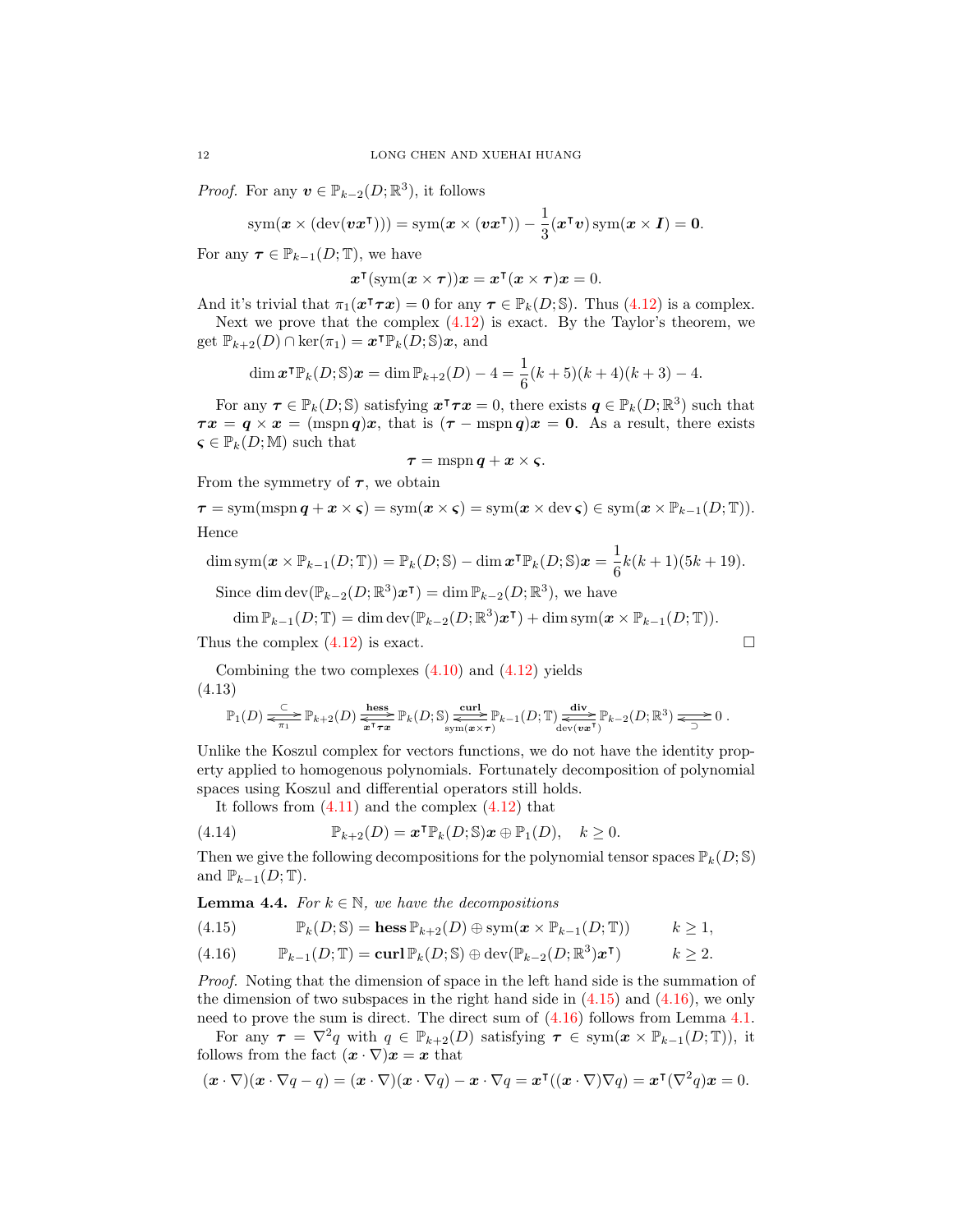Applying [\(4.7\)](#page-9-4) to get  $\mathbf{x} \cdot \nabla q - q \in \mathbb{P}_0(K)$ , which together with [\(4.6\)](#page-9-3) gives  $q \in \mathbb{P}_1(D)$ . Thus the decomposition  $(4.15)$  holds.

<span id="page-12-4"></span>When  $D \subset \mathbb{R}^2$ , the Hessian polynomial complex in two dimensions

(4.17) 
$$
\qquad \mathbb{P}_1(D) \longrightarrow \mathbb{P}_{k+2}(D) \longrightarrow \mathbb{P}_k(D; \mathbb{S}) \longrightarrow \mathbb{P}_{k-1}(D; \mathbb{R}^2) \longrightarrow 0
$$

has been proved in [\[21\]](#page-37-16), which is a rotation of the elasticity polynomial complex [\[9\]](#page-36-12).

4.3. Divdiv Polynomial complexes. We now move to divdiv polynomial complexes derived in [\[21,](#page-37-16) [22\]](#page-37-17). For completeness, we include proofs here.

**Lemma 4.5.** For  $k \in \mathbb{N}, k \geq 2$ , the polynomial complex (4.18)

<span id="page-12-2"></span>
$$
\mathbf{RT} \xrightarrow{\subset} \mathbb{P}_{k+2}(D;\mathbb{R}^3) \xrightarrow{\text{dev grad}} \mathbb{P}_{k+1}(D;\mathbb{T}) \xrightarrow{\text{sym curl}} \text{div div div } \mathbb{P}_{k-2}(D) \longrightarrow 0
$$

is exact.

Proof. It follows from [\(3.6\)](#page-7-1) that

 $\operatorname{div} \operatorname{div} \mathbb{P}_k(D; \mathbb{S}) = \operatorname{div} \operatorname{div} \mathbb{P}_k(D; \mathbb{M}) = \mathbb{P}_{k-2}(D).$ 

For any  $q \in \mathbb{P}_{k+2}(D;\mathbb{R}^3) \cap \text{ker}(\text{dev grad}),$  we have  $\nabla q = \frac{1}{3}(\text{div } q)I$ . Hence

$$
-\operatorname{mspn}(\nabla\operatorname{div}\bm{q})=\mathbf{curl}((\operatorname{div}\bm{q})\bm{I})=3\mathbf{curl}(\nabla\bm{q})=0,
$$

which means div  $q \in \mathbb{P}_0(D)$  and  $q \in \mathbb{P}_1(D;\mathbb{R}^3)$ . We conclude  $q \in RT$  from the fact that  $\nabla q$  is the identity matrix multiplied by a constant.

For any  $\tau \in \mathbb{P}_{k+1}(D;\mathbb{T}) \cap \ker(\text{sym curl})$ , there exists  $v \in H^1(D;\mathbb{R}^3)$  satisfying  $\tau = \text{dev grad } v$ , i.e.  $\tau = \nabla v - \frac{1}{3}(\text{div } v)I$ . Then

 $m\text{spn}(\nabla \text{div} \boldsymbol{v}) = -\text{curl}((\text{div} \boldsymbol{v})\boldsymbol{I}) = 3\text{curl}(\boldsymbol{\tau} - \nabla \boldsymbol{v}) = 3\text{curl} \boldsymbol{\tau} \in \mathbb{P}_k(D;\mathbb{K}),$ 

from which we get div  $v \in \mathbb{P}_{k+1}(D)$ , and thus  $\nabla v \in \mathbb{P}_{k+1}(D;\mathbb{M})$ . As a result  $\boldsymbol{v} \in \mathbb{P}_{k+2}(D;\mathbb{R}^3)$ . And we also have

dim sym curl 
$$
\mathbb{P}_{k+1}(D; \mathbb{T}) = \dim \mathbb{P}_{k+1}(D; \mathbb{T}) - \dim \text{dev grad } \mathbb{P}_{k+2}(D; \mathbb{R}^3)
$$
  
=  $\frac{1}{6}(5k^3 + 36k^2 + 67k + 36),$ 

<span id="page-12-1"></span><span id="page-12-0"></span>(4.19)  
\n
$$
= \frac{1}{6}(5k^3 + 36k^2 + 67k + 36),
$$
\n(4.20) dim  $\mathbb{P}_k(D; \mathbb{S}) \cap \ker(\text{div } \text{div}) = \frac{1}{6}(5k^3 + 36k^2 + 67k + 36).$ 

Finally we conclude  $\mathbb{P}_k(D; \mathbb{S}) \cap \text{ker}(\text{div } \textbf{div}) = \text{sym } \textbf{curl } \mathbb{P}_{k+1}(D; \mathbb{T})$  from [\(4.19\)](#page-12-0) and  $(4.20)$ . Therefore the complex  $(4.18)$  is exact.

Define operator  $\pi_{RT}: \mathcal{C}^1(D;\mathbb{R}^3) \to \mathbf{RT}$  as

$$
\boldsymbol{\pi}_{RT}\boldsymbol{v} := \boldsymbol{v}(0,0,0) + \frac{1}{3}(\text{div}\,\boldsymbol{v})(0,0,0)\boldsymbol{x}.
$$

We have the following Koszul-type complex.

**Lemma 4.6.** For  $k \in \mathbb{N}, k \geq 2$ , the polynomial complex (4.21)

<span id="page-12-3"></span>
$$
0\xrightarrow{\subset} \mathbb{P}_{k-2}(D)\xrightarrow{\boldsymbol{x}\boldsymbol{x}^{\mathsf{T}}}\mathbb{P}_{k}(D;\mathbb{S})\xrightarrow{\boldsymbol{x}\times} \mathbb{P}_{k+1}(D;\mathbb{T})\xrightarrow{\boldsymbol{x}\cdot} \mathbb{P}_{k+2}(D;\mathbb{R}^{3})\xrightarrow{\boldsymbol{\pi}_{RT}} \mathbb{P}\boldsymbol{x}\longrightarrow 0
$$

is exact.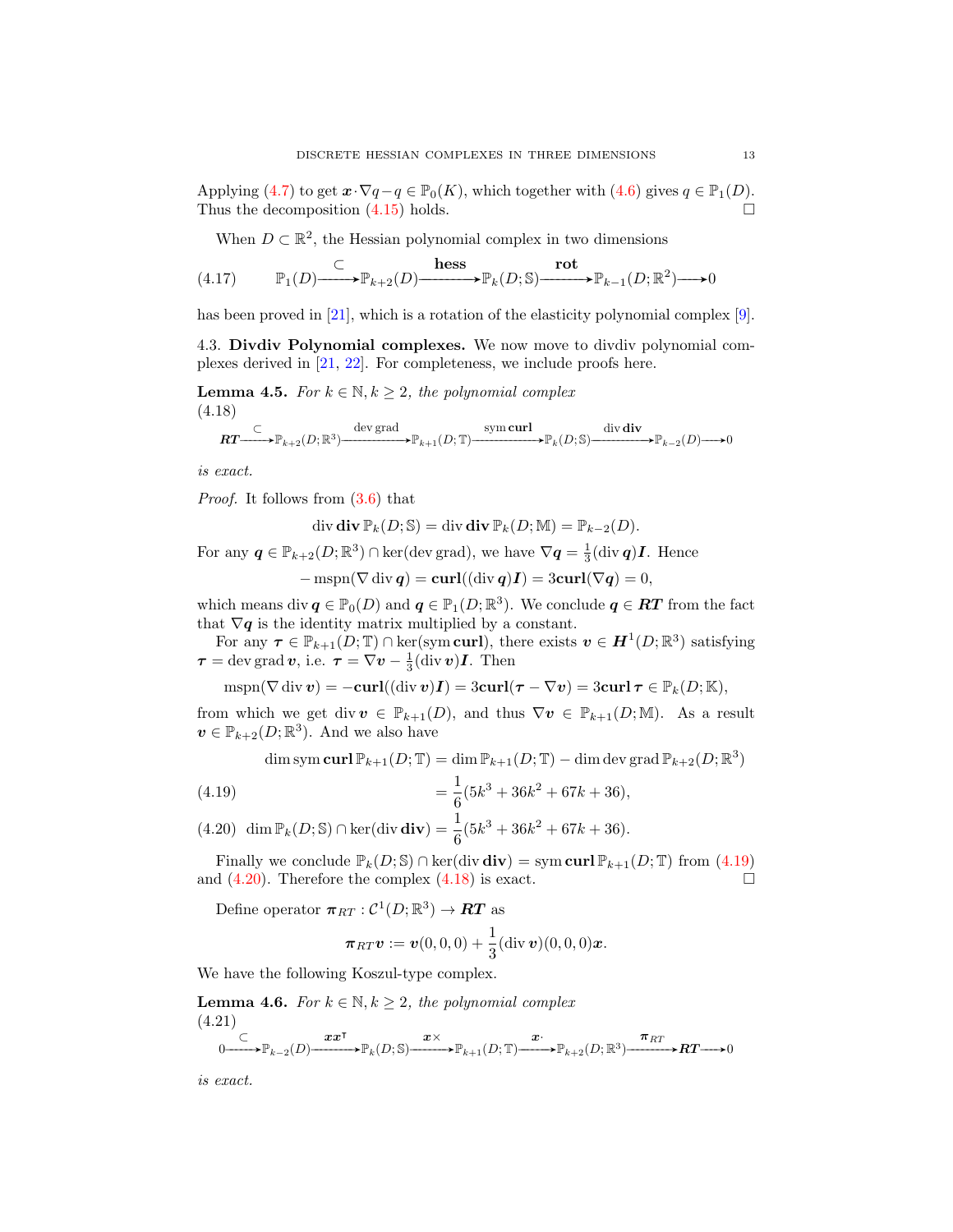Proof. Since

$$
\text{tr}(\boldsymbol{x}\times\boldsymbol{\tau})=2\boldsymbol{x}^{\intercal}\,\text{vspn}(\text{skw}\,\boldsymbol{\tau})\quad\forall\,\,\boldsymbol{\tau}\in\boldsymbol{L}^2(D;\mathbb{M}),
$$

thus  $(4.21)$  is a complex.

For any  $v \in \mathbb{P}_{k+2}(D;\mathbb{R}^3)$  satisfying  $\pi_{RT}v = 0$ , since  $v(0,0,0) = 0$ , there exist  $\tau_1 \in \mathbb{P}_{k+1}(D;\mathbb{T})$  and  $q \in \mathbb{P}_{k+1}(D)$  such that  $\mathbf{v} = \tau_1 \mathbf{x} + q\mathbf{x}$ . Noting that

> $\mathrm{div}(\boldsymbol{\tau}_1\boldsymbol{x}) = \boldsymbol{x}^\intercal\mathbf{div}(\boldsymbol{\tau}_1^\intercal$  $\sigma_1^{\mathsf{T}}$ ) + tr  $\boldsymbol{\tau}_1 = \boldsymbol{x}^{\mathsf{T}} \mathbf{div} (\boldsymbol{\tau}_1^{\mathsf{T}})$  $\begin{bmatrix} 1 \\ 1 \end{bmatrix}$

we have

$$
\boldsymbol{\pi}_{RT}(q \boldsymbol{x}) = \boldsymbol{\pi}_{RT} \boldsymbol{v} - \boldsymbol{\pi}_{RT}(\boldsymbol{\tau}_1 \boldsymbol{x}) = \boldsymbol{0},
$$

which indicates  $(\text{div}(q\boldsymbol{x}))(0,0,0) = 0$  and thus  $q(0,0,0) = 0$ . Hence there exists  $q_1 \in \mathbb{P}_k(D;\mathbb{R}^3)$  such that  $q = q_1^{\mathsf{T}}x$ . Taking  $\tau = \tau_1 + \frac{3}{2}xq_1^{\mathsf{T}} - \frac{1}{2}q_1^{\mathsf{T}}xI \in \mathbb{P}_{k+1}(D;\mathbb{T}),$ we get

<span id="page-13-1"></span>
$$
\boldsymbol{\tau}\boldsymbol{x}=\boldsymbol{\tau}_1\boldsymbol{x}+\boldsymbol{x}\boldsymbol{q}_1^{\intercal}\boldsymbol{x}=\boldsymbol{\tau}_1\boldsymbol{x}+q\boldsymbol{x}=\boldsymbol{v}.
$$

Hence  $\mathbb{P}_{k+2}(D;\mathbb{R}^3) \cap \text{ker}(\pi_{RT}) = \mathbb{P}_{k+1}(D;\mathbb{T})\mathbf{x}$  holds.

Apparently

$$
\pi_{RT} v = v \quad \forall \ v \in RT.
$$

Namely  $\pi_{RT}$  is a projector. Consequently, the operator  $\pi_{RT} : \mathbb{P}_{k+1}(D;\mathbb{R}^3) \to \mathbb{R}T$ is surjective. And we have

$$
\dim(\mathbb{P}_{k+1}(D; \mathbb{T}) \cap \ker(\boldsymbol{x} \cdot)) = \dim \mathbb{P}_{k+1}(D; \mathbb{T}) - \dim(\mathbb{P}_{k+1}(D; \mathbb{T}) \boldsymbol{x})
$$
  
= 
$$
\dim \mathbb{P}_{k+1}(D; \mathbb{T}) - \dim \mathbb{P}_{k+2}(D; \mathbb{R}^3) + 4
$$
  
(4.23)  
= 
$$
\frac{1}{6}(5k^3 + 36k^2 + 67k + 36).
$$

<span id="page-13-0"></span>For any  $\tau \in \mathbb{P}_k(D; \mathbb{S})$  satisfying  $\mathbf{x} \times \tau = 0$ , there exists  $\mathbf{v} \in \mathbb{P}_{k-1}(D; \mathbb{R}^3)$  such that  $\tau = vx^{\dagger}$ . By the symmetry of  $\tau$ , it follows

$$
x \times (xv^{\intercal}) = x \times (vx^{\intercal})^{\intercal} = x \times \tau^{\intercal} = 0,
$$

which indicates  $x \times v = 0$ . Then there exists  $q \in \mathbb{P}_{k-2}(D)$  satisfying  $v = qx$ . Hence  $\tau = qxx^{\intercal}$ . Therefore  $\mathbb{P}_k(D;\mathbb{S}) \cap \ker(x \times) = \mathbb{P}_{k-2}(D)xx^{\intercal}$ . And we have

$$
\dim(\mathbf{x} \times \mathbb{P}_k(D; \mathbb{S})) = \dim \mathbb{P}_k(D; \mathbb{S}) - \dim(\mathbb{P}_k(D; \mathbb{S}) \cap \ker(\mathbf{x} \times))
$$
  
= 
$$
\dim \mathbb{P}_k(D; \mathbb{S}) - \dim(\mathbb{P}_{k-2}(D)\mathbf{x}\mathbf{x}^{\mathsf{T}})
$$
  
= 
$$
\frac{1}{6}(5k^3 + 36k^2 + 67k + 36),
$$

which together with [\(4.23\)](#page-13-0) implies  $\mathbb{P}_{k+1}(D;\mathbb{T}) \cap \ker(\boldsymbol{x}\cdot) = \boldsymbol{x} \times \mathbb{P}_{k}(D;\mathbb{S})$ . Therefore the complex  $(4.21)$  is exact.

Those two complexes  $(4.18)$  and  $(4.21)$  are connected as (4.24)

<span id="page-13-3"></span>
$$
\boldsymbol{RT} \xrightarrow[\pi_{RT}]{\subseteq} \mathbb{P}_{k+2}(D;\mathbb{R}^3) \xrightarrow[\pi_{2}]{\text{dev grad}} \mathbb{P}_{k+1}(D;\mathbb{T}) \xrightarrow[\pi_{2}]{\text{sym curl}} \mathbb{P}_k(D;\mathbb{S}) \xrightarrow[\pi_{2}]{\text{div } \text{div}} \mathbb{P}_{k-2}(D) \xrightarrow[\pi_{2}]{\subseteq} 0.
$$

It follows from  $(4.22)$  and the complex  $(4.21)$  that

<span id="page-13-2"></span>
$$
\mathbb{P}_k(D;\mathbb{R}^3) = \boldsymbol{x} \cdot \mathbb{P}_{k-1}(D;\mathbb{T}) \oplus \boldsymbol{RT} \quad k \geq 1.
$$

We then move to the space  $\mathbb{P}_{k+1}(D;\mathbb{T})$ .

Lemma 4.7. We have the decomposition

(4.25) 
$$
\mathbb{P}_k(D; \mathbb{T}) = \boldsymbol{x} \times \mathbb{P}_{k-1}(D; \mathbb{S}) \oplus \text{dev grad } \mathbb{P}_{k+1}(D; \mathbb{R}^3) \quad k \geq 1.
$$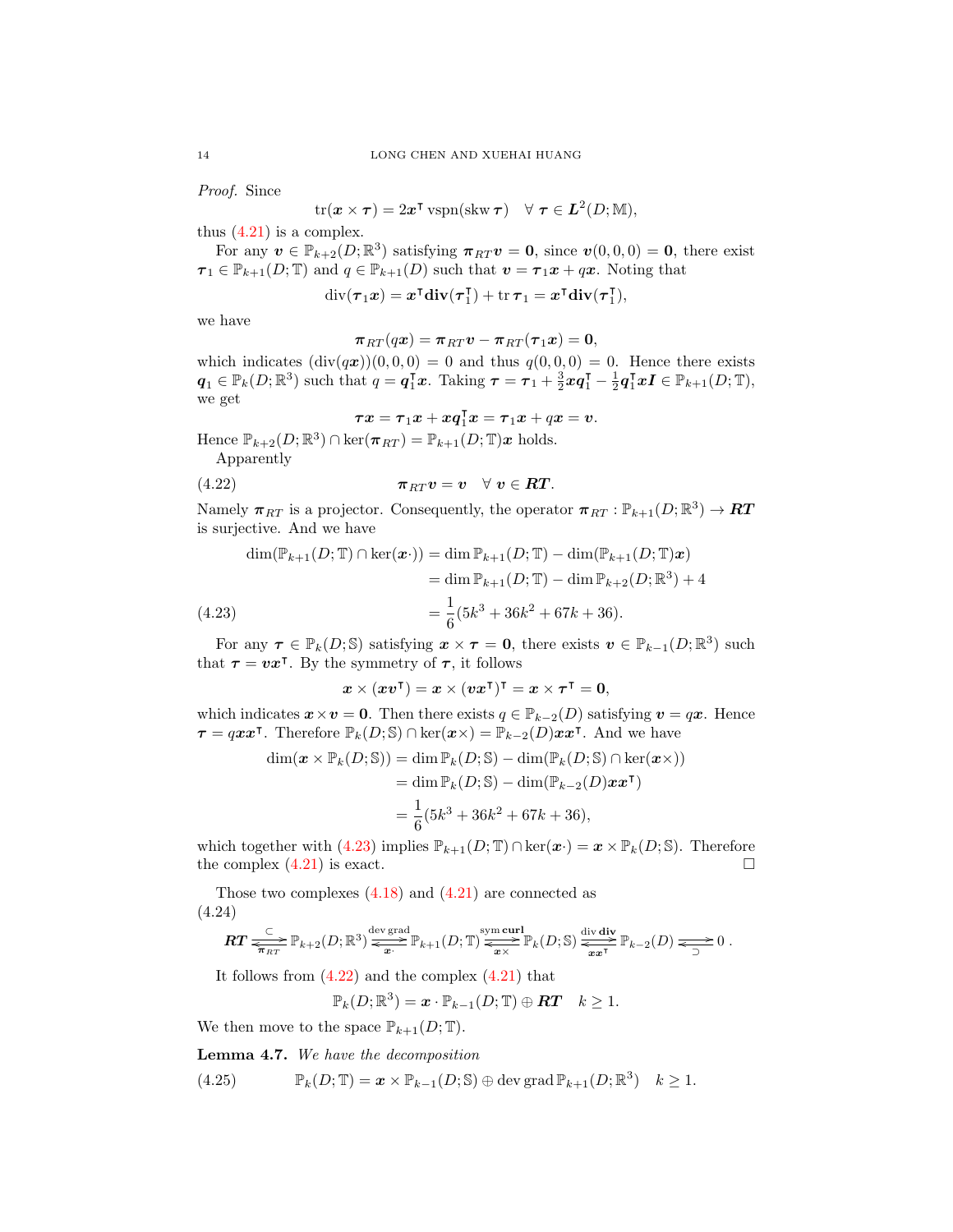Proof. Since the dimension of space in the left hand side is the summation of the dimension of the two spaces in the right hand side in [\(4.25\)](#page-13-2), we only need to prove that the sum in [\(4.25\)](#page-13-2) is the direct sum. For any  $q \in \mathbb{P}_{k+2}(D;\mathbb{R}^3)$  satisfying  $q(0, 0, 0) = 0$  and dev grad  $q \in x \times \mathbb{P}_k(D; \mathbb{S})$ , we have (dev grad  $q(x) = 0$ , that is

$$
(\boldsymbol{x}\cdot\nabla)\boldsymbol{q}=\frac{1}{3}(\operatorname{div}\boldsymbol{q})\boldsymbol{x}.
$$

By [\(4.6\)](#page-9-3), there exist  $p_1, p_2, p_3 \in \mathbb{P}_{k+1}(D)$  such that  $q = (p_1x_1, p_2x_2, p_3x_3)$ <sup>T</sup>. Then

$$
\boldsymbol{x}\cdot\nabla p_i + p_i = \frac{1}{3}\operatorname{div}\boldsymbol{q},
$$

which indicates  $p_1 = p_2 = p_3$ . Hence it follows from the last identity that  $\mathbf{x} \cdot \nabla p_1 =$ 0, which combined with [\(4.7\)](#page-9-4) gives  $p_1 = c$  for some constant c. Thus  $q = cx$ , and dev grad  $q = 0$ . This ends the proof.

<span id="page-14-0"></span>Finally we present a decomposition of space  $\mathbb{P}_k(D; \mathbb{S})$  based on [\(4.24\)](#page-13-3).

<span id="page-14-2"></span>Lemma 4.8. We have the decomposition

(4.26) 
$$
\mathbb{P}_k(D; \mathbb{S}) = \mathrm{sym} \operatorname{curl} \mathbb{P}_{k+1}(D; \mathbb{T}) \oplus \boldsymbol{x} \boldsymbol{x}^{\mathsf{T}} \mathbb{P}_{k-2}(D) \quad k \geq 2.
$$

*Proof.* Since 
$$
\text{div}(xx^{\mathsf{T}}q) = (\text{div}(xq) + q)x
$$
 and  $\text{div}(xq) = (x \cdot \nabla)q + 3q$ , we get

<span id="page-14-1"></span>(4.27) 
$$
\operatorname{div} \mathbf{div}(\mathbf{x}\mathbf{x}^\mathsf{T} q) = \operatorname{div}((\mathbf{x}\cdot \nabla + 4)q\mathbf{x}) = (\mathbf{x}\cdot \nabla + 3)(\mathbf{x}\cdot \nabla + 4)q.
$$

Hence div  $\mathbf{div}(\mathbf{x}\mathbf{x}^\mathsf{T} q) = (k+4)(k+3)q$  for any  $q \in \mathbb{H}_k(D)$ . Writing  $\mathbb{P}_{k-2}(D;\mathbb{R}^3) =$  $\bigoplus_{i=0}^{k-2} \mathbb{H}_i(D;\mathbb{R}^3)$ , we conclude div  $\mathbf{div}: \boldsymbol{xx}^{\mathsf{T}} \mathbb{P}_{k-2}(D) \to \mathbb{P}_{k-2}(D;\mathbb{R}^3)$  is a bijection

To prove [\(4.26\)](#page-14-0), we first note that the dimension of space in the left hand side is the summation of the dimension of the two subspaces in the right hand side. So it suffices to prove the sum is a direct sum. Assume  $q \in \mathbb{P}_{k-2}(D)$  satisfies  $\boldsymbol{x}\boldsymbol{x}^{\intercal} q \in \text{sym}\,\textbf{curl}\,\mathbb{P}_{k+1}(D;\mathbb{T})$ , which means

$$
\operatorname{div} \operatorname{div} (\boldsymbol{x} \boldsymbol{x}^\mathsf{T} \boldsymbol{q}) = 0.
$$

Thus from [\(4.27\)](#page-14-1) and [\(4.8\)](#page-9-5),  $q = 0$ .

When 
$$
D \subset \mathbb{R}^2
$$
, the dividiv polynomial complex in two dimensions

$$
(4.28) \quad \mathbf{RT} \longrightarrow \mathbb{P}_{k+1}(D;\mathbb{R}^2) \longrightarrow \mathbb{P}_k(D;\mathbb{S}) \longrightarrow \mathbb{P}_{k-2}(D) \longrightarrow 0
$$

has been proved in [\[21\]](#page-37-16) and used to construct the first finite element divdiv complex in two dimensions.

## 5. Conforming Virtual Element Hessian Complex

In this section we shall construct virtual element and finite element spaces and obtain a discrete Hessian complex:

(5.1) 
$$
\mathbb{P}_1(\Omega) \xrightarrow{\subset} W_h \xrightarrow{\nabla^2} \Sigma_h \xrightarrow{\operatorname{curl}} V_h \xrightarrow{\operatorname{div}} \mathcal{Q}_h \longrightarrow 0,
$$

where

- <span id="page-14-3"></span>•  $W_h$  is an  $H^2(\Omega)$ -conforming virtual element space containing piecewise  $\mathbb{P}_5$ polynomials;
- $\Sigma_h$  is an  $H(\text{curl}, \Omega; \mathbb{S})$ -conforming virtual element space containing piecewise  $\mathbb{P}_3$  polynomials;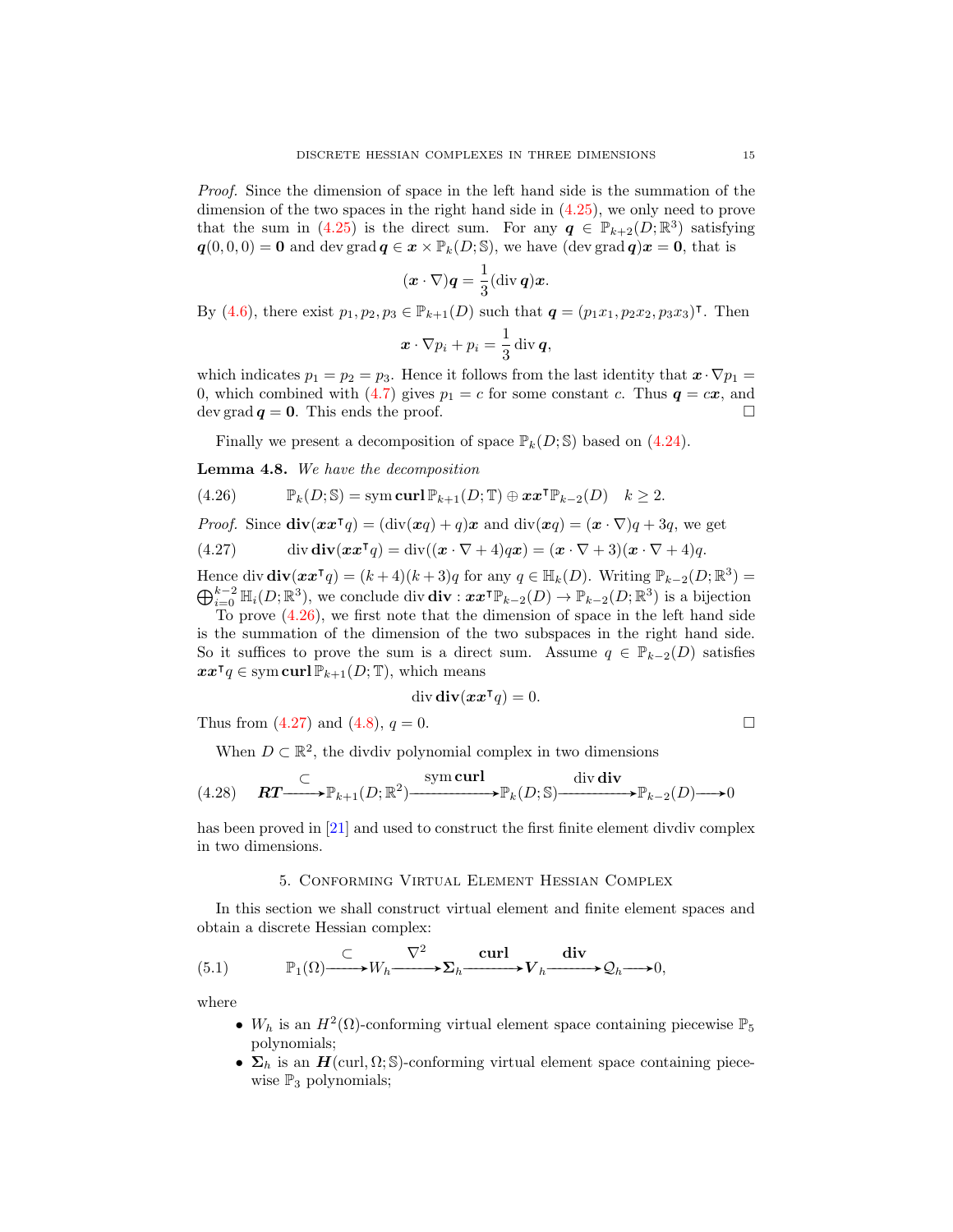- $V_h$  is an  $H(\text{div}, \Omega; \mathbb{T})$ -conforming finite element space containing piecewise  $\mathbb{P}_2$  polynomials;
- $\mathcal{Q}_h$  is piecewise  $\mathbb{P}_1(\mathbb{R}^3)$  polynomial which is obviously conforming to  $L^2(\Omega)$ .

The domain  $\Omega$  is decomposed into a triangulation  $\mathcal{T}_h$  consisting of tetrahedrons. That is each element  $K \in \mathcal{T}_h$  is a tetrahedron. Extension to general polyhedral meshes will be explored in a future work.

In [\[30\]](#page-37-2), a finite element Hessian complex has been constructed and the lowest polynomial degree for  $(W_h, \Sigma_h, V_h, \mathcal{Q}_h)$  is  $(9, 7, 6, 5)$  and ours is  $(5, 3, 2, 1)$  with a few additional virtual shape functions.

For each element  $K \in \mathcal{T}_h$ , denote by  $n_K$  the unit outward normal vector to  $\partial K$ , which will be abbreviated as  $n$  for simplicity. Let  $\mathcal{F}_h$ ,  $\mathcal{F}_h^i$ ,  $\mathcal{E}_h$  and  $\mathcal{V}_h$  be the union of all faces, interior faces, edges and vertices of the partition  $\mathcal{T}_h$ , respectively. For any  $F \in \mathcal{F}_h$ , fix a unit normal vector  $n_F$ . For any  $e \in \mathcal{E}_h$ , fix a unit tangent vector  $t_e$  and two unit normal vectors  $n_{e,1}$  and  $n_{e,2}$ , which will be abbreviated as  $n_1$  and  $n_2$  without causing any confusions. For K being a polyhedron, denote by  $\mathcal{F}(K)$ ,  $\mathcal{E}(K)$  and  $\mathcal{V}(K)$  the set of all faces, edges and vertices of K, respectively. For any  $F \in \mathcal{F}_h$ , let  $\mathcal{E}(F)$  and  $\mathcal{V}(F)$  be the set of all edges and vertices of F, respectively. And for each  $e \in \mathcal{E}(F)$ , denote by  $n_{F,e}$  the unit vector being parallel to F and outward normal to  $\partial F$ .

5.1.  $H(\text{div})$ -conforming element for trace-free tensors. We chose  $\mathbb{P}_2(K;\mathbb{T})$ as the shape function space. Its trace  $\boldsymbol{v}\boldsymbol{n}$  on each face F is in  $\mathbb{P}_2(F; \mathbb{R}^3)$ . In the classic  $H(\text{div})$  element for vector functions, such trace can be determined by the face moments  $\int_F v \mathbf{n} \, \mathbf{q}$  for  $\mathbf{q} \in \mathbb{P}_2(F; \mathbb{R}^3)$ . For the tensor polynomial with additional structure, e.g., here is the trace-free, face moments cannot reflect to this property. One fix is to introduce the nodal continuity of each component of the tensor so that the structure of the tensor is utilized.

We first consider the following degrees of freedom for a quadratic polynomial on a triangle.

<span id="page-15-0"></span>**Lemma 5.1.** Let  $F \in \mathcal{F}(K)$  be a triangular face and  $v \in \mathbb{P}_2(F)$ . If

$$
v(a_1) = v(a_2) = v(a_3) = 0, \quad (v, q)_F = 0 \quad \forall \ q \in \mathbb{P}_1(F)
$$

with  $a_1, a_2$  and  $a_3$  being the vertices of triangle F, then  $v = 0$ .

*Proof.* Let  $(\lambda_1, \lambda_2, \lambda_3)$  be the barycentric coordinate of point x with respect to F. Since  $v(a_1) = v(a_2) = v(a_3) = 0$ , we have  $v = c_1\lambda_2\lambda_3 + c_2\lambda_3\lambda_1 + c_3\lambda_1\lambda_2$ , where  $c_1, c_2$  and  $c_3$  are constants. Now taking  $q = \lambda_i$  with  $i = 1, 2, 3$ , we obtain

$$
\frac{1}{60}|F|\begin{pmatrix} 1 & 2 & 2 \ 2 & 1 & 2 \ 2 & 2 & 1 \end{pmatrix}\begin{pmatrix} c_1 \ c_2 \ c_3 \end{pmatrix} = \begin{pmatrix} 0 \ 0 \ 0 \end{pmatrix}.
$$

Noting that the coefficient matrix is invertible, it follows  $c_1 = c_2 = c_3 = 0$ .  $\Box$ 

Next we use the quadratic  $H(\text{div}; \mathbb{T})$  bubble function introduced in [\[30\]](#page-37-2) to characterize the interior part. Denote by

$$
\mathbb{B}_2(K; \mathbb{T}) = \mathbb{P}_2(K; \mathbb{T}) \cap H_0(\text{div}; \mathbb{T}).
$$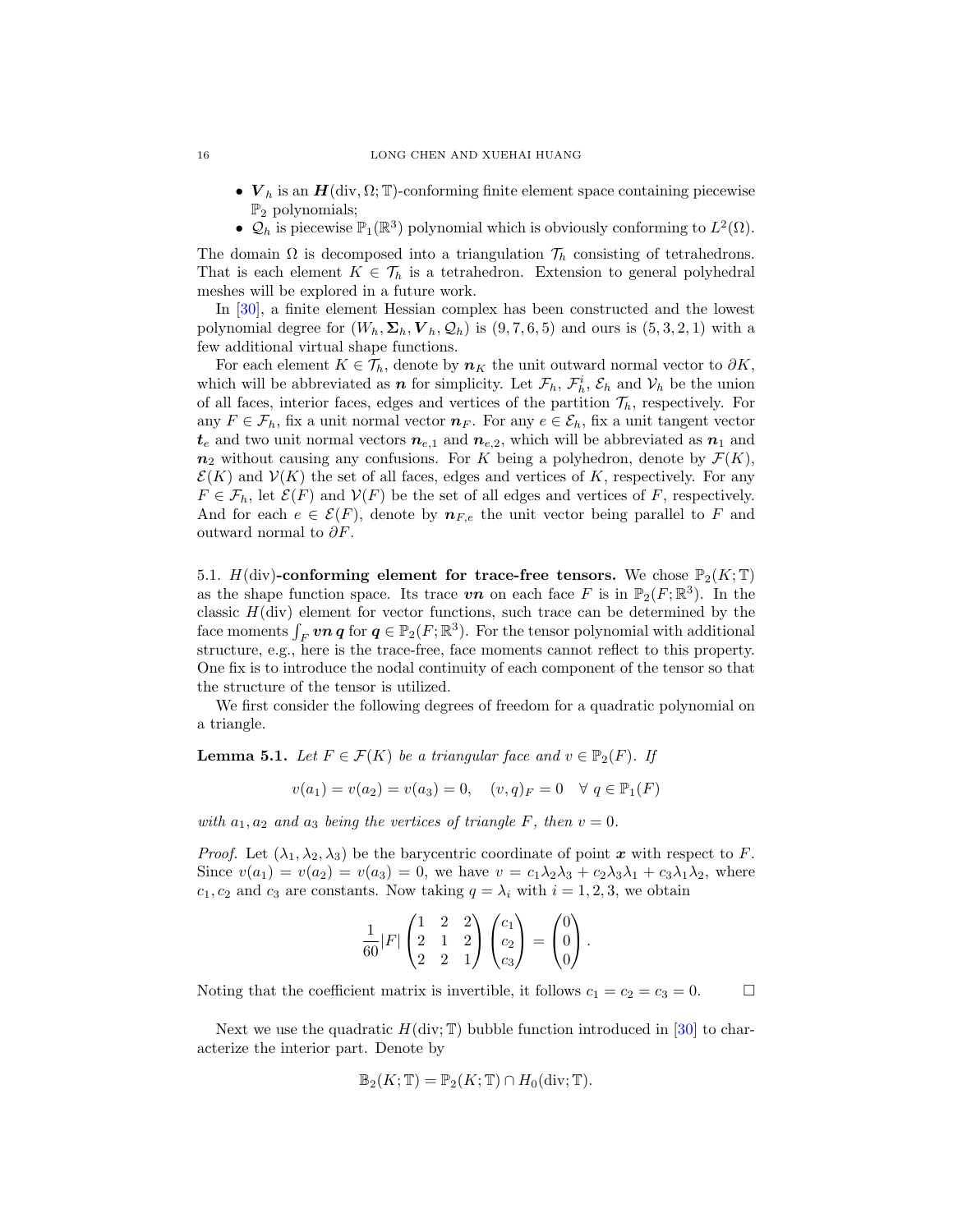In [\[30\]](#page-37-2), a constructive characterization of  $\mathbb{B}_2(K; \mathbb{T})$  is given by

<span id="page-16-1"></span>(5.2) 
$$
\mathbb{B}_2(K; \mathbb{T}) := \sum_{i=1}^4 \sum_{1 \leq j < l \leq 4 \atop j, l \neq i} \text{span}\{\lambda_j \lambda_l n_i \mathbf{t}_{j,l}^{\intercal}\},
$$

where  $(\lambda_1, \lambda_2, \lambda_3, \lambda_4)$  be the barycentric coordinate of point x with respect to K, and  $t_{j,l} := x_l - x_j$  with  $V(K) := \{x_1, x_2, x_3, x_4\}$ . That is on each face we use the normal vector and an edge vector to form a traceless matrix and extend to the whole element by the scalar edge bubble function. Therefore dim  $\mathbb{B}_2(K; \mathbb{T}) = 3 \times 4 = 12$ .

Now we define a lower order  $H(\text{div})$ -conforming finite element for trace-free tensors. Take  $\mathbb{P}_2(K;\mathbb{T})$  as the space of shape functions. The degrees of freedom are given by

- <span id="page-16-3"></span>(5.3)  $\mathbf{v}(\delta) \quad \forall \delta \in \mathcal{V}(K),$
- <span id="page-16-4"></span>(5.4)  $(\boldsymbol{v}\boldsymbol{n},\boldsymbol{q})_F \quad \forall \ \boldsymbol{q} \in \mathbb{P}_1(F;\mathbb{R}^3), F \in \mathcal{F}(K),$
- <span id="page-16-0"></span>(5.5)  $(v, q)_K \quad \forall \ q \in \mathbb{P}_0(K; \mathbb{T}) \oplus (\mathbb{B}_2(K; \mathbb{T}) \cap \ker(\text{div})).$

We can also replace the degrees of freedom [\(5.5\)](#page-16-0) by

<span id="page-16-2"></span>(5.6) 
$$
(\mathbf{v},\mathbf{q})_K \quad \forall \ \mathbf{q} \in \mathbb{B}_2(K;\mathbb{T}).
$$

Thanks to the explicit formulation of bubble functions [\(5.2\)](#page-16-1), the implementation using  $(5.6)$  will be easier. On the other hand,  $(5.5)$  will be helpful when defining spaces for  $H(\text{curl}, K; \mathbb{S}).$ 

<span id="page-16-5"></span>**Lemma 5.2.** The degrees of freedom [\(5.3\)](#page-16-3)-[\(5.5\)](#page-16-0) are unisolvent for  $\mathbb{P}_2(K;\mathbb{T})$ .

*Proof.* First of all both dim  $\mathbb{P}_2(K; \mathbb{T})$  and the number of the degrees of freedom [\(5.3\)](#page-16-3)-[\(5.5\)](#page-16-0) are 80.

Take any  $v \in \mathbb{P}_2(K; \mathbb{T})$  and suppose all the degrees of freedom [\(5.3\)](#page-16-3)-[\(5.5\)](#page-16-0) vanish. Applying Lemma [5.1](#page-15-0) to each component of  $vn$ , we get  $v \in \mathbb{B}_2(K; \mathbb{T})$ . It follows from the integration by parts and the first part of the degrees of freedom [\(5.5\)](#page-16-0) that  $divv = 0$ , i.e.  $v \in \mathbb{B}_2(K; \mathbb{T}) \cap \text{ker}(\text{div})$ . Finally we arrive at  $v = 0$  by using the second part of the degrees of freedom  $(5.5)$ .

The global finite element space is

$$
\boldsymbol{V}_h := \{ \boldsymbol{v}_h \in \boldsymbol{H}(\textbf{div}, \Omega; \mathbb{T}) : \boldsymbol{v}_h|_K \in \mathbb{P}_2(K; \mathbb{T}) \ \forall \ K \in \mathcal{T}_h, \text{ the degrees of} \\ \text{freedom (5.3)-(5.4) are single-valued} \},
$$

For  $\boldsymbol{v} \in \boldsymbol{V}_h$ , by Lemma [5.1,](#page-15-0) the trace  $\boldsymbol{v}\boldsymbol{n}|_F \in \mathbb{P}_2(F)$  is determined uniquely by the degree of freedom [\(5.3\)](#page-16-3)-[\(5.4\)](#page-16-4). Therefore  $V_h \subset H(\text{div}, \Omega; \mathbb{T})$  is a conforming finite element space.

<span id="page-16-6"></span>Remark 5.3. We have from [\[30\]](#page-37-2) that

$$
\mathbf{div}\,\mathbb{B}_2(K;\mathbb{T})=\mathbb{P}_1^{\perp}(K;\mathbb{R}^3),
$$

where  $\mathbb{P}_1^{\perp}(K;\mathbb{R}^3) := \{ \mathbf{v} \in \mathbb{P}_1(K;\mathbb{R}^3) : (\mathbf{v},\mathbf{q})_K = 0 \,\,\forall \,\, \mathbf{q} \in \mathbf{RT} \}.$  Based on this, we can define a reduced  $H(\text{div})$ -conforming element for trace-free tensors. To be specific, we can reduce the shape functions space  $\mathbb{P}_2(K;\mathbb{T})$  to

$$
\boldsymbol{V}^r(K):=\{\boldsymbol{v}\in\mathbb{P}_2(K;\mathbb{T}):\textbf{div}\boldsymbol{v}\in\boldsymbol{RT}\},
$$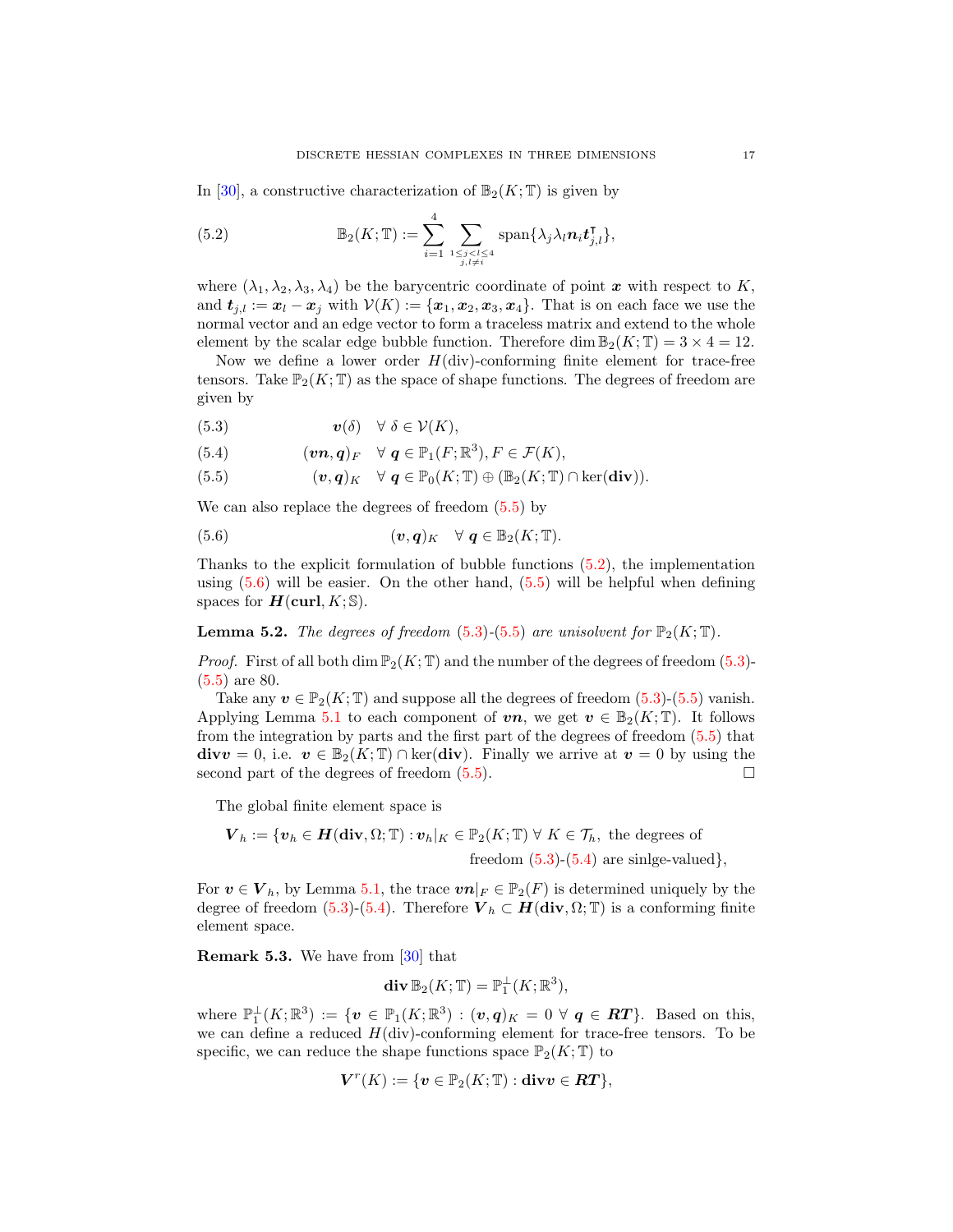whose dimension is 72. And the degrees of freedom are given by

$$
\mathbf{v}(\delta) \quad \forall \ \delta \in \mathcal{V}(K),
$$
  
\n
$$
(\mathbf{v}\mathbf{n},\mathbf{q})_F \quad \forall \ \mathbf{q} \in \mathbb{P}_1(F;\mathbb{R}^3), F \in \mathcal{F}(K),
$$
  
\n
$$
(\mathbf{v},\mathbf{q})_K \quad \forall \ \mathbf{q} \in \mathbb{B}_2(K;\mathbb{T}) \cap \ker(\mathbf{div}).
$$

<span id="page-17-3"></span>5.2.  $H^2$ -conforming virtual element. To define an  $H^2$ -conforming virtual element in three dimensions, we shall adapt two dimensional  $H^2$ -conforming virtual elements constructed in [\[18,](#page-37-6) [4\]](#page-36-5) and three dimensional  $C<sup>1</sup>$  virtual element in [\[10\]](#page-36-6).

Define an  $H^2$ -conforming virtual element space on tetrahedron K

$$
\widetilde{W}(K) := \{ v \in H^2(K) : \Delta^2 v \in \mathbb{P}_1(K), \text{ both } v|_{\partial K} \text{ and } \nabla v|_{\partial K} \text{ are continuous,}
$$
  

$$
v|_F \in \mathbb{P}_5(F), \partial_n v|_F \in \mathbb{P}_4(F) \text{ for each } F \in \mathcal{F}(K) \}.
$$

The space of degrees of freedom  $\mathcal{N}(K)$  consists of

<span id="page-17-0"></span>(5.7) 
$$
v(\delta), \nabla v(\delta), \nabla^2 v(\delta) \quad \forall \ \delta \in \mathcal{V}(K),
$$

(5.8) 
$$
\int_{e} \partial_{n_i} v \, ds \quad \forall e \in \mathcal{E}(K), i = 1, 2,
$$

<span id="page-17-1"></span>(5.9) 
$$
(\partial_n v, q)_F \quad \forall \ q \in \mathbb{P}_1(F), F \in \mathcal{F}(K),
$$

<span id="page-17-2"></span>(5.10) 
$$
(v,q)_K \quad \forall \ q \in \mathbb{P}_1(K).
$$

The space  $\widetilde{W}(K)$  is not empty as  $\mathbb{P}_5(K) \subset \widetilde{W}(K)$ . Its dimension is, however, not so clear from the definition. There is a compatible condition given implicitly in the definition of the local space  $\widetilde{W}(K)$ . As the trace of a function in  $H^2(K)$ , the boundary value  $v|_{\partial K}$  and  $\partial_n v|_{\partial K}$  are compatible in the sense that  $\nabla v|_F =$  $\nabla_F v + (\partial_n v)|_F \mathbf{n}_F$  should be continuous on edges [\[29\]](#page-37-12). The degrees of freedom  $\nabla^2 v(\delta)$  is also questionable for a function  $v \in H^2(K)$  only. In the classic finite element space, this is not an issue as shape functions are polynomials.

For a more rigorous verification of unisolvence, we introduce data space

$$
\mathcal{D}(K) = \{ (f, v_0, \mathbf{v}_1, \mathbf{v}_2, \mathbf{u}_e, \mathbf{u}_F) : f \in \mathbb{P}_1(K), v_0 \in \mathbb{P}_0(\mathcal{V}(K)), \mathbf{v}_1 \in \mathbb{P}_0(\mathcal{V}(K), \mathbb{R}^3),
$$
  

$$
\mathbf{v}_2 \in \mathbb{P}_0(\mathcal{V}(K), \mathbb{S}), \mathbf{u}_e \in \mathbb{P}_0(\mathcal{E}(K), \mathbb{R}^2), \mathbf{u}_F \in \mathbb{P}_1(\mathcal{F}(K)) \}.
$$

Obviously dim  $\mathcal{D}(K) = 68 = \dim \mathcal{N}(K)$ . For function  $v \in W(K) \cap C^2(K)$ , the mapping

$$
(\Delta^2 v, v(\delta), \nabla v(\delta), \nabla^2 v(\delta), \int_e \partial_{n_i} v \, ds, \partial_n v|_F), \quad \forall \delta \in \mathcal{V}(K), e \in \mathcal{E}(K), F \in \mathcal{F}(K)
$$

defines from  $\widetilde{W}(K) \cap C^2(K) \to \mathcal{D}(K)$ .

Let  $\mathbb{P}_k(\partial K)$  be the function space which is continuous on the boundary  $\partial K$ and its restriction to each face is a polynomial of degree at most  $k$ . Given a data  $(f, v_0, \boldsymbol{v}_1, \boldsymbol{v}_2, \boldsymbol{u}_e, \boldsymbol{u}_F) \in \mathcal{D}(K)$ , using  $(v_0, \boldsymbol{v}_1, \boldsymbol{v}_2, \boldsymbol{u}_e)$ , we can determine a  $\mathbb{P}_5(F)$ Argyris element [\[5\]](#page-36-10) and consequently define a function  $g_1 \in \mathbb{P}_5(\partial K)$ . Similarly using  $(\boldsymbol{v}_1, \boldsymbol{v}_2, \boldsymbol{u}_e, \boldsymbol{u}_F)$ , we can determine a  $\mathbb{P}_4(F)$  Hermite element [\[26\]](#page-37-15) and consequently a function  $g_2 \in \mathbb{P}_4(\partial K)$ . By the unisolvence of the Argyris element and Hermite element in two dimensions, we know  $(g_1, g_2)$  is uniquely determined by  $(v_0, v_1, v_2, u_e, u_F)$  and  $(g_2|_F n_F + \nabla_F(g_1|_F))|_e$  is single-valued across each edge  $e \in \mathcal{E}(K)$ .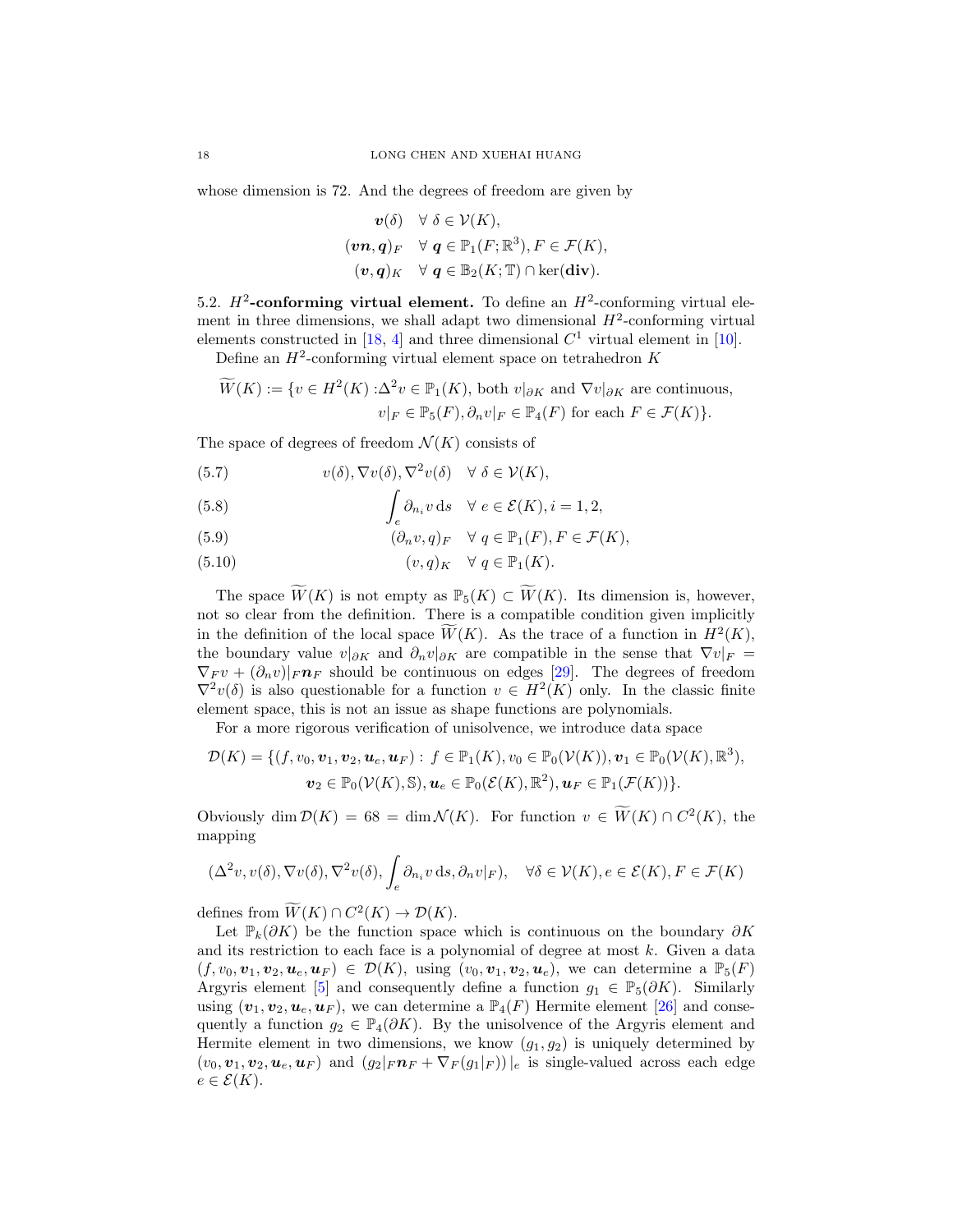Given data  $(f, g_1, g_2)$ , we consider the biharmonic equation with Dirichlet boundary condition

(5.11) 
$$
\Delta^2 v = f \text{ in } K, \quad v = g_1, \partial_n v = g_2 \text{ on } \partial K.
$$

As  $g_1, g_2$  are compatible in the sense  $g_2\mathbf{n}+\nabla_{\partial K}(g_1) \in \mathbb{P}_4(\partial K)$ , by the trace theorem of  $H^2(K)$  on polyhedral domains [\[29\]](#page-37-12), there exists  $v^b \in H^2(K)$  such that

<span id="page-18-0"></span>
$$
v^b|_{\partial K} = g_1, \quad \partial_n v^b|_{\partial K} = g_2.
$$

Indeed  $v^b$  can be chosen as a polynomial in  $\mathbb{P}_9(K)$  using the  $\mathcal{C}^1$  finite element constructed in [\[42\]](#page-37-3). Then consider biharmonic equation with homogenous boundary condition

(5.12) 
$$
\Delta^2 v^0 = f - \Delta^2 v^b \text{ in } K, \quad v^0 = 0, \partial v^0 = 0 \text{ on } \partial K.
$$

The existence and uniqueness of  $v^0$  is guaranteed by the Lax-Milligram lemma. Setting  $v = v^b + v^0$  gives a solution to [\(5.11\)](#page-18-0). The uniqueness of the solution to  $(5.11)$  is trivial.

Therefore we have constructed an embedding  $\mathcal{L}: \mathcal{D}(K) \to \widetilde{W}(K)$  and  $\mathcal{L}$  is injective. We shall chose

<span id="page-18-1"></span>
$$
W(K) = \mathcal{L}(\mathcal{D}(K))
$$

and by construction  $\mathcal{L}: \mathcal{D}(K) \to W(K)$  is a bijection and thus dim  $W(K) = 68$ . Functions in  $W(K)$  are defined as solutions to local PDEs which may still not be smooth enough to take nodal values of the Hessian.

To be consistent with finite element notation, we still use the form  $\nabla^2 v(\delta)$  but understand it with the help of L. For  $v \in W(K)$ ,  $\mathcal{L}^{-1}v = (f, v_0, \mathbf{v}_1, \mathbf{v}_2, \mathbf{u}_e, \mathbf{u}_F) \in$  $\mathcal{D}(K)$ . We define  $\nabla^2 v(\delta) \in W'(K)$  by

(5.13) 
$$
\nabla^2 v(\delta) := \mathbf{v}_2.
$$

That is we understand  $\nabla^2 v$  as a functional defined on  $W(K)$  which will match the vertex value of the hessian if v is smooth enough. Other degrees of freedom  $(5.7)$ - $(5.9)$  can be understood in a similar fashion. The interior moment  $(5.10)$  keeps unchanged and the relation of  $(5.10)$  and  $f \in \mathcal{L}^{-1}v$  is discussed below.

### **Lemma 5.4.** The degrees of freedom  $(5.7)$ - $(5.10)$  are unisolvent for  $W(K)$ .

*Proof.* Firs of all dim  $W(K) = \dim \mathcal{N}(K) = 68$ . Take any  $v \in W(K)$  and suppose all the degrees of freedom  $(5.7)-(5.10)$  $(5.7)-(5.10)$  $(5.7)-(5.10)$  vanish. By the unisolvence of the Argyris element and Hermite element in two dimensions, we have  $v \in H_0^2(K)$ . It follows from the integration by parts that

$$
\|\nabla^2 v\|_{0,K}^2 = (\Delta^2 v, v)_{0,K} = 0,
$$

as  $\Delta^2 v \in \mathbb{P}_1(K)$  and the vanishing degree of freedom [\(5.10\)](#page-17-2). Thus  $v = 0$ .

 $\Box$ 

As dim  $\mathbb{P}_5 = 56$ , there are 12 shape functions in  $W(K)$  are non-polynomials and thus are treated as virtual. The  $L^2$ -projection of  $\nabla^2 v$  to  $\mathbb{P}_3(K, \mathbb{S})$  can be computed by degrees of freedom using the Green's identity [\[22\]](#page-37-17): for  $\tau \in \mathbb{P}_3(K, \mathbb{S}), v \in W(K)$ 

(5.14) 
$$
(\nabla^2 v, \tau)_K = (\text{div div } \tau, v)_K + \sum_{F \in \mathcal{F}(K)} \sum_{e \in \mathcal{E}(F)} (n_{F,e}^{\mathsf{T}} \tau n, v)_e + \sum_{F \in \mathcal{F}(K)} [(n^{\mathsf{T}} \tau n, \partial_n v)_F - (2 \text{ div}_F(\tau n) + \partial_n (n^{\mathsf{T}} \tau n), v)_F].
$$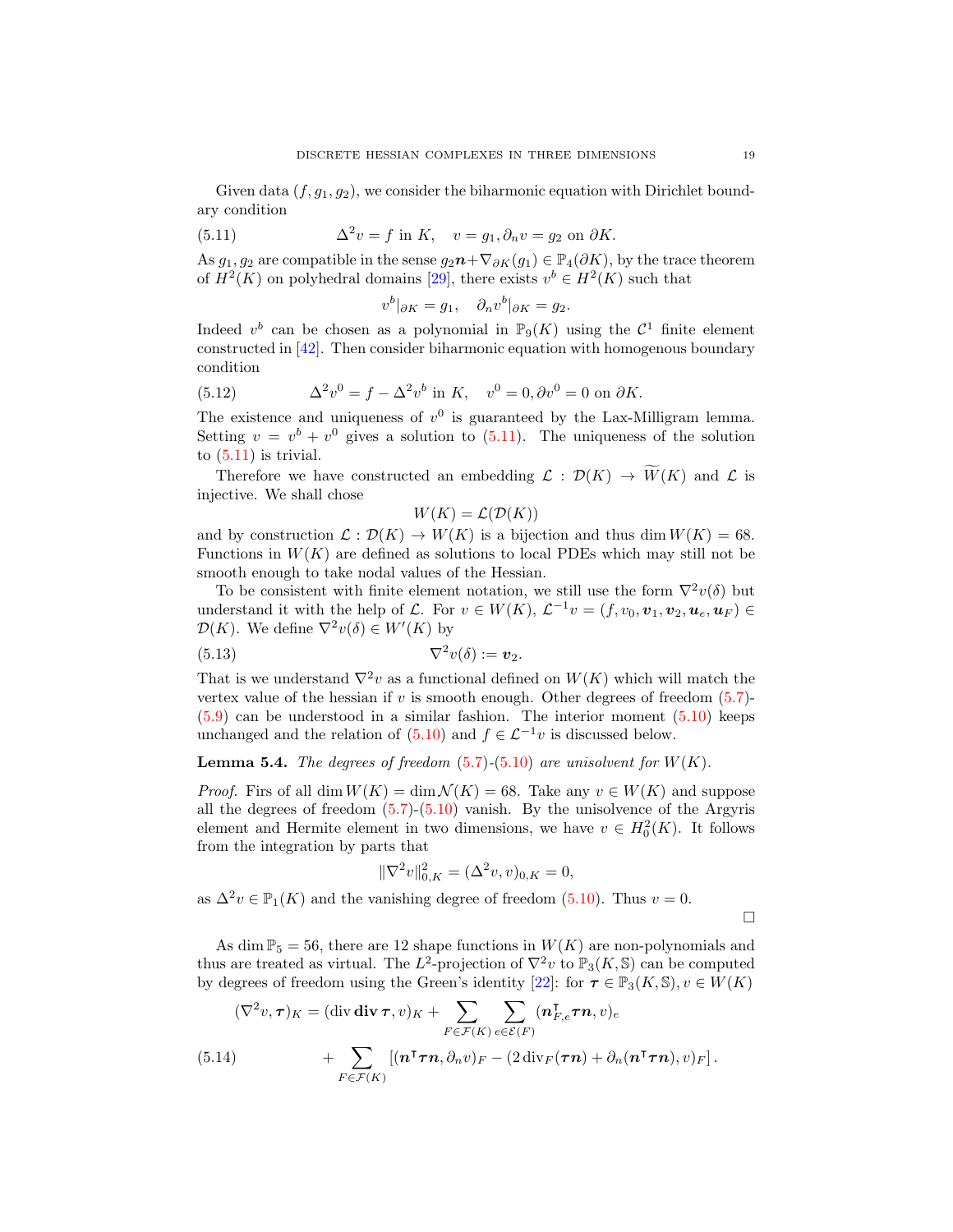As div  $\mathbf{div} \boldsymbol{\tau} \in \mathbb{P}_1(K)$ , the first term can be computed by [\(5.10\)](#page-17-2). On the boundary,  $v|_F$  is a  $\mathbb{P}_5(F)$  Argyris element, and  $\partial_n v|_F$  is a  $\mathbb{P}_4(F)$  Hermite element and thus all boundary terms are computable. In particular by choosing  $\tau \in \nabla^2 \mathbb{P}_5(K)$ , we can compute an  $H^2$ -projection of v to  $\mathbb{P}_5(K)$ , that is  $\Pi^k v \in \mathbb{P}_5(K)$  is determined by

$$
(\nabla^2 \Pi^k v, \nabla^2 q)_K = (\nabla^2 v, \nabla^2 q)_K \quad \forall \ q \in \mathbb{P}_5(K),
$$
  

$$
(\Pi^k v, q)_K = (v, q)_K \qquad \forall \ q \in \mathbb{P}_1(K).
$$

We have the following properties of  $\Pi^k$ 

$$
\Pi^k q = q \quad \forall \ q \in \mathbb{P}_5(K),
$$

<span id="page-19-8"></span>(5.15) 
$$
h_K^i |v - \Pi^k v|_{i,K} \lesssim h_K^2 \inf_{q \in \mathbb{P}_5(K)} |v - q|_{2,K} \quad \forall \ v \in H^2(K), i = 0, 1, 2.
$$

**Remark 5.5.** The lowest order  $C^1$  macro-element on the Alfeld split in [\[28,](#page-37-22) [2,](#page-36-14) [32\]](#page-37-23) has the same number of degrees of freedom and same degrees of freedom on boundary as  $(5.7)-(5.10)$  $(5.7)-(5.10)$  $(5.7)-(5.10)$ . We can construct a conforming macro-element Hessian complex on the Alfeld split following the approach in this paper.  $\Box$ 

For any  $F \in \mathcal{F}(K)$ , both  $v|_F$  and  $\partial_{n_F} v|_F$  are determined by the degrees of freedom  $(5.7)-(5.9)$  $(5.7)-(5.9)$  $(5.7)-(5.9)$  on the face F. Thus we can define the  $H^2$ -conforming virtual element space

$$
W_h := \{ v_h \in H^2(\Omega) : v_h|_K \in W(K) \text{ for each } K \in \mathcal{T}_h, \text{ the degrees of freedom } (5.7)-(5.9) \text{ are single-valued} \}.
$$

Let  $I_h^{\Delta}: H^4(\Omega) \to W_h$  be the nodal interpolation operator with respect to the degrees of freedom [\(5.7\)](#page-17-0)-[\(5.10\)](#page-17-2). By standard techniques, it holds

(5.16) 
$$
h_K^i |v - I_h^{\Delta} v|_{i,K} \lesssim h_K^5 |v|_{5,K} \quad \forall \ v \in H^5(\Omega), i = 0, 1, 2.
$$

5.3.  $H$ (curl)-conforming element for symmetric tensors. Motivated by the decomposition [\(4.15\)](#page-11-0), we take the space of shape functions

<span id="page-19-7"></span>
$$
\mathbf{\Sigma}(K):=\nabla^2 W(K)\oplus \text{sym}(\boldsymbol{x}\times \mathbb{P}_2(K;\mathbb{T})).
$$

The degrees of freedom are given by

<span id="page-19-4"></span><span id="page-19-0"></span>(5.17) 
$$
\operatorname{curl} \boldsymbol{\tau}(\delta) \quad \forall \ \delta \in \mathcal{V}(K),
$$

(5.18) 
$$
\boldsymbol{\tau}(\delta) \quad \forall \ \delta \in \mathcal{V}(K),
$$

<span id="page-19-5"></span>(5.19) 
$$
(\boldsymbol{\tau} \boldsymbol{t}, \boldsymbol{q})_e \quad \forall \ \boldsymbol{q} \in \mathbb{P}_1(e; \mathbb{R}^3), e \in \mathcal{E}(K),
$$

<span id="page-19-2"></span>(5.20) 
$$
(\mathbf{n}\times\boldsymbol{\tau}\times\mathbf{n},\mathbf{q})_F \quad \forall \ \mathbf{q} \in \mathbb{P}_0(F,\mathbb{S}), F \in \mathcal{F}(K),
$$

<span id="page-19-3"></span>(5.21) 
$$
(\Pi_F \boldsymbol{\tau} \cdot \boldsymbol{n}, \boldsymbol{q})_F \quad \forall \ \boldsymbol{q} \in \mathbb{P}_0(F, \mathbb{R}^2) \oplus \mathbb{P}_1(F) \boldsymbol{x}, F \in \mathcal{F}(K),
$$

<span id="page-19-1"></span>(5.22) 
$$
(\operatorname{curl} \boldsymbol{\tau}, \boldsymbol{q})_K \quad \forall \ \boldsymbol{q} \in \mathbb{B}_2(K; \mathbb{T}) \cap \ker(\operatorname{div}),
$$

<span id="page-19-6"></span>(5.23) 
$$
(\tau, \mathbf{x} \mathbf{x}^\mathsf{T} q)_K \quad \forall \ q \in \mathbb{P}_1(K).
$$

From the decomposition [\(4.15\)](#page-11-0), we know that  $\mathbb{P}_3(K; \mathbb{S}) \subset \Sigma(K)$ . The dimension of the space is

$$
\dim \Sigma(K) = \dim W(K) - 4 + \dim \text{sym}(\mathbf{x} \times \mathbb{P}_2(K; \mathbb{T})) = 64 + 68 = 132.
$$

The number of the degrees of freedom  $(5.17)-(5.22)$  $(5.17)-(5.22)$  $(5.17)-(5.22)$  is

$$
32 + 24 + 36 + 12 + 20 + 4 + 4 = 132,
$$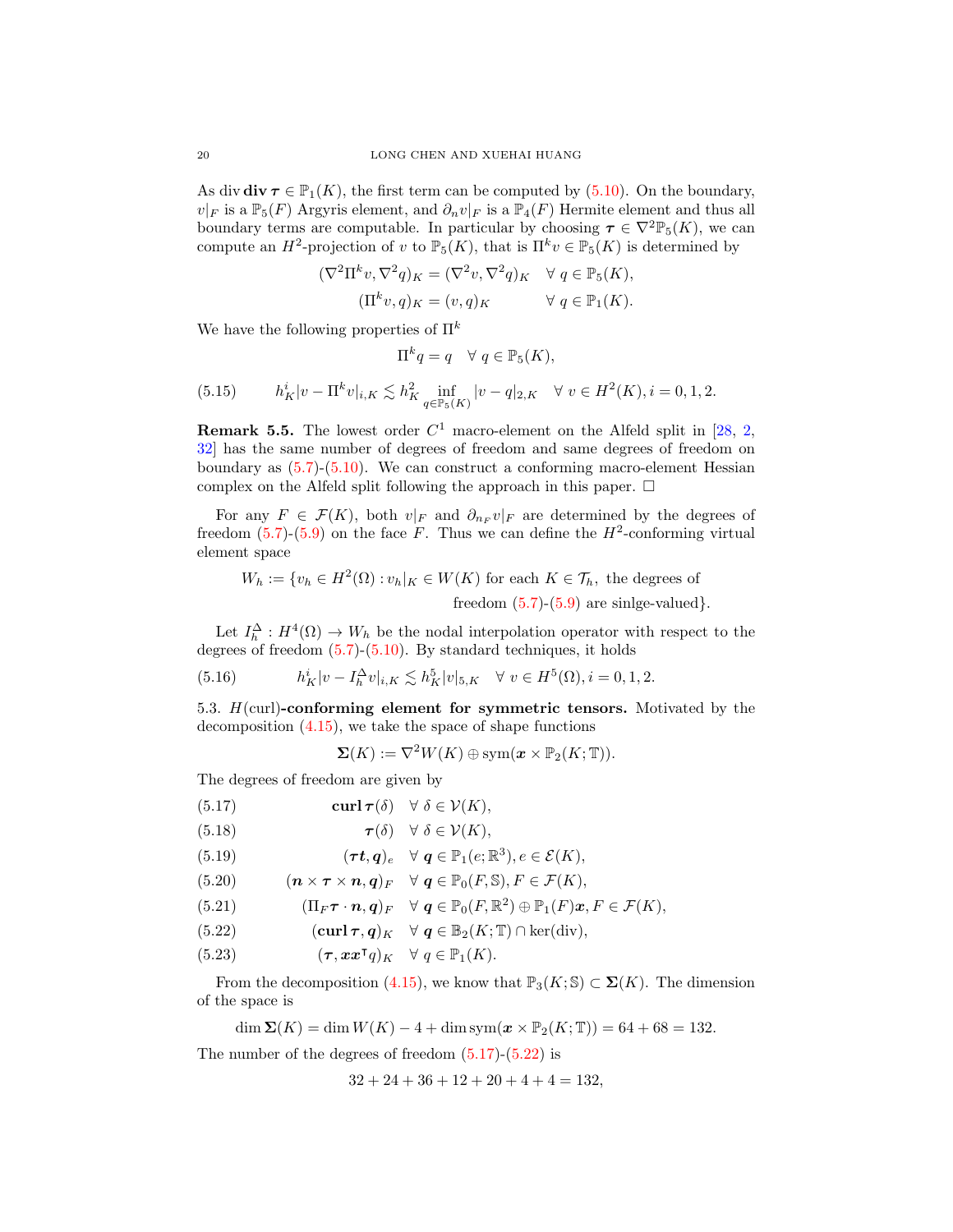which agrees with dim  $\Sigma(K)$ . In [\(5.20\)](#page-19-2)-[\(5.21\)](#page-19-3) we separate the trace  $n \times \tau$  into tangential-tangential part and tangential-normal part. As  $n \times \tau \times n|_F$  is a  $2 \times 2$ symmetric tensor, the number of degrees of freedom  $(5.20)$  is  $3 \times 4 = 12$ . Most of the shape functions are polynomials except 12 non-polynomial ones in the form  $\nabla^2 v$  for some  $v \in W(K)$  and  $\nabla^2 v(\delta)$  should be understood in the sense of [\(5.13\)](#page-18-1).

Although there are non-polynomial shape functions, the trace  $n \times \tau$  on each face is always polynomial and determined by [\(5.17\)](#page-19-0)-[\(5.21\)](#page-19-3).

<span id="page-20-0"></span>**Lemma 5.6.** For each  $F \in \mathcal{F}(K)$  and any  $\tau \in \Sigma(K)$ ,  $n \times \tau|_F \in \mathbb{P}_3(F;\mathbb{M})$  is determined by the degrees of freedom  $(5.17)$ - $(5.21)$  on face F.

*Proof.* First of all, we show although  $\Sigma(K)$  contains functions from a virtual element space, its trace  $n \times \tau|_F \in \mathbb{P}_3(F;\mathbb{M})$ . To see this, it suffices to check  $\Pi_F \nabla^2 v$ for  $v \in W(K)$ . Using notation in Section 2, it is straightforward to verify that

<span id="page-20-1"></span>(5.24) 
$$
\Pi_F \nabla^2 v \Pi_F = \nabla_F^2 (v|_F), \quad \Pi_F \nabla^2 v \cdot \mathbf{n} = \nabla_F (\partial_n v|_F).
$$

As  $v|_F \in \mathbb{P}_5(F)$  and  $\partial_n v|_F \in \mathbb{P}_4(F)$  are polynomials,  $n \times \tau|_F$  is a polynomial of degree 3.

Assume all the degrees of freedom  $(5.18)$ - $(5.21)$  on face F are zeros. We are going to prove this polynomial is vanished. The vanishing degrees of freedom [\(5.18\)](#page-19-4)-[\(5.19\)](#page-19-5) imply  $\boldsymbol{\tau} \boldsymbol{t}|_e = 0$  for every  $e \in \partial F$  as  $\boldsymbol{\tau} \boldsymbol{t}|_e \in \mathbb{P}_3(e)$ . Then  $\boldsymbol{n} \times \boldsymbol{\tau}|_F \in \boldsymbol{H}_0(\text{div}_F, F)$ . Using the integration by parts and the vanishing degrees of freedom  $(5.20)-(5.21)$  $(5.20)-(5.21)$  $(5.20)-(5.21)$ , we obtain

$$
(\mathbf{div}_F(\boldsymbol{n}\times\boldsymbol{\tau}),\boldsymbol{q})_F=(\boldsymbol{n}\times\boldsymbol{\tau},\nabla_F\boldsymbol{q})_F=0\quad\forall~\boldsymbol{q}\in\mathbb{P}_1(F;\mathbb{R}^3).
$$

Using the relation  $-\operatorname{div}_F(n \times \tau) = (\operatorname{curl} \tau)n|_F \in \mathbb{P}_2(F; \mathbb{R}^3)$  and the vanishing degree of freedom [\(5.17\)](#page-19-0), we know  $\mathbf{div}_F(n \times \tau)(\delta) = 0$  for all  $\delta \in \mathcal{V}(F)$ . Applying Lemma [5.1,](#page-15-0) we acquire  $\mathbf{div}_F (n \times \tau) = 0$  which is equivalent to  $\mathrm{rot}_F(\Pi_F \tau) = 0$ .

The tangential component  $\Pi_F \tau$  can be further decomposed into two components: tangential-tangential part  $\Pi_F \tau \Pi_F$  and tangential-normal part  $\Pi_F \tau \cdot n$ . Noting that  $\Pi_F \tau \cdot \mathbf{n} \in H_0(\mathrm{rot}_F, F) \cap \mathbb{P}_3(F; \mathbb{R}^2)$  and  $\mathrm{rot}_F(\Pi_F \tau \cdot \mathbf{n}) = 0$ , which implies  $\Pi_F \boldsymbol{\tau} \cdot \boldsymbol{n} \bot \nabla_F^{\perp} H^1(F)$ . We get from the vanishing degrees of freedom [\(5.21\)](#page-19-3) that

$$
(\Pi_F\boldsymbol{\tau}\cdot\boldsymbol{n},\boldsymbol{q})_F=0\quad\forall~\boldsymbol{q}\in\mathbb{P}_2(F;\mathbb{R}^2),
$$

where we use the decomposition  $\mathbb{P}_2(F;\mathbb{R}^2) = \nabla_F^{\perp} \mathbb{P}_3(F) \oplus x \mathbb{P}_1(F)$  which is a two dimensional version of  $(4.5)$ . Due to the unisolvence of the second-type Nédélec element [\[37\]](#page-37-21), we get  $\Pi_F \tau \cdot n = 0$ .

For the tangential-tangential part, as  $\Pi_F \tau \Pi_F \in \mathbb{P}_3(F; \mathbb{S})$ , by the Hessian com-plex [\(4.17\)](#page-12-4) in two dimensions, there exists  $w_F \in \mathbb{P}_5(F)$  such that  $\Pi_F \tau \Pi_F = \nabla_F^2 w_F$ and  $w_F(\delta) = 0$  for each  $\delta \in \mathcal{V}(F)$ . Then we get from the vanishing degrees of freedom  $(5.18)-(5.19)$  $(5.18)-(5.19)$  $(5.18)-(5.19)$  that

$$
\nabla_F^2 w_F(\delta) = \mathbf{0} \quad \forall \ \delta \in \mathcal{V}(F),
$$
  

$$
(\partial_t (\nabla_F w_F), \mathbf{q})_e = 0 \quad \forall \mathbf{q} \in \mathbb{P}_1(e; \mathbb{R}^3), e \in \mathcal{E}(F),
$$

which indicate  $\partial_t (\nabla_F w_F)|_e = \mathbf{0}$  for each  $e \in \mathcal{E}(F)$ . As a result  $w_F \in H_0^2(F)$ . Therefore by the unisolvence of the Argyris element, it follows that  $w_F = 0$ .  $\Box$ 

To show the unisolvence, we adapt the unisolvence proof of three dimensional  $H(\text{curl})$ -conforming virtual element in [\[14\]](#page-36-8). We take the advantage of the fact that K is a tetrahedron and curl $\Sigma(K)$  is polynomial. The approach of using local problems is troublesome as for symmetric matrices, the well-posedness of curl − div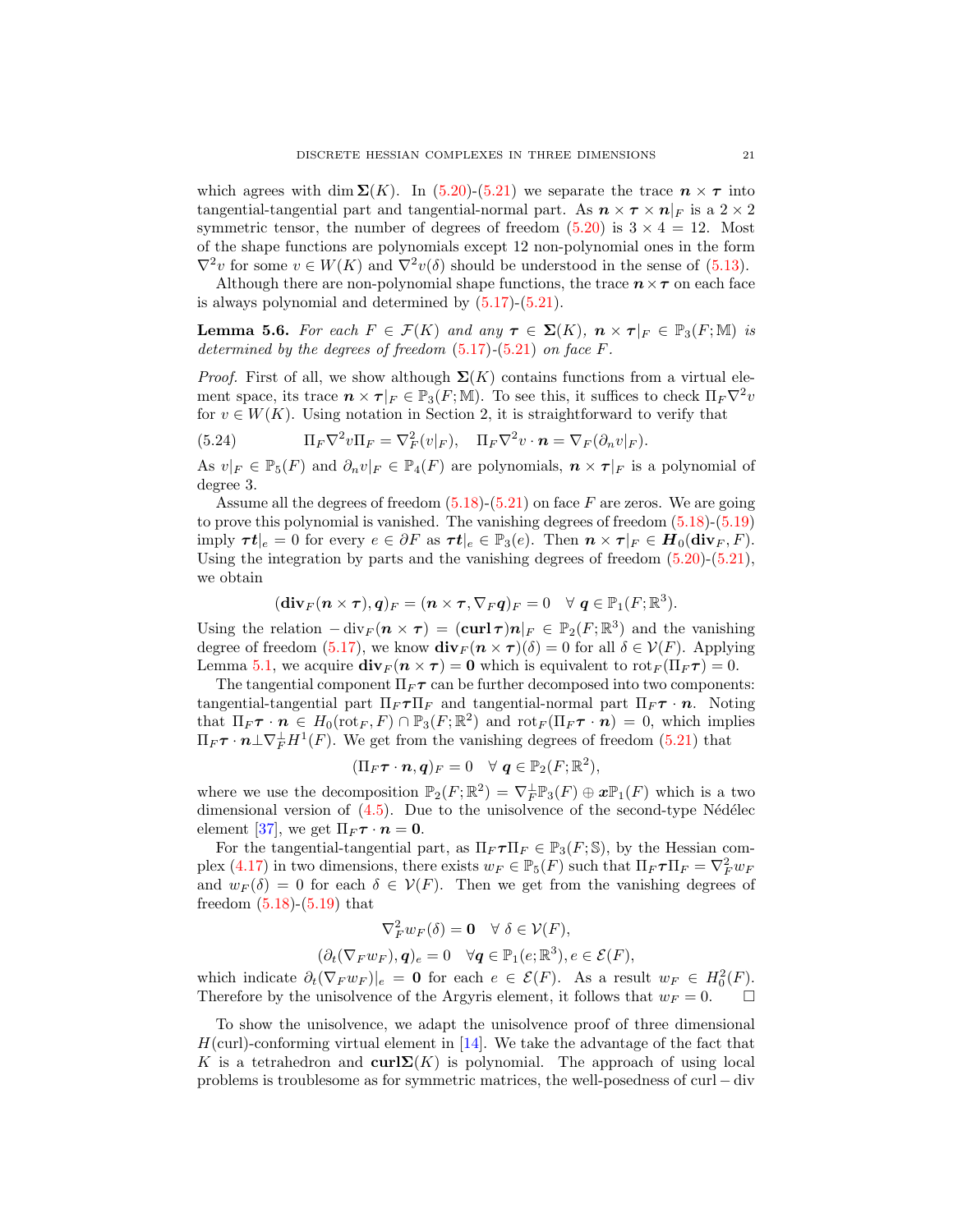system with non-homogenous Dirichlet boundary condition is unclear. A crucial and missing part is the characterization of the trace of  $H(\text{curl}, \Omega; \mathbb{S})$ .

## **Lemma 5.7.** The degrees of freedom [\(5.17\)](#page-19-0)-[\(5.23\)](#page-19-6) are unisolvent for  $\Sigma(K)$ .

*Proof.* Take any  $\tau \in \Sigma(K)$  and suppose all the degrees of freedom [\(5.17\)](#page-19-0)-[\(5.23\)](#page-19-6) vanish. We are going to prove  $\tau = 0$ .

With vanishing degrees of freedom [\(5.17\)](#page-19-0)-[\(5.21\)](#page-19-3), we have proved that  $\tau \in$  $H_0(\text{curl}, K; \mathbb{S})$ . Then  $\text{curl } \tau \in \mathbb{B}_2(K, \mathbb{T}) \cap \text{ker}(\text{div})$ , together with the vanishing degree of freedom [\(5.22\)](#page-19-1) implies  $\text{curl } \tau = 0$ .

<span id="page-21-0"></span>Using integration by parts, with  $\tau \times n|_{\partial K} = 0$  and  $\text{curl}\tau = 0$ ,

(5.25) 
$$
(\tau, \mathrm{sym}\,\mathrm{curl}\,\sigma)_K = (\mathrm{curl}\,\tau, \sigma)_K - (n \times \tau, \sigma)_{\partial K},
$$

we conclude that  $\tau \perp \mathrm{sym\,curl\,}\sigma$  for any  $\sigma \in H(\mathrm{sym\,curl};\mathbb{M}).$ 

Use the fact div div  $\tau \in \mathbb{P}_1(K)$  and div div  $:x \tau \mathbb{P}_1(K) \to \mathbb{P}_1(K)$  is bijection, cf. Lemma [4.8,](#page-14-2) we can find a polynomial  $xx^{\dagger}q$  with  $q \in \mathbb{P}_1(K)$  such that div div( $\tau$  –  $xx^{\intercal}q$  = 0 and thus  $\tau = xx^{\intercal}q + sym \, curl \sigma$  for some  $\sigma \in H(\text{sym curl}; \mathbb{M})$ .

Then

$$
(\boldsymbol{\tau},\boldsymbol{\tau})_K = (\boldsymbol{\tau},\boldsymbol{x}\boldsymbol{x}^\mathsf{T} q + \operatorname{sym} \operatorname{curl} \boldsymbol{\sigma})_K = 0,
$$

which implies  $\tau = 0$ .

We now discuss how to compute the  $L^2$ -projection of an element  $\tau \in \Sigma(K)$ to  $\mathbb{P}_3(K; \mathbb{S})$ . By Lemma [5.6,](#page-20-0) we can determine the piecewise polynomial  $n \times$  $\tau$  on the boundary and  $(\mathbf{curl}\,\tau)\mathbf{n}|_F$ . Together with  $(5.17)$ ,  $\mathbf{curl}\,\tau \in \mathbb{P}_2(K;\mathbb{T})$ is determined. Then, using  $(5.25)$ , we can compute the  $L^2$ -projection to the subspace sym curl  $\mathbb{P}_4(K; \mathbb{T})$ . Use the degree of freedom [\(5.23\)](#page-19-6), we can compute the  $L^2$ -projection to the subspace  $xx^\intercal \mathbb{P}_1(K)$ . Finally, recalling that  $\mathbb{P}_3(K; \mathbb{S}) =$  $\pmb{x}\pmb{x}^{\mathsf{T}}\mathbb{P}_1(K) \oplus \text{sym}\,\text{curl} \mathbb{P}_4(K;\mathbb{S})$ , the  $L^2$ -projection to  $\mathbb{P}_3(K;\mathbb{S})$  will be obtained by combining the projection to each subspace and an orthogonalization step.

Let the global finite element spaces

$$
\Sigma_h := \{ \tau_h \in L^2(\Omega; \mathbb{S}) : \tau_h|_K \in \Sigma(K) \quad \forall \ K \in \mathcal{T}_h, \text{ the degrees of freedom } (5.17)-(5.21) \text{ are single-valued} \}.
$$

It follows from Lemma [5.6](#page-20-0) that  $\Sigma_h \subset H(\text{curl}, \Omega; \mathbb{S}).$ 

For any sufficiently smooth and symmetric tensor  $\tau$  defined on tetrahedron K, let  $I_K^c \tau \in \Sigma(K)$  be the nodal interpolation of  $\tau$  based on the degrees of freedom [\(5.17\)](#page-19-0)-[\(5.22\)](#page-19-1). We have

<span id="page-21-1"></span>
$$
\boldsymbol{I}_K^c \boldsymbol{\tau} = \boldsymbol{\tau} \quad \forall \ \boldsymbol{\tau} \in \boldsymbol{\Sigma}(K),
$$

<span id="page-21-3"></span>(5.26) 
$$
\|\boldsymbol{\tau}-\boldsymbol{I}_K^c\boldsymbol{\tau}\|_{0,K}+h_K\|\boldsymbol{\mathrm{curl}}(\boldsymbol{\tau}-\boldsymbol{I}_K^c\boldsymbol{\tau})\|_{0,K}\lesssim h_K^4|\boldsymbol{\tau}|_{4,K} \quad \forall \ \boldsymbol{\tau}\in\boldsymbol{H}^4(K;\mathbb{S}).
$$

For any sufficiently smooth and symmetric tensor  $\tau$  defined on  $\Omega$ , let  $I_h^c \tau \in \Sigma_h$  be defined by  $(I_h^c \tau)|_K := I_K^c(\tau|_K)$  for each  $K \in \mathcal{T}_h$ .

If  $\tau \in H^1(K; \mathbb{S})$  satisfying curl  $\tau \in \mathbb{P}_2(K; \mathbb{T})$ , due to Lemma 5.38 in [\[35\]](#page-37-24) and Lemma 4.7 in [\[3\]](#page-36-15), the interpolation  $I_K^c \tau$  is well-defined, and it follows from the integration by parts and Lemma [5.2](#page-16-5) that

(5.27) 
$$
\operatorname{curl}(\boldsymbol{I}_K^c \boldsymbol{\tau}) = \operatorname{curl} \boldsymbol{\tau}.
$$

Moreover, by the scaling argument we have

<span id="page-21-2"></span>(5.28) 
$$
\|\boldsymbol{\tau} - \boldsymbol{I}_K^c \boldsymbol{\tau}\|_{0,K} + h_K |\boldsymbol{I}_K^c \boldsymbol{\tau}|_{1,K} \lesssim h_K |\boldsymbol{\tau}|_{1,K}.
$$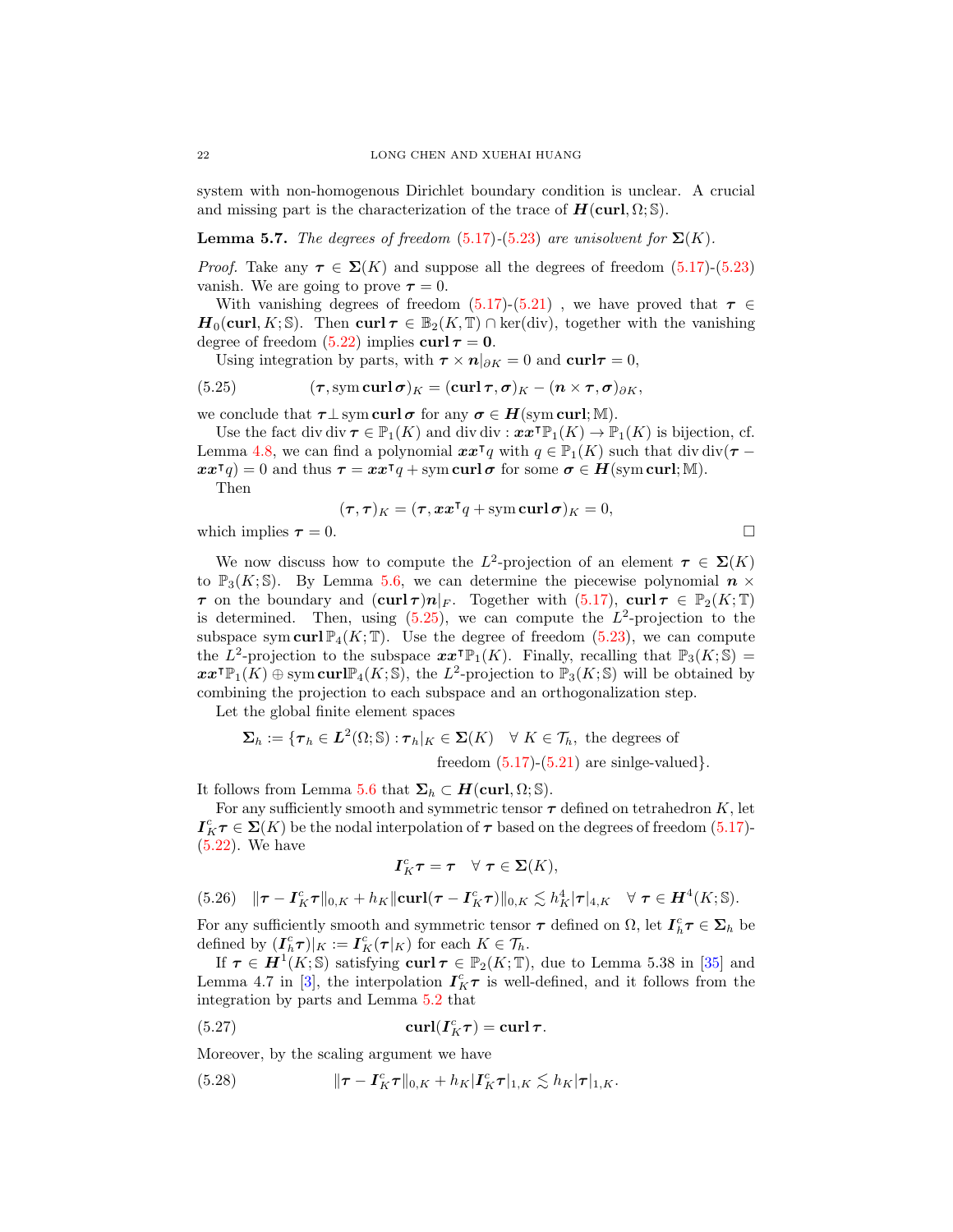5.4. Discrete conforming Hessian complex. In this subsection we will prove the conforming virtual element Hessian complex  $(5.1)$  in three dimensions.

The polynomial space for  $L^2(\Omega)$  is simply discontinuous  $\mathbb{P}_1$ 

<span id="page-22-1"></span>
$$
\mathcal{Q}_h := \{ \boldsymbol{q}_h \in \boldsymbol{L}^2(\Omega;\mathbb{R}^3) : \boldsymbol{q}_h|_K \in \mathbb{P}_1(K;\mathbb{R}^3) \quad \forall \ K \in \mathcal{T}_h \}.
$$

Lemma 5.8. It holds

(5.29) divV <sup>h</sup> = Qh.

*Proof.* It is apparent that div  $V_h \subseteq Q_h$ . Conversely taking any  $p_h \in Q_h$ , by [\(3.2\)](#page-6-0) there exists  $\boldsymbol{v} \in \boldsymbol{H}^1(\Omega; \mathbb{T})$  such that div  $\boldsymbol{v} = p_h$ . Choose  $\boldsymbol{v}_h \in \boldsymbol{V}_h$  determined by

$$
v_h(\delta) = 0 \qquad \forall \delta \in \mathcal{V}_h,
$$
  
\n
$$
(v_h n, q)_F = (v n, q)_F \qquad \forall \ q \in \mathbb{P}_1(F; \mathbb{R}^3), F \in \mathcal{F}_h,
$$
  
\n
$$
(v_h, q)_K = (v, q)_K \qquad \forall \ q \in \mathbb{P}_0(K; \mathbb{T}) \oplus (\mathbb{B}_2(K; \mathbb{T}) \cap \ker(\text{div})), K \in \mathcal{T}_h.
$$

It follows from the integration by parts that

$$
(\mathbf{div}(\boldsymbol{v}_h-\boldsymbol{v}),\boldsymbol{q}_h)=0\quad\forall~\boldsymbol{q}_h\in\mathcal{Q}_h.
$$

Therefore  $div v_h = div v = q_h$ . .

**Lemma 5.9.** Assume  $\Omega$  is a topologically trivial domain. Then we have the discrete Hessian complex

<span id="page-22-0"></span>(5.30) 
$$
\mathbb{P}_1(\Omega) \xrightarrow{\subset} W_h \xrightarrow{\nabla^2} \Sigma_h \xrightarrow{\operatorname{curl}} V_h \xrightarrow{\operatorname{div}} \mathcal{Q}_h \longrightarrow 0.
$$

Proof. It is easy to see that [\(5.30\)](#page-22-0) is a complex as all discrete spaces are conforming. We check the exactness of this complex. First of all,  $W_h \cap \text{ker}(\nabla^2) = \mathbb{P}_1(\Omega)$ . Then

$$
\dim \nabla^2 W_h = \dim W_h - 4 = 10 \# \mathcal{V}_h + 2 \# \mathcal{E}_h + 3 \# \mathcal{F}_h + 4 \# \mathcal{T}_h - 4.
$$

For any  $\tau_h \in \Sigma_h \cap \ker(\text{curl})$ , there exists  $w \in H^2(\Omega)$  satisfying  $\tau_h = \nabla^2 w$ . On each element K, we have  $\nabla^2(w|_K) \in \nabla^2 W(K)$ , which means  $w|_K \in W(K)$ . Noting that  $\nabla^2 w$  is single-valued at each vertex in  $\mathcal{V}_h$ . Then  $w \in W_h$ . This indicates  $\Sigma_h \cap \text{ker}(\text{curl}) = \nabla^2 W_h$ , and

$$
\dim \mathbf{curl} \Sigma_h = \dim \Sigma_h - \dim \nabla^2 W_h
$$
  
= 14#V<sub>h</sub> + 6#E<sub>h</sub> + 8#F<sub>h</sub> + 8#T<sub>h</sub> - (10#V<sub>h</sub> + 2#E<sub>h</sub> + 3#F<sub>h</sub> + 4#T<sub>h</sub> - 4)  
= 4#V<sub>h</sub> + 4#E<sub>h</sub> + 5#F<sub>h</sub> + 4#T<sub>h</sub> + 4.

On the other side, it holds from [\(5.29\)](#page-22-1) that

$$
\dim \mathbf{V}_h \cap \ker(\mathbf{div}) = \dim \mathbf{V}_h - \dim \mathcal{Q}_h = 8\#\mathcal{V}_h + 9\#\mathcal{F}_h.
$$

Hence we acquire from the Euler's formula that

$$
\dim \mathbf{V}_h \cap \ker(\mathbf{div}) - \dim \mathbf{curl} \mathbf{\Sigma}_h = 4(-\# \mathcal{T}_h + \# \mathcal{F}_h - \# \mathcal{E}_h + \# \mathcal{V}_h - 1) = 0,
$$
  
which yields  $\mathbf{V}_h \cap \ker(\mathbf{div}) = \mathbf{curl} \mathbf{\Sigma}_h.$ 

**Remark 5.10.** When the topology of  $\Omega$  is non-trivial, it is assumed to be captured by the triangulation  $\mathcal{T}_h$ . As all discrete spaces are conforming, the co-homology groups defined by the Hessian complex is preserved in the discrete Hessian complex.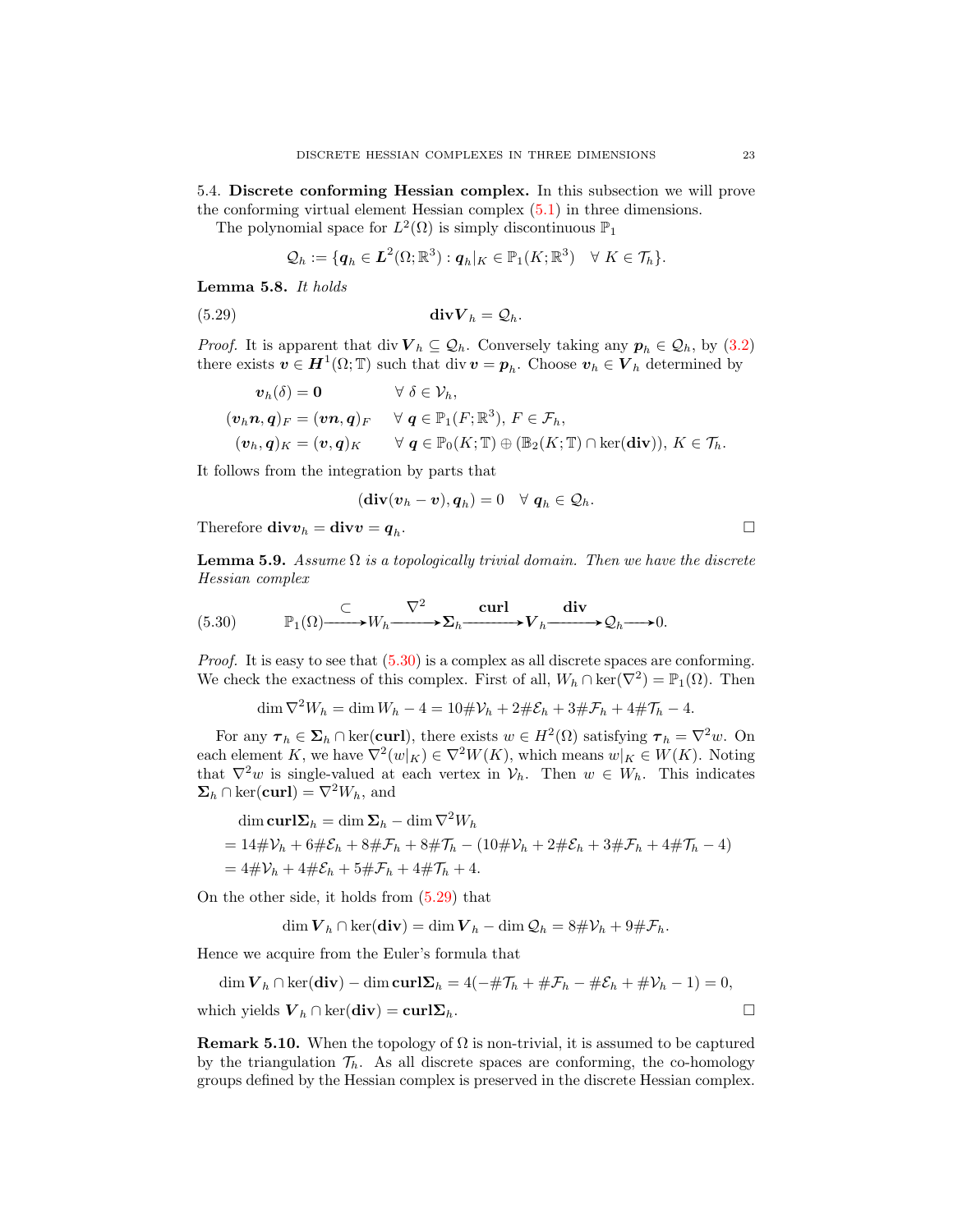5.5. Discrete Poincaré inequaltiy. Due to the exactness of the discrete Hessian complex, we have the following discrete Poincaré inequality.

<span id="page-23-2"></span>**Lemma 5.11.** Assume  $\Omega$  is a topologically trivial domain. For any  $\tau_h \in \Sigma_h$ satisfying

<span id="page-23-0"></span>
$$
(\boldsymbol{\tau}_h, \nabla^2 w_h) = 0 \quad \forall \ w_h \in W_h,
$$

it holds the discrete Poincaré inequality

(5.31) 
$$
\|\boldsymbol{\tau}_h\|_0 \lesssim \|\mathbf{curl}\,\boldsymbol{\tau}_h\|_0.
$$

Consequently

(5.32) 
$$
\|\boldsymbol{\tau}_h\|_0 \leq \|\mathbf{curl}\,\boldsymbol{\tau}_h\|_0 + \sup_{w_h \in W_h} \frac{(\boldsymbol{\tau}_h, \nabla^2 w_h)}{\|w_h\|_2} \qquad \forall \ \boldsymbol{\tau}_h \in \mathbf{\Sigma}_h.
$$

*Proof.* Since curl  $\tau_h \in H(\text{div}, \Omega; \mathbb{T})$ , by [\(3.3\)](#page-6-2) there exists  $\tau \in H^1(\Omega; \mathbb{S})$  such that

curl  $\tau = \text{curl} \tau_h, \quad \|\tau\|_1 \lesssim \|\text{curl} \tau_h\|_0.$ 

By  $(5.27)$ , we have

$$
\operatorname{curl}(I_{h}^{c}\tau)=\operatorname{curl}\tau=\operatorname{curl}\tau_{h}.
$$

It follows from the complex [\(5.30\)](#page-22-0) that  $\tau_h - I_h^c \tau \in \nabla^2 W_h$ . Hence we obtain from  $(5.28)$  that

$$
\|\boldsymbol{\tau}_h\|_0^2 = (\boldsymbol{\tau}_h, \boldsymbol{\tau}_h) = (\boldsymbol{\tau}_h, \boldsymbol{I}_h^c \boldsymbol{\tau}) \leq \|\boldsymbol{\tau}_h\|_0 \|\boldsymbol{I}_h^c \boldsymbol{\tau}\|_0 \lesssim \|\boldsymbol{\tau}_h\|_0 \|\boldsymbol{\tau}\|_1,
$$

which means  $(5.31)$ .

For a general  $\tau_h \in \Sigma_h$ , by the exact sequence [\(5.30\)](#page-22-0), we have the  $L^2$ -orthogonal Helmholtz decomposition

$$
\boldsymbol{\tau}_h = \nabla^2 v_h + \boldsymbol{\tau}_h^0,
$$

and  $\tau_h^0 \perp \nabla^2 W_h$  whose  $L^2$ -norm can be controlled by  $(5.31)$   $\|\tau_h^0\|_0 \lesssim \|\mathbf{curl}\tau_h^0\|_0 =$  $\|\text{curl}\,\tau_h\|_0$ . The first part  $\nabla^2v_h$  is the  $L^2$ -projection of  $\tau_h$  to  $\nabla^2W_h$  and thus

$$
\|\nabla^2 v_h\|_0 = \sup_{w_h \in W_h/\mathbb{P}_1(\Omega)} \frac{(\nabla^2 v_h, \nabla^2 w_h)}{\|\nabla^2 w_h\|_0} = \sup_{w_h \in W_h/\mathbb{P}_1(\Omega)} \frac{(\tau_h, \nabla^2 w_h)}{\|\nabla^2 w_h\|_0}.
$$

Then we use Poincaré inequality

$$
||w_h||_0 \lesssim ||\nabla^2 w_h||_0 \quad \forall w_h \in W_h/\mathbb{P}_1(\Omega)
$$

to finish the proof.  $\Box$ 

## <span id="page-23-3"></span>6. A Lower Order Non-conforming Discrete Hessian complex

<span id="page-23-1"></span>In this section we shall construct a discrete Hessian complex:

(6.1) 
$$
\mathbb{P}_1(\Omega) \xrightarrow{\subset} W_h \xrightarrow{\nabla^2} \Sigma_h \xrightarrow{\operatorname{curl}_h} V_h \xrightarrow{\operatorname{div}} \mathcal{Q}_h \longrightarrow 0.
$$

with fewer dimensions for  $W_h$  and  $\Sigma_h$ . In [\(6.1\)](#page-23-1),  $W_h$  is an  $H^2$ -conforming virtual element spaces containing piecewise  $\mathbb{P}_3$  polynomials. Spaces  $\boldsymbol{V}_h$  and  $\mathcal{Q}_h$  remain unchanged, i.e.,  $V_h$  is the  $\mathbb{P}_2$   $H(\text{div}, \mathbb{T})$ -conforming finite element space and  $\mathcal{Q}_h$ is discontinuous  $\mathbb{P}_1$  polynomial. Only the space  $\Sigma_h$  is non-conforming and the operator  $\operatorname{curl}_h$  is applied element-wise.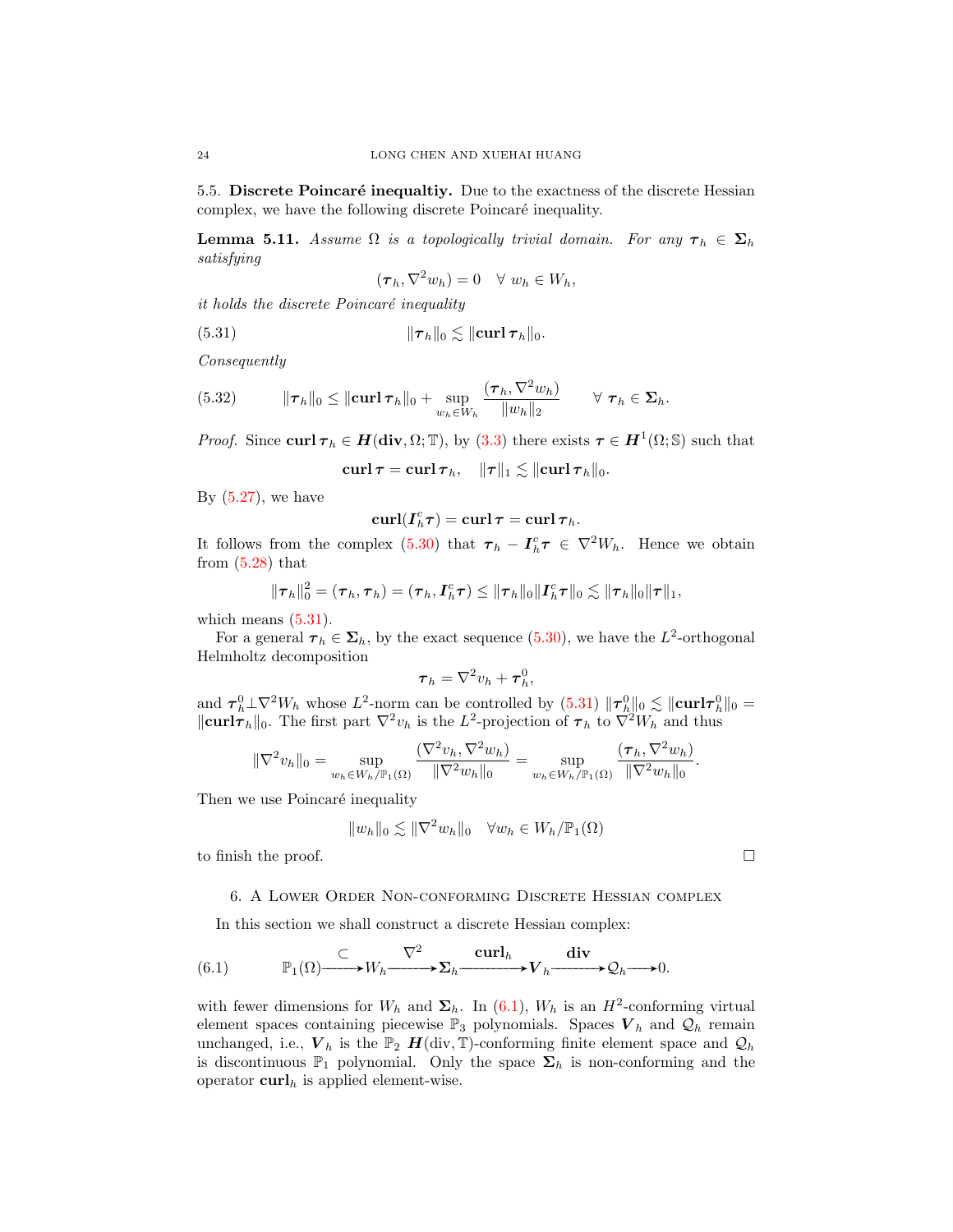6.1.  $H^2$ -conforming virtual element. Let  $F \in \mathcal{F}(K)$  be a triangular face. Define  $H^2$ -conforming virtual element space (cf. [\[18\]](#page-37-6))

$$
\widetilde{W}^{\Delta}(F) := \{ v \in H^2(F) : \text{both } v|_{\partial F} \text{ and } \nabla_F v|_{\partial F} \text{ are continuous, } \Delta_F^2 v \in \mathbb{P}_0(F),
$$
  

$$
v|_e \in \mathbb{P}_3(e), \partial_n v|_e \in \mathbb{P}_2(e) \text{ for each } e \in \mathcal{E}(F) \}.
$$

The degrees of freedom for  $\widetilde{W}^{\Delta}(F)$  can be chosen as (cf. [\[18\]](#page-37-6))

<span id="page-24-0"></span>(6.2) 
$$
v(\delta), \nabla_F v(\delta) \quad \forall \ \delta \in \mathcal{V}(F),
$$

<span id="page-24-2"></span>(6.3) 
$$
\int_{e} \partial_{n_{F,e}} v \, ds \quad \forall e \in \mathcal{E}(F),
$$

<span id="page-24-1"></span>
$$
\int_{F} v \, \mathrm{d}s.
$$

The degrees of freedom [\(6.2\)](#page-24-0)-[\(6.4\)](#page-24-1) are unisolvent in  $\widetilde{W}^{\Delta}(F)$  and a proof can be found in [\[18,](#page-37-6) Proposition 4.2].

We can remove the face average degrees of freedom  $(6.4)$  and consider (cf. [\[18\]](#page-37-6))

$$
W^{\Delta}(F) := \{ v \in \widetilde{W}^{\Delta}(F) : Q_0^F \Pi_F^{\Delta} v = Q_0^F v \}.
$$

where the  $H^2$ -projection  $\Pi_F^{\Delta}: H^2(F) \to \mathbb{P}_3(F)$  is determined by

$$
(\nabla_F^2 \Pi_F^{\Delta} v, \nabla_F^2 q)_F = (\nabla_F^2 v, \nabla_F^2 q)_F \quad \forall \ q \in \mathbb{P}_3(F),
$$
  

$$
\Pi_F^{\Delta} v(\delta) = v(\delta) \qquad \forall \ \delta \in \mathcal{V}(F).
$$

Recall the Green's formula derived in [\[21\]](#page-37-16): for  $\tau \in C^2(F; \mathbb{S})$  and  $v \in H^2(F)$ 

<span id="page-24-5"></span>
$$
(\text{div}_F \,\text{div}_F \boldsymbol{\tau}, v)_F = (\boldsymbol{\tau}, \nabla_F^2 v)_F - \sum_{e \in \mathcal{E}(F)} \sum_{\delta \in \partial e} \text{sign}_{e,\delta}(\boldsymbol{t}_e^{\mathsf{T}} \boldsymbol{\tau} \boldsymbol{n}_e)(\delta) v(\delta)
$$

$$
- \sum_{e \in \mathcal{E}(F)} [(\boldsymbol{n}_e^{\mathsf{T}} \boldsymbol{\tau} \boldsymbol{n}_e, \partial_{n_e} v)_e - (\partial_t (\boldsymbol{t}_e^{\mathsf{T}} \boldsymbol{\tau} \boldsymbol{n}_e) + \boldsymbol{n}_e^{\mathsf{T}} \text{div} \boldsymbol{\tau}, v)_e],
$$

where

$$
sign_{e,\delta} := \begin{cases} 1, & \text{if } \delta \text{ is the end point of } e, \\ -1, & \text{if } \delta \text{ is the start point of } e. \end{cases}
$$

The projection  $\Pi_F^{\Delta} v$  and  $Q_1^F \nabla_F^2 v$  are computable using degrees of freedom [\(6.2\)](#page-24-0)-[\(6.3\)](#page-24-2) only. The degrees of freedom for  $W^{\Delta}(F)$  can be thus chosen as [\(6.2\)](#page-24-0)-(6.3). By the definition of  $W^{\Delta}(F)$ , we have  $\mathbb{P}_3(F) \subset W^{\Delta}(F)$ .

We can directly define a  $H^2$ -conforming virtual element space by bi-harmonic extension, i.e.,  $\Delta_F^2 v = 0$ . Following [\[1\]](#page-36-16), the current definition enable us to compute the average  $Q_0^F v$  for  $v \in W^{\Delta}(F)$  which will be used later cf. [\(6.8\)](#page-26-0).

Now we define an  $H^2$ -conforming virtual element space in three dimensions

$$
W(K) := \{ v \in H^2(K) : \text{both } v|_{\partial K} \text{ and } \nabla v|_{\partial K} \text{ are continuous, } \Delta^2 v = 0,
$$
  

$$
v|_F \in W^{\Delta}(F), \partial_n v|_F \in \mathbb{P}_2(F) \text{ for each } F \in \mathcal{F}(K) \}.
$$

Our space is slightly different with [\[10\]](#page-36-6). The degrees of freedom are given by

<span id="page-24-3"></span>(6.6) 
$$
v(\delta), \nabla v(\delta) \quad \forall \ \delta \in \mathcal{V}(K),
$$

<span id="page-24-4"></span>(6.7) 
$$
\int_{e} \partial_{n_i} v \, ds \quad \forall e \in \mathcal{E}(K), i = 1, 2.
$$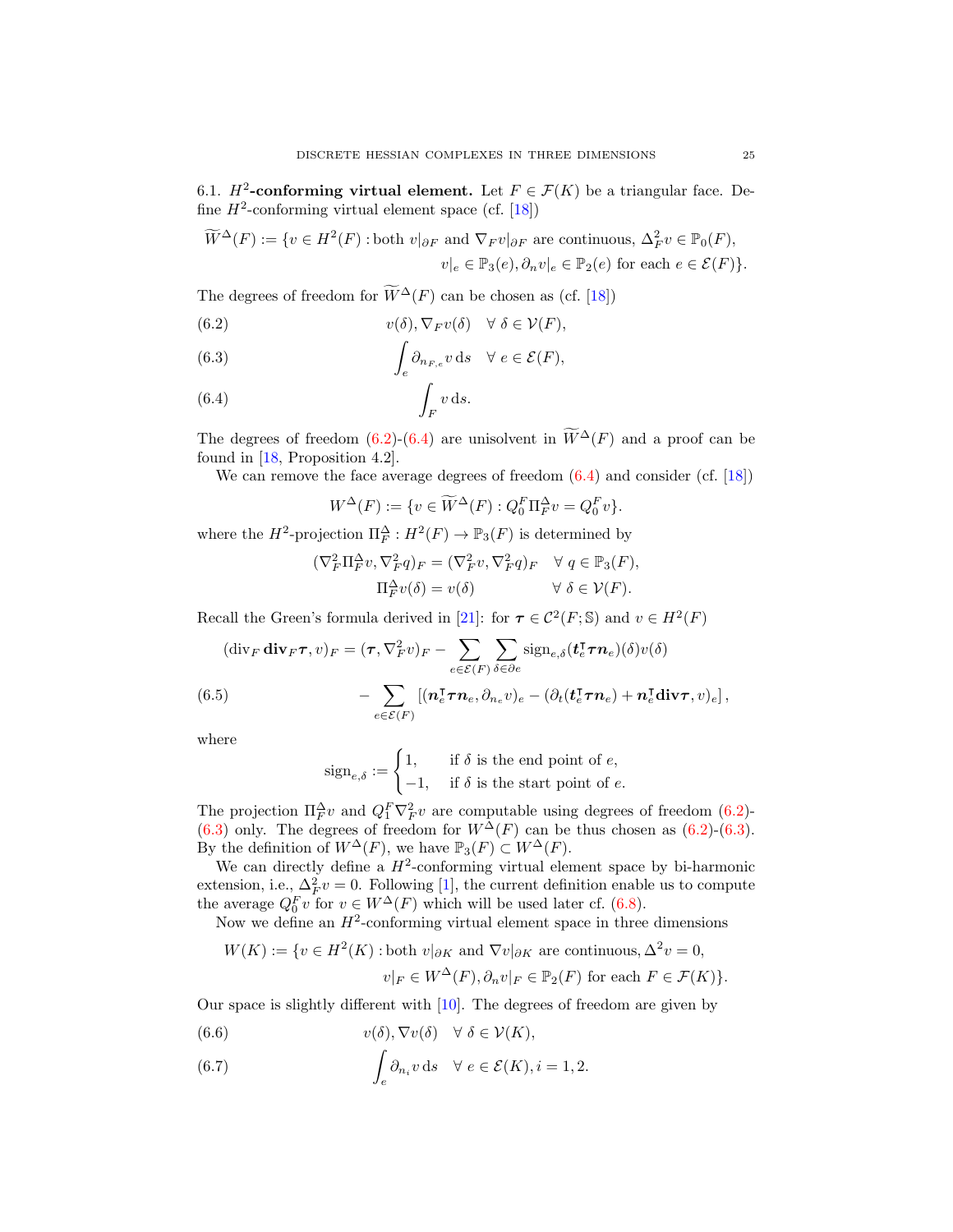It is straightforward to count the dimension of the degrees of freedom is 28. More precisely, we can follow Section [5.2](#page-17-3) to identify  $W(K)$  as  $\mathcal{L}(\mathcal{D}(K))$  with  $\mathcal{D}(K)$  =  $\mathbb{P}_0(\mathcal{V}(K)) \times \mathbb{P}_0(\mathcal{V}(K)) \times \mathbb{P}_0(\mathcal{E}(K); \mathbb{R}^2)$  and conclude dim  $W(K) = 28$ .

Given  $(v_0, v_1, v_e) \in \mathcal{D}(K)$ , we will determine an element  $v \in W(K)$  as follows. First restrict to each edge e, we can use  $(v_0, v_1 \cdot t_e)$  to determine a Hermite element  $v|_e$  in  $\mathbb{P}_3(e)$ . Similarly using  $(v_1, v_e)$ , we can compute a Lagrange element  $\partial_{n_{F,e}} v|_e \in \mathbb{P}_2(e)$  and by the unisolvence of  $W^{\Delta}(F)$ , we can determine a function  $v|_F \in W^{\Delta}(F)$ . Second restrict to each face F, by expressing  $n_F = c_1 n_1 + c_2 n_2$ , we have  $\int_e \partial_{n_F} v \, ds = (c_1, c_2) \cdot v_e$ . Together with  $v_1 \cdot n_F$  at vertices, we can determine a Lagrange element  $\partial_n v|_F \in \mathbb{P}_2(F)$  as F is a triangle. Finally with  $v|_F$  and  $\partial_n v|_F$ , we use bi-harmonic extension to get the function in  $W(K)$ . The biharmonic equation with non-zero Dirichlet boundary condition is well-posed since although the boundary data  $v|_F$  and  $\partial_n v|_F$  are defined piece-wisely, they are continuous at edges and vertices by using single valued degrees of freedom [\(6.6\)](#page-24-3)-[\(6.7\)](#page-24-4).

<span id="page-25-0"></span>**Lemma 6.1.** For each  $F \in \mathcal{F}(K)$  and any  $v \in W(K)$ , both  $v|_F$  and  $\partial_{n_F} v|_F$  are determined by the degrees of freedom  $(6.6)$ - $(6.7)$  on the face F.

*Proof.* Assume all the degrees of freedom  $(6.6)-(6.7)$  $(6.6)-(6.7)$  $(6.6)-(6.7)$  on face F are zeros. By the fact  $\partial_{n_F} v|_F \in \mathbb{P}_2(F)$ , we get from the vanishing degrees of freedom [\(6.6\)](#page-24-3)-[\(6.7\)](#page-24-4) that  $\partial_{n_F} v|_F = 0$ . Similarly it follows from the definition of  $\prod_F^{\Delta}$  that  $\prod_F^{\Delta} v|_F = 0$ . Hence  $v|_F \in W^{\Delta}(F)$  with all the degrees of freedom  $(6.2)-(6.4)$  $(6.2)-(6.4)$  $(6.2)-(6.4)$  vanishing. Thus  $v|_F = 0.$ 

### <span id="page-25-1"></span>**Lemma 6.2.** The degrees of freedom  $(6.6)-(6.7)$  $(6.6)-(6.7)$  $(6.6)-(6.7)$  are unisolvent for  $W(K)$ .

*Proof.* Apparently the number of the degrees of freedom  $(6.6)-(6.7)$  $(6.6)-(6.7)$  $(6.6)-(6.7)$  is 28, which is same as dim  $W(K)$ . Now take any  $v \in W(K)$  and suppose all the degrees of freedom [\(6.6\)](#page-24-3)-[\(6.7\)](#page-24-4) vanish. Since  $v|_e \in \mathbb{P}_3(e)$  for each edge  $e \in \mathcal{E}(K)$ , it follows from the vanishing degrees of freedom [\(6.6\)](#page-24-3) that  $v|_e = 0$ . Then we obtain from the vanishing degrees of freedom [\(6.7\)](#page-24-4) that  $(\nabla v)|_e = \mathbf{0}$ . Thus  $v|_F \in H_0^2(F)$  and  $\partial_n v|_F \in H_0^1(F)$  for each face  $F \in \mathcal{F}(K)$ . By the definition of  $W(K)$ ,  $v \in H_0^2(K)$ . As a result  $v = 0$ .

We now discuss what we can compute using degrees of freedom  $(6.6)-(6.7)$  $(6.6)-(6.7)$  $(6.6)-(6.7)$ . Define the local projector  $\Pi_K^{\Delta}: H^2(K) \to \mathbb{P}_3(K)$  as follows

$$
(\nabla^2 \Pi_K^{\Delta} v, \nabla^2 q)_K = (\nabla^2 v, \nabla^2 q)_K \quad \forall \ q \in \mathbb{P}_3(K),
$$
  

$$
(\Pi_K^{\Delta} v)(\delta) = v(\delta) \qquad \forall \ \delta \in \mathcal{V}(K).
$$

Apparently we have  $\Pi_K^{\Delta} q = q$  for any  $q \in \mathbb{P}_3(K)$ , and

$$
|\Pi_K^{\Delta} v|_{2,K} \le |v|_{2,K} \quad \forall \ v \in H^2(K).
$$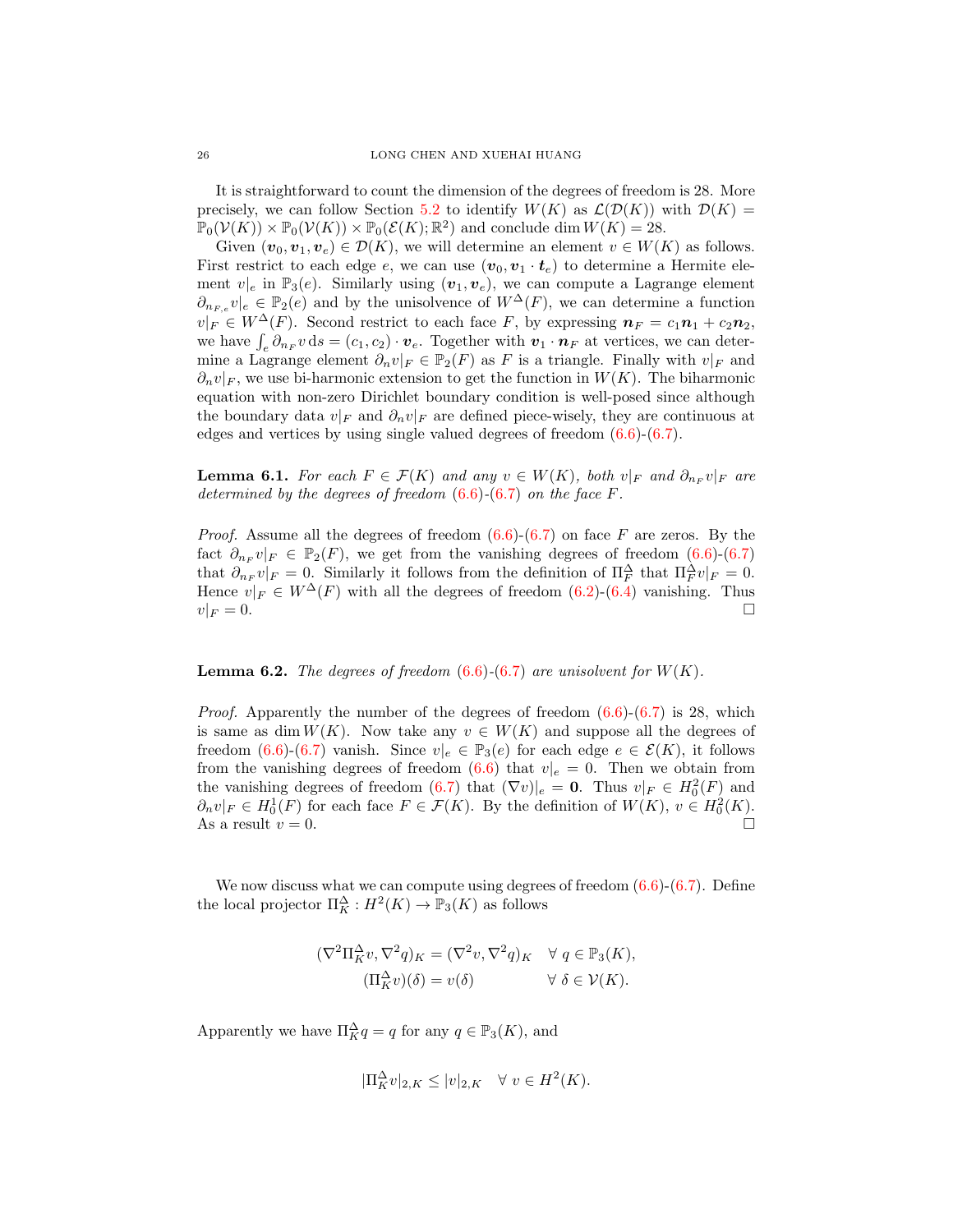For any  $v \in H^2(K)$  and  $\tau \in \mathbb{P}_1(K; \mathbb{S})$ , it follows from the integration by parts that  $(\nabla^2 \cdot \cdot \tau)$ 

$$
(\nabla^2 v, \tau)_K = (\nabla v, \tau \mathbf{n})_{\partial K} - (\nabla v, \text{div}\tau)_K
$$
  
\n
$$
= (\partial_n v, \mathbf{n}^\intercal \tau \mathbf{n})_{\partial K} + \sum_{F \in \mathcal{F}(K)} (\nabla_F v, \tau \mathbf{n})_F - (v, \mathbf{n}^\intercal \text{div}\tau)_{\partial K}
$$
  
\n
$$
= (\partial_n v, \mathbf{n}^\intercal \tau \mathbf{n})_{\partial K} + \sum_{F \in \mathcal{F}(K)} \sum_{e \in \mathcal{E}(F)} (v, \mathbf{n}_{F_e} \tau \mathbf{n})_e
$$
  
\n
$$
- \sum_{F \in \mathcal{F}(K)} (v, \text{div}_F(\tau \mathbf{n}) + \mathbf{n}^\intercal \text{div}\tau)_F
$$
  
\n
$$
= (\partial_n v, \mathbf{n}^\intercal \tau \mathbf{n})_{\partial K} + \sum_{F \in \mathcal{F}(K)} \sum_{e \in \mathcal{E}(F)} (v, \mathbf{n}_{F_e} \tau \mathbf{n})_e
$$
  
\n(6.8) 
$$
- \sum_{F \in \mathcal{F}(K)} (Q_0^F v, \text{div}_F(\tau \mathbf{n}) + \mathbf{n}^\intercal \text{div}\tau)_F.
$$

<span id="page-26-0"></span>Hence both  $\Pi_K^{\Delta} v$  and  $\mathbf{Q}_1^K(\nabla^2 v)$  are computable by using the degrees of freedom  $(6.6)-(6.7)$  $(6.6)-(6.7)$  $(6.6)-(6.7)$  for  $v \in W(K)$ .

We define the global virtual element space

$$
W_h := \{ v_h \in L^2(\Omega) : v_h|_K \in W(K) \quad \forall \ K \in \mathcal{T}_h, \text{ the degrees of} \\ \text{freedom } (6.6) \text{-} (6.7) \text{ are single-valued} \}.
$$

We have  $W_h \subset H^2(\Omega)$  due to Lemma [6.1.](#page-25-0)

6.2.  $H$ (curl)-nonconforming element for symmetric tensors. We take the space of shape functions

$$
\Sigma(K) := \nabla^2 W(K) \oplus \text{sym}(\boldsymbol{x} \times \mathbb{P}_2(K; \mathbb{T})).
$$

As  $\mathbb{P}_3(K; \mathbb{S}) \subset W(K)$  and the decomposition [\(4.15\)](#page-11-0), we have  $\mathbb{P}_1(K; \mathbb{S}) \subset \Sigma(K)$  and

dim  $\Sigma(K) = \dim W(K) - 4 + \dim \text{sym}(\mathbf{x} \times \mathbb{P}_2(K; \mathbb{T})) = 24 + 68 = 92.$ 

The degrees of freedom are given by

<span id="page-26-1"></span>(6.9) 
$$
\operatorname{curl} \boldsymbol{\tau}(\delta) \quad \forall \ \delta \in \mathcal{V}(K),
$$

<span id="page-26-3"></span>(6.10) 
$$
(\tau t, q)_e \quad \forall \ q \in \mathbb{P}_1(e; \mathbb{R}^3), e \in \mathcal{E}(K),
$$

<span id="page-26-4"></span>(6.11) 
$$
\int_{F} \mathbf{n} \times \boldsymbol{\tau} \, \mathrm{d}s \quad \forall \ F \in \mathcal{F}(K),
$$

<span id="page-26-2"></span>(6.12) 
$$
(\mathbf{curl}\,\boldsymbol{\tau},\boldsymbol{q})_K \quad \forall \ \boldsymbol{q} \in \mathbb{B}_2(K;\mathbb{T}) \cap \ker(\mathrm{div}).
$$

Apparently  $(6.9)$  and  $(6.12)$  are motivated by the degrees of freedom  $(5.3)$  and  $(5.5)$ for  $H(\text{div}, \Omega; \mathbb{T})$  element.

**Lemma 6.3.** The degrees of freedom  $(6.9)-(6.12)$  $(6.9)-(6.12)$  $(6.9)-(6.12)$  are unisolvent for  $\Sigma(K)$ .

*Proof.* The number of the degrees of freedom  $(6.9)-(6.12)$  $(6.9)-(6.12)$  $(6.9)-(6.12)$  is

$$
32 + 36 + 20 + 4 = 92,
$$

which agrees with dim  $\Sigma(K)$ .

Take any  $\tau \in \Sigma(K)$  and suppose all the degrees of freedom  $(6.9)-(6.12)$  $(6.9)-(6.12)$  $(6.9)-(6.12)$  vanish. Applying the integration by parts on each face  $F \in \mathcal{F}(K)$ , for any  $q \in \mathbb{P}_1(F; \mathbb{R}^3)$ , we get from the vanishing degrees of freedom  $(6.10)$  that

$$
((\mathbf{curl}\,\boldsymbol{\tau})\boldsymbol{n},\boldsymbol{q})_F=((\boldsymbol{n}\times\nabla)\cdot\boldsymbol{\tau},\boldsymbol{q})_F=-(\mathbf{div}_F(\boldsymbol{n}\times\boldsymbol{\tau}),\boldsymbol{q})_F=0.
$$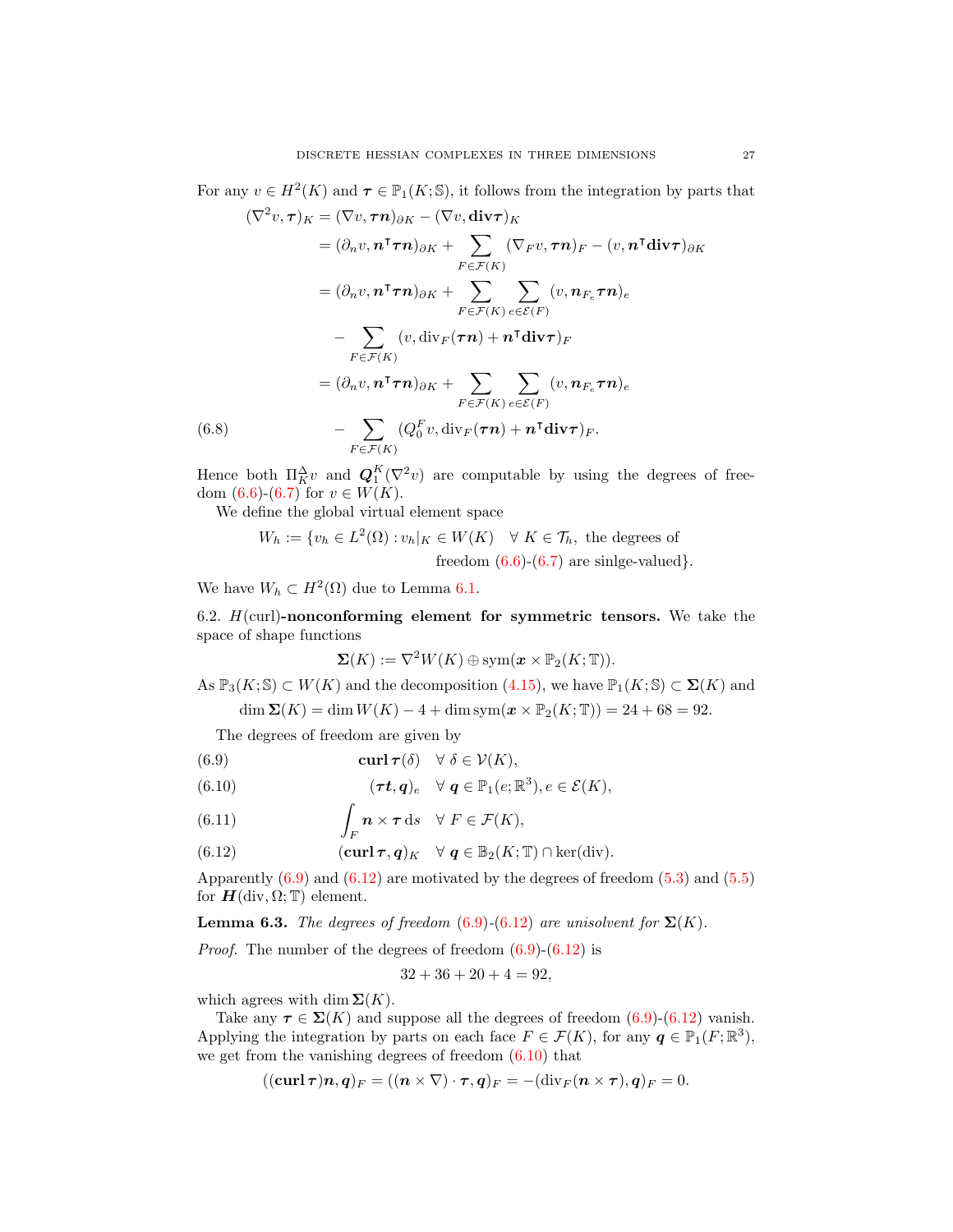And similarly it follows

<span id="page-27-0"></span>
$$
(\mathbf{curl}\,\boldsymbol{\tau},\boldsymbol{q})_K=0\quad\forall\ \boldsymbol{q}\in\mathbb{P}_0(K;\mathbb{T}).
$$

Due to Lemma  $5.2$ , we obtain from the vanishing degrees of freedom  $(6.9)$  and  $(6.12)$ , and the fact curl  $\tau \in \mathbb{P}_2(K; \mathbb{T})$  that curl  $\tau = 0$ . Hence there exists  $v \in W(K)$  such that  $\tau = \nabla^2 v$ . Then we acquire from [\(6.10\)](#page-26-3) that

(6.13) 
$$
(\partial_t(\nabla v), \mathbf{q})_e = 0, \quad \forall \mathbf{q} \in \mathbb{P}_1(e; \mathbb{R}^3), e \in \mathcal{E}(K).
$$

Since  $v|_e \in \mathbb{P}_3(e)$  for each edge  $e \in \mathcal{E}(K)$ , it follows from  $(6.13)$  that  $v|_e \in \mathbb{P}_1(e)$ . Hence we can choose  $v \in W(K)$  such that  $v|_e = 0$ . Then  $\nabla v(\delta) = \mathbf{0}$  for each vertex  $\delta \in \mathcal{V}(K)$ . Applying the integration by parts to [\(6.13\)](#page-27-0), we achieve

$$
(\nabla v, \mathbf{q})_e = 0, \quad \forall \ \mathbf{q} \in \mathbb{P}_0(e; \mathbb{R}^3), e \in \mathcal{E}(K),
$$

which indicates  $\nabla v|_e = \mathbf{0}$ . Therefore  $v = 0$  follows from Lemma [6.2.](#page-25-1)

Define the global finite element spaces

$$
\Sigma_h := \{ \tau_h \in L^2(\Omega; \mathbb{S}) : \tau_h|_K \in \Sigma(K) \quad \forall \ K \in \mathcal{T}_h, \text{ the degrees of freedom } (6.9)-(6.11) \text{ are single-valued} \},\
$$

Space  $\Sigma_h$  is not  $H(\text{curl}, \Omega; \mathbb{S})$ -conforming but curl<sub>h</sub>  $\Sigma_h$  is  $H(\text{div}, \Omega; \mathbb{T})$ -conforming. The edge and face degrees of freedom  $(6.10)-(6.11)$  $(6.10)-(6.11)$  $(6.10)-(6.11)$  are not enough to determine  $n \times \tau$  which contains a polynomial in  $\mathbb{P}_3(F; \mathbb{R}^3)$ . This is partially due to the missing of degrees of freedom  $\tau(\delta)$ . On the other hand, the dimension of the local space is reduced from 132 to 92.

Now we illustrate  $Q_1^K \tau$  of an element  $\tau \in \Sigma(K)$  is computable by using the degrees of freedom  $(6.9)$  $(6.12)$ . Similarly as the conforming one in last section, curl  $\tau \in \mathbb{P}_2(K; \mathbb{T})$  is computable. Since curl :  $\text{sym}(x \times \mathbb{P}_2(K; \mathbb{T})) \to \text{curl } \mathbb{P}_3(K; \mathbb{S})$ is bijective, we can find a unique polynomial  $\tau_1 \in \text{sym}(\boldsymbol{x} \times \mathbb{P}_2(K; \mathbb{T}))$  such that curl  $\tau_1 = \text{curl} \tau$ . Then there exists a  $w \in W(K)$ , and  $\tau = \tau_1 + \nabla^2 w$ .

To determine w, by  $(6.6)-(6.7)$  $(6.6)-(6.7)$  $(6.6)-(6.7)$ , it suffices to know  $w(\delta), \nabla w|_{e}$  using degrees of freedom for  $\tau$ . First of all, we are free to add  $\mathbb{P}_1(K)$  polynomial to w and thus can choose w with property  $w(\delta) = 0$  for all  $\delta \in \mathcal{V}(K)$ . Then  $\partial_t \nabla w = \mathbf{Q}_1^e(\tau t) - Q_1^e(\tau_1 t)$ is computable on each edge  $e \in \mathcal{E}(K)$ , which implies  $w|_e \in \mathbb{P}_3(e)$  is computable using function value w and second order derivative  $\partial_{tt}w$  at vertices. Then

$$
(\nabla w)(\delta) = \frac{n_1}{\mathbf{t}_1 \cdot \mathbf{n}_1} (\partial_{t_1} w)(\delta) + \frac{n_2}{\mathbf{t}_2 \cdot \mathbf{n}_2} (\partial_{t_2} w)(\delta) + \frac{n_3}{\mathbf{t}_3 \cdot \mathbf{n}_3} (\partial_{t_3} w)(\delta)
$$

is determined, where  $t_1, t_2, t_3$  are the unit tangential vector of edges sharing vertex δ,  $n_i = t_i \times t_k$  with (ijk) being a permutation cycle of (123). Noting that  $w \in$  $W(K) \subset H^2(K)$ , the vector field  $\nabla w|_{\mathcal{E}(K)}$  is continuous and piecewise quadratic. Hence  $\nabla w|_{\mathcal{E}(K)}$  is computable. And  $\partial_n w|_F \in \mathbb{P}_2(F)$  is determined by  $\partial_n w|_{\partial F}$  for each face  $F \in \mathcal{F}(K)$ . By the Green's identity [\(6.8\)](#page-26-0),  $\mathbf{Q}_1^K(\nabla^2 w)$  is computable, and then  $\mathbf{Q}_1^K \boldsymbol{\tau} = \mathbf{Q}_1^K \boldsymbol{\tau}_1 + \mathbf{Q}_1^K (\nabla^2 w)$  is computable.

We then compute polynomial projections of the tangential trace  $n \times \tau$  on each face. As  $\tau_1$  is a polynomial, it suffices to compute  $\Pi_F \nabla^2 w$ . Using [\(5.24\)](#page-20-1), the tangential-normal part is  $\nabla_F(\partial_n w|_F)$  which is a  $\mathbb{P}_1$  polynomial. The tangentialtangential component  $\nabla_F^2(v|_F)$  is non-polynomial but its projection  $Q_1^F \nabla_F^2(v|_F)$  is computable using [\(6.5\)](#page-24-5).

$$
\Box
$$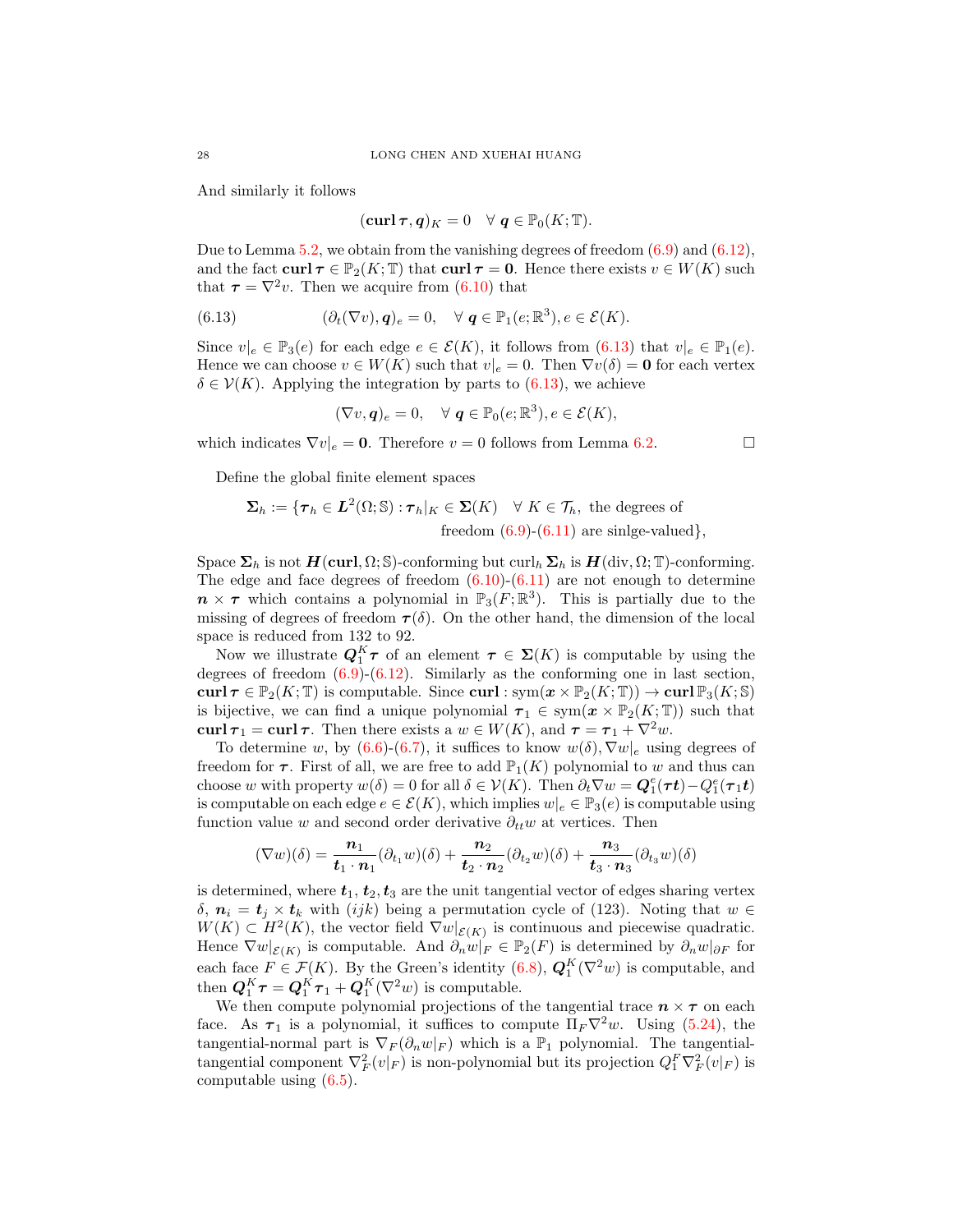6.3. Discrete nonconforming Hessian complex. We now construct a discrete Hessian complex in three dimensions.

**Lemma 6.4.** Assume  $\Omega$  is a contractible domain. Then we have the discrete Hessian complex

<span id="page-28-0"></span>(6.14) 
$$
\mathbb{P}_1(\Omega) \longrightarrow W_h \longrightarrow \Sigma_h \longrightarrow \mathbf{L}^1 \longrightarrow V_h \longrightarrow \mathcal{Q}_h \longrightarrow 0.
$$

*Proof.* It is easy to see that  $(6.14)$  is a complex and  $W_h \cap \text{ker}(\nabla^2) = \mathbb{P}_1(\Omega)$ . Then  $\dim \nabla^2 W_h = \dim W_h - 4 = 4\#\mathcal{V}_h + 2\#\mathcal{E}_h - 4.$ 

For any  $v_h \in V_h \cap \text{ker}(\text{div}), \text{ by (3.3)}$  $v_h \in V_h \cap \text{ker}(\text{div}), \text{ by (3.3)}$  $v_h \in V_h \cap \text{ker}(\text{div}), \text{ by (3.3)}$  there exists  $\tau \in H^1(\Omega; \mathbb{S})$  such that  $v_h = \text{curl } \tau$ . Then it follows from [\(5.27\)](#page-21-1) that

$$
\operatorname{curl}_h (I^c_h \tau) = \operatorname{curl} \tau = v_h,
$$

i.e.  $V_h \cap \text{ker}(\text{div}) = \text{curl}_h \Sigma_h$ . And we have

$$
\dim \mathbf{curl}_h \mathbf{\Sigma}_h = \dim \mathbf{V}_h - \dim \mathbf{Q}_h = 8\#\mathcal{V}_h + 9\#\mathcal{F}_h,
$$

 $\dim \Sigma_h \cap \ker(\mathbf{curl}_h) = \dim \Sigma_h - \dim \mathbf{curl}_h \Sigma_h = 6\#\mathcal{E}_h - 4\#\mathcal{F}_h + 4\#\mathcal{T}_h.$ 

Hence we acquire from the Euler's formula that

$$
\dim \Sigma_h \cap \ker(\mathbf{curl}_h) - \dim \nabla^2 W_h = 4(\#\mathcal{T}_h - \#\mathcal{F}_h + \#\mathcal{E}_h - \#\mathcal{V}_h + 1) = 0,
$$
  
which yields  $\Sigma_h \cap \ker(\mathbf{curl}_h) = \nabla^2 W_h$ .

According Remark  $(5.3)$ , the last two spaces in  $(6.14)$  can further reduced to  $V^r(K)$  and  $\overline{RT}(K)$ .

# 7. Discretizations for the Linearized Einstein-Bianchi system

In this section we will apply the constructed conforming and non-conforming virtual element Hessian complex to discretize the time-independent linearized Einstein-Bianchi system.

7.1. Linearized Einstein-Bianchi system. Consider the time-independent lin-earized Einstein-Bianchi system [\[39\]](#page-37-1): find  $\sigma \in H^2(\Omega)$ ,  $\mathbf{E} \in \mathbf{H}(\text{curl}, \Omega; \mathbb{S})$  and  $\mathbf{B} \in \mathbf{L}^2(\Omega; \mathbb{T})$  such that

<span id="page-28-1"></span>(7.1) 
$$
(\sigma, \tau) - (\boldsymbol{E}, \nabla^2 \tau) = 0 \qquad \forall \ \tau \in H^2(\Omega),
$$

(7.2) 
$$
(\nabla^2 \sigma, v) + (\mathbf{B}, \mathbf{curl} v) = (\mathbf{f}, v) \quad \forall v \in \mathbf{H}(\mathbf{curl}, \Omega; \mathbb{S}),
$$

<span id="page-28-2"></span>(7.3) 
$$
(\mathbf{B}, \psi) - (\mathbf{curl} \mathbf{E}, \psi) = 0 \qquad \forall \psi \in \mathbf{L}^{2}(\Omega; \mathbb{T}),
$$

where  $f \in L^2(\Omega; \mathbb{S})$ . Here following [\[30,](#page-37-2) [39\]](#page-37-1) we switch the notation and use  $\sigma, \tau$  for functions in  $H^2$  and  $\mathbf{E}, \mathbf{v}$  for functions in  $\mathbf{H}(\text{curl}, \Omega; \mathbb{S})$ .

To show the well-posedness of the linearized Einstein-Bianchi system [\(7.1\)](#page-28-1)-[\(7.3\)](#page-28-2), we introduce the product space

$$
\mathscr{X} = H^2(\Omega) \times \mathbf{H}(\mathbf{curl}, \Omega; \mathbb{S}) \times \mathbf{L}^2(\Omega; \mathbb{T})
$$

and the bilinear form  $A(\cdot, \cdot) : \mathcal{X} \times \mathcal{X} \to \mathbb{R}$  as

$$
A(\sigma, \mathbf{E}, \mathbf{B}; \tau, \mathbf{v}, \psi) := (\sigma, \tau) - (\mathbf{E}, \nabla^2 \tau) - (\nabla^2 \sigma, \mathbf{v}) - (\mathbf{B}, \mathbf{curl} \mathbf{v}) + (\mathbf{B}, \psi) - (\mathbf{curl} \mathbf{E}, \psi).
$$

It is easy to prove the continunity

<span id="page-28-3"></span>
$$
(7.4) \ \ A(\sigma, \mathbf{E}, \mathbf{B}; \tau, \mathbf{v}, \psi) \lesssim (\|\sigma\|_2 + \|\mathbf{E}\|_{H(\text{curl})} + \|\mathbf{B}\|_0)(\|\tau\|_2 + \|\mathbf{v}\|_{H(\text{curl})} + \|\psi\|_0)
$$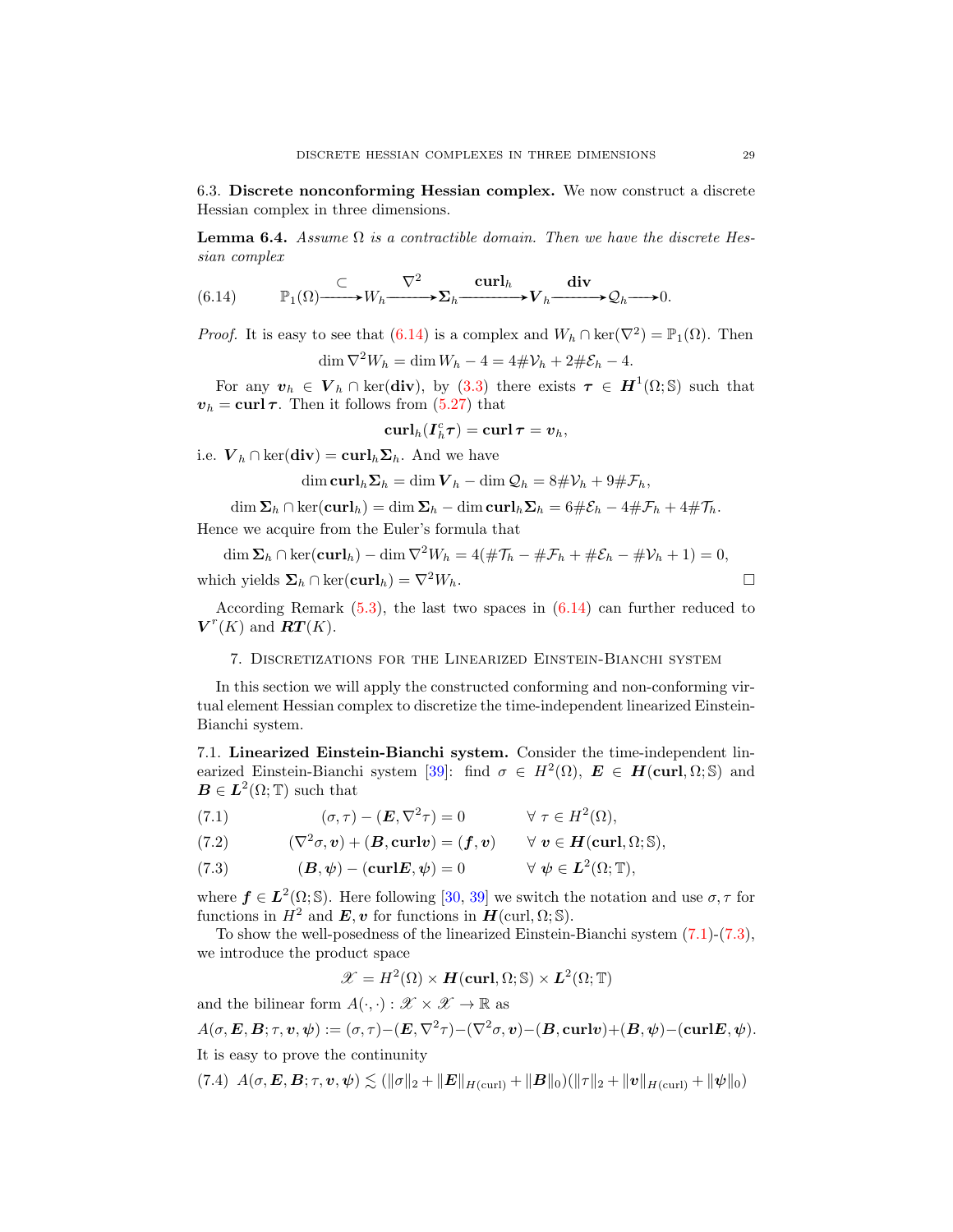for any  $\sigma, \tau \in H^2(\Omega)$ ,  $\mathbf{E}, \mathbf{v} \in \mathbf{H}(\mathbf{curl}, \Omega; \mathbb{S})$  and  $\mathbf{B}, \mathbf{\psi} \in \mathbf{L}^2(\Omega; \mathbb{T})$ . The wellposedness of  $(7.1)-(7.3)$  $(7.1)-(7.3)$  $(7.1)-(7.3)$  is then derived from the following inf-sup condition.

<span id="page-29-1"></span>**Lemma 7.1.** For any 
$$
\sigma \in H^2(\Omega)
$$
,  $\mathbf{E} \in \mathbf{H}(\text{curl}, \Omega; \mathbb{S})$  and  $\mathbf{B} \in \mathbf{L}^2(\Omega; \mathbb{T})$ , it holds  
\n(7.5) 
$$
\|\sigma\|_2 + \|\mathbf{E}\|_{H(\text{curl})} + \|\mathbf{B}\|_0 \lesssim \sup_{(\tau, \mathbf{v}, \psi) \in \mathcal{X}} \frac{A(\sigma, \mathbf{E}, \mathbf{B}; \tau, \mathbf{v}, \psi)}{\|\tau\|_2 + \|\mathbf{v}\|_{H(\text{curl})} + \|\psi\|_0}.
$$

Proof. For ease of presentation, let

$$
\alpha = \sup_{(\tau,\mathbf{v},\mathbf{\psi}) \in \mathscr{X}} \frac{A(\sigma,\mathbf{E},\mathbf{B};\tau,\mathbf{v},\mathbf{\psi})}{\|\tau\|_2 + \|\mathbf{v}\|_{H(\text{curl})} + \|\mathbf{\psi}\|_0}.
$$

Then it follows from the Poincaré inequality that

$$
\|E\|_{0} \lesssim \|\mathbf{curl} \mathbf{E}\|_{0} + \sup_{\tau \in H^{2}(\Omega)} \frac{(E, \nabla^{2} \tau)}{\|\tau\|_{2}}
$$
  
\n
$$
\leq \|\mathbf{curl} \mathbf{E}\|_{0} + \|\sigma\|_{0} + \sup_{\tau \in H^{2}(\Omega)} \frac{(E, \nabla^{2} \tau) - (\sigma, \tau)}{\|\tau\|_{2}}
$$
  
\n(7.6) 
$$
\leq \|\mathbf{curl} \mathbf{E}\|_{0} + \|\sigma\|_{0} + \alpha.
$$

<span id="page-29-0"></span>On the other side, we have

$$
A(\sigma, \mathbf{E}, \mathbf{B}; \sigma, -\mathbf{E} - \nabla^2 \sigma, \frac{1}{2}(\mathbf{B} - \mathbf{curl}\mathbf{E})) = \|\sigma\|_0^2 + |\sigma|_2^2 + \frac{1}{2} \|\mathbf{B}\|_0^2 + \frac{1}{2} \|\mathbf{curl}\,\mathbf{E}\|_0^2.
$$

Hence we get from the definition of  $\alpha$  and [\(7.6\)](#page-29-0) that

$$
\|\sigma\|_{0}^{2} + |\sigma|_{2}^{2} + \frac{1}{2} \|\mathbf{B}\|_{0}^{2} + \frac{1}{2} \|\operatorname{curl} \mathbf{E}\|_{0}^{2}
$$
  
\n
$$
\leq \alpha (\|\sigma\|_{2} + \|\mathbf{E} + \nabla^{2} \sigma\|_{H(\operatorname{curl})} + \frac{1}{2} \|\mathbf{B} - \operatorname{curl} \mathbf{E}\|_{0})
$$
  
\n
$$
\lesssim \alpha (\|\sigma\|_{2} + \|\mathbf{E}\|_{0} + \|\operatorname{curl} \mathbf{E}\|_{0} + \|\mathbf{B}\|_{0})
$$
  
\n
$$
\lesssim \alpha (\|\sigma\|_{2} + \|\operatorname{curl} \mathbf{E}\|_{0} + \|\mathbf{B}\|_{0}) + \alpha^{2},
$$

which yields

$$
\|\sigma\|_2 + \|\mathbf{curl}\mathbf{E}\|_0 + \|\mathbf{B}\|_0 \lesssim \alpha.
$$

Finally the inf-sup condition [\(7.5\)](#page-29-1) follows from the last inequality and [\(7.6\)](#page-29-0).  $\Box$ 

As a result of  $(7.4)$  and the inf-sup condition  $(7.5)$ , the variational formulation [\(7.1\)](#page-28-1)-[\(7.3\)](#page-28-2) of the linearized Einstein-Bianchi system is well-posed, and

$$
\|\sigma\|_2 + \|E\|_{H(\operatorname{curl})} + \|B\|_0 \lesssim \|f\|_{(H(\operatorname{curl},\Omega;\mathbb{S}))'}.
$$

It follows from [\(7.3\)](#page-28-2) that  $B = \text{curl} E$ , so the linearized Einstein-Bianchi system  $(7.1)-(7.3)$  $(7.1)-(7.3)$  $(7.1)-(7.3)$  is equivalent to find  $\mathbf{E} \in \mathbf{H}(\mathbf{curl}, \Omega; \mathbb{S})$  and  $\sigma \in H^2(\Omega)$  such that

<span id="page-29-2"></span>(7.7) 
$$
a(\boldsymbol{E}, \boldsymbol{v}) + b(\boldsymbol{v}, \nabla^2 \sigma) = (\boldsymbol{f}, \boldsymbol{v}) \quad \forall \boldsymbol{v} \in \boldsymbol{H}(\mathrm{curl}, \Omega; \mathbb{S}),
$$

<span id="page-29-3"></span>(7.8) 
$$
b(E, \nabla^2 \tau) - c(\sigma, \tau) = 0 \qquad \forall \tau \in H^2(\Omega),
$$

where

$$
a(E, v) = (curl E, curl v), b(E, \nabla^2 \tau) = (E, \nabla^2 \tau), c(\sigma, \tau) = (\sigma, \tau).
$$

Then the inf-sup condition [\(7.5\)](#page-29-1) is equivalent to

$$
(7.9) \|\sigma\|_2 + \|E\|_{H(\text{curl})} \lesssim \sup_{\substack{\tau \in H^2(\Omega) \\ v \in H(\text{curl}, \Omega; \mathbb{S})}} \frac{a(E, v) + b(v, \nabla^2 \sigma) + b(E, \nabla^2 \tau) - c(\sigma, \tau)}{\|\tau\|_2 + \|v\|_{H(\text{curl})}}
$$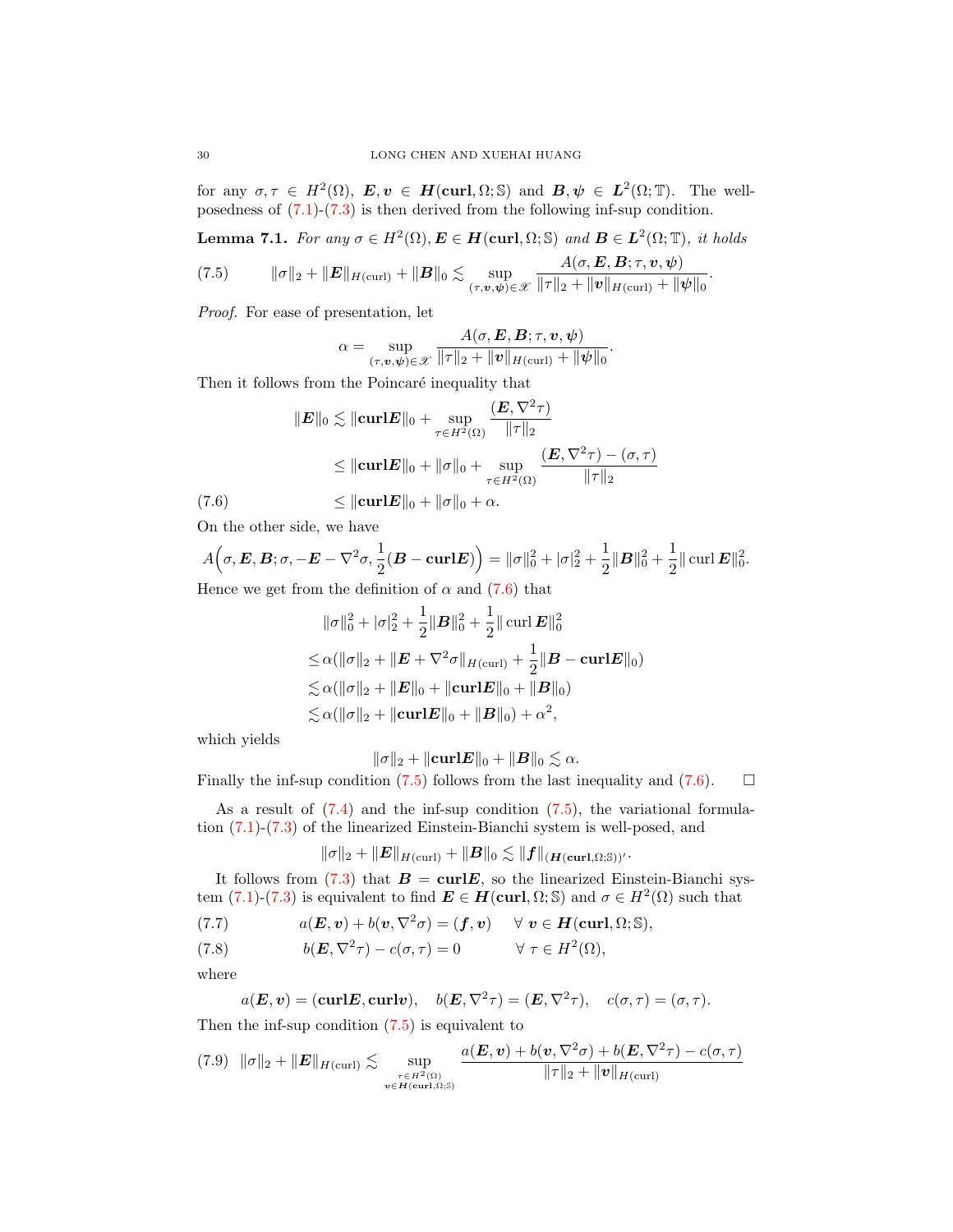for any  $\sigma \in H^2(\Omega)$  and  $\mathbf{E} \in \mathbf{H}(\text{curl}, \Omega; \mathbb{S})$ .

7.2. Conforming Discretization. With conforming subspaces  $W_h$  and  $\Sigma_h$ , we could directly consider the Galerkin approximation of  $(7.7)-(7.8)$  $(7.7)-(7.8)$  $(7.7)-(7.8)$ . However, as pointwise information of functions in virtual element spaces are not available, the  $L^2$ -inner product  $(\cdot, \cdot)$  involved in  $b(\cdot, \cdot)$  and  $c(\cdot, \cdot)$  are not computable.

We will replace them by equivalent and accurate approximations which can be thought of as numerical quadrature. First introduce two stabilizations

$$
S_K^0(\sigma, \tau) := h_K(\sigma, \tau)_{\partial K} + h_K^3(\partial_n \sigma, \partial_n \tau)_{\partial K},
$$
  
\n
$$
S_K^1(\mathbf{E}, \mathbf{v}) := h_K^2(\mathbf{curl} \mathbf{E}, \mathbf{curl} \mathbf{v})_K + h_K(\mathbf{n} \times \mathbf{E}, \mathbf{n} \times \mathbf{v})_{\partial K},
$$

which are computable as all integrands are polynomials.

**Lemma 7.2.** For each  $K \in \mathcal{T}_h$ , we have

<span id="page-30-0"></span>(7.10) 
$$
S_K^0(\tau, \tau) \approx \|\tau\|_{0,K}^2 \quad \forall \ \tau \in W(K) \cap \ker(Q_1^K),
$$

<span id="page-30-1"></span>(7.11)  $S_K^1(\boldsymbol{v}, \boldsymbol{v}) \eqsim \|\boldsymbol{v}\|_{0,K}^2 \quad \forall \boldsymbol{v} \in \boldsymbol{\Sigma}(K) \cap \ker(\boldsymbol{Q}_3^K).$ 

Proof. By the norm equivalence on the finite dimensional spaces and the scaling argument, it is sufficient to prove  $S_K^0(\cdot, \cdot)$  and  $S_K^1(\cdot, \cdot)$  are squared norms for the spaces  $W(K) \cap \ker(Q_1^K)$  and  $\Sigma(K) \cap \ker(Q_3^K)$ , respectively.

Assume  $\tau \in W(K) \cap \ker(Q_1^K)$  and  $S_K^0(\tau, \tau) = 0$ . Then  $\tau \in H_0^2(K)$ . By the integration by parts and the definition of  $W(K)$ , it follows

$$
\|\nabla^2 \tau\|_{0,K}^2 = (\Delta^2 \tau, \tau)_K = (\Delta^2 \tau, Q_1^K \tau)_K = 0,
$$

which results in  $\tau = 0$ . Hence  $S_K^0(\cdot, \cdot)$  is a squared norm for the space  $W(K) \cap$  $\ker(Q_1^K)$ .

Assume  $v \in \mathbf{\Sigma}(K) \cap \ker(Q_3^K)$  and  $S_K^1(v, v) = 0$ . Apparently  $v \in H_0(\text{curl}, \Omega; \mathbb{S}) \cap$ ker(curl). Then there exists  $w \in W(K) \cap H_0^2(K)$  satisfying  $v = \nabla^2 w$ . Since  $v \in \text{ker}(\mathbf{Q}_3^K)$ , we get

$$
(w, \text{div }\mathbf{div}\mathbf{q})_K = (\nabla^2 w, \mathbf{q})_K = 0 \quad \forall \mathbf{q} \in \mathbb{P}_3(K; \mathbb{S}),
$$

which together with complex  $(4.18)$  implies

$$
(w, q)_K = 0 \quad \forall \ q \in \mathbb{P}_1(K).
$$

Therefore  $w = 0$  and  $v = 0$ .

With these two stabilizations, define local bilinear forms

$$
b_K(\boldsymbol E, \boldsymbol v) := (\boldsymbol Q_3^K \boldsymbol E, \boldsymbol Q_3^K \boldsymbol v)_K + S_K^1(\boldsymbol E - \boldsymbol Q_3^K \boldsymbol E, \boldsymbol v - \boldsymbol Q_3^K \boldsymbol v)
$$
  

$$
c_K(\sigma, \tau) := (\Pi^K \sigma, \Pi^K \tau)_K + S_K^0(\sigma - \Pi^K \sigma, \tau - \Pi^K \tau).
$$

It is obvious that

<span id="page-30-5"></span><span id="page-30-4"></span>(7.12) 
$$
b_K(E, q) = (E, q)_K \quad \forall \ E \in H^1(K; \mathbb{S}) \cup \Sigma(K), q \in \mathbb{P}_3(K; \mathbb{S}),
$$

$$
(7.13) \qquad c_K(\sigma, q) = (\Pi^K \sigma, q)_K \quad \forall \ \sigma \in H^2(K) \cap W(K), q \in \mathbb{P}_5(K).
$$

And we obtain from  $(7.10)$  and  $(7.11)$  that

<span id="page-30-2"></span>(7.14) 
$$
b_K(\boldsymbol{v}, \boldsymbol{v}) \eqsim ||\boldsymbol{v}||_{0,K}^2 \quad \forall \ \boldsymbol{v} \in \boldsymbol{\Sigma}(K),
$$

<span id="page-30-3"></span>(7.15)  $c_K(\tau, \tau) \approx ||\tau||_{0,K}^2 \quad \forall \ \tau \in W(K).$ 

$$
\Box
$$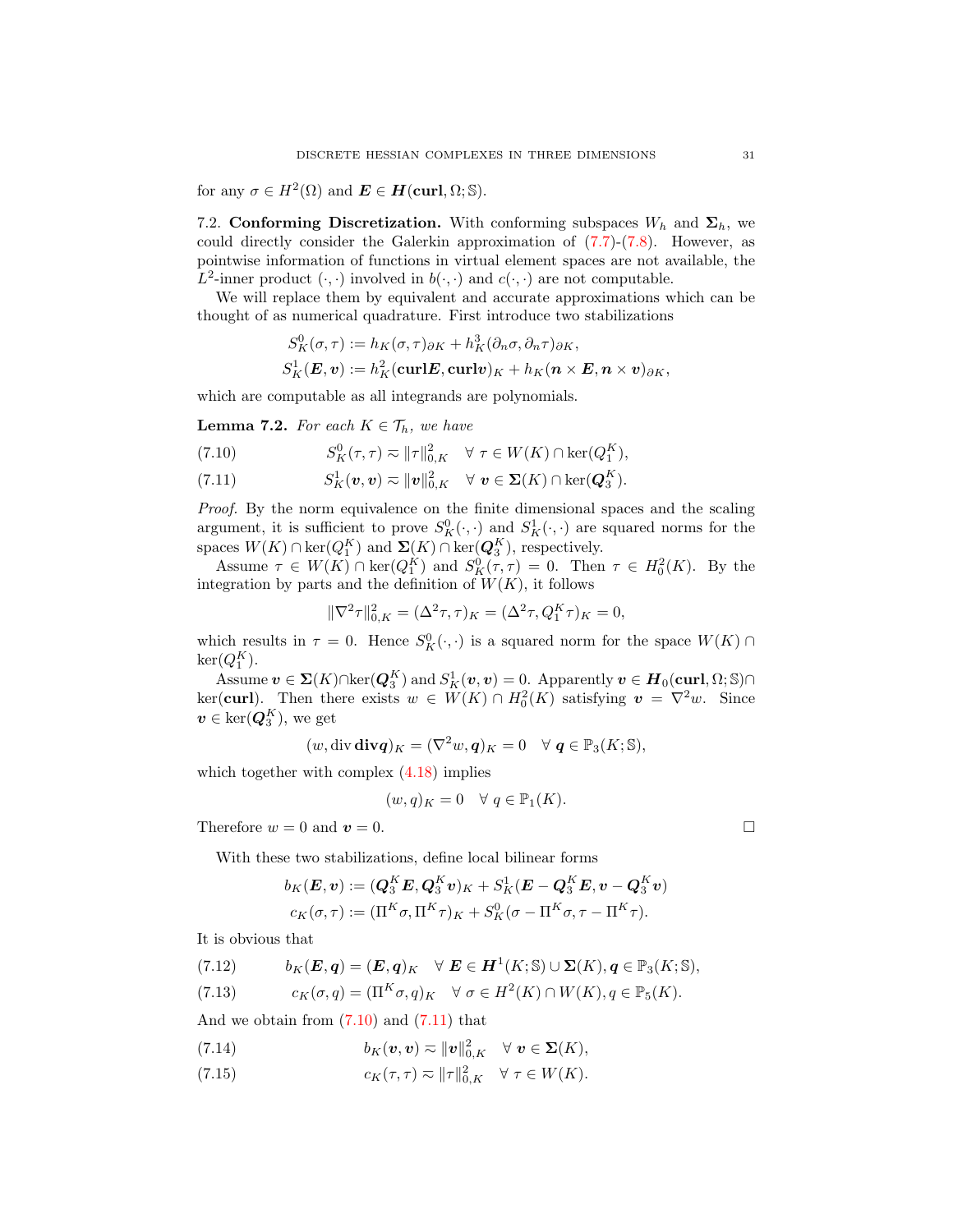Then we have from the Cauchy-Schwarz inequality that

<span id="page-31-0"></span>(7.16) 
$$
b_K(E, v) \lesssim ||E||_{0,K} ||v||_{0,K} \quad \forall \ E, v \in \Sigma(K),
$$

<span id="page-31-1"></span>(7.17) 
$$
c_K(\sigma,\tau) \lesssim \|\sigma\|_{0,K} \|\tau\|_{0,K} \quad \forall \ \sigma,\tau \in W(K).
$$

We propose the following conforming mixed virtual element method for the vari-ational formulation [\(7.7\)](#page-29-2)-[\(7.8\)](#page-29-3): find  $\mathbf{E}_h \in \Sigma_h$  and  $\sigma_h \in W_h$  such that

<span id="page-31-5"></span>(7.18) 
$$
a(\boldsymbol{E}_h, \boldsymbol{v}_h) + b_h(\boldsymbol{v}_h, \nabla^2 \sigma_h) = (\boldsymbol{f}, \boldsymbol{Q}_h \boldsymbol{v}_h) \quad \forall \boldsymbol{v}_h \in \boldsymbol{\Sigma}_h,
$$

<span id="page-31-6"></span>(7.19) 
$$
b_h(E_h, \nabla^2 \tau_h) - c_h(\sigma_h, \tau_h) = 0 \qquad \forall \tau_h \in W_h,
$$

where  $\mathbf{Q}_h \mathbf{v}_h \in \mathbf{L}^2(\Omega; \mathbb{S})$  is given by  $(\mathbf{Q}_h \mathbf{v}_h)|_K := \mathbf{Q}_3^K(\mathbf{v}_h|_K)$  for each  $K \in \mathcal{T}_h$  and

$$
b_h(\boldsymbol{E}_h, \nabla^2 \tau_h) := \sum_{K \in \mathcal{T}_h} b_K(\boldsymbol{E}_h|_K, \nabla^2 \tau_h|_K), \quad c_h(\sigma_h, \tau_h) := \sum_{K \in \mathcal{T}_h} c_K(\sigma_h|_K, \tau_h|_K).
$$

For any  $\mathbf{E}_h, \mathbf{v}_h \in \mathbf{\Sigma}_h$  and  $\sigma_h, \tau_h \in W_h$ , it follows from [\(7.16\)](#page-31-0)-[\(7.17\)](#page-31-1) that

$$
(7.20) \t Ah(Eh, \sigmah; vh, \tauh) \leq (\|Eh||H(\text{curl}) + ||\sigmah||2)(||vh||H(\text{curl}) + ||\tauh||2),
$$

where

$$
A_h(\boldsymbol{E}_h, \sigma_h; \boldsymbol{v}_h, \tau_h) := a(\boldsymbol{E}_h, \boldsymbol{v}_h) + b_h(\boldsymbol{v}_h, \nabla^2 \sigma_h) + b_h(\boldsymbol{E}_h, \nabla^2 \tau_h) - c_h(\sigma_h, \tau_h).
$$

**Lemma 7.3.** Assume  $\Omega$  is a topologically trivial domain. For any  $v_h \in \Sigma_h$  satisfying

<span id="page-31-2"></span>
$$
b_h(\boldsymbol{v}_h, \nabla^2 \tau_h) = 0 \quad \forall \ \tau_h \in W_h,
$$

it holds the discrete Poincaré inequality

$$
||\mathbf{v}_h||_0 \lesssim ||\mathbf{curl}\,\mathbf{v}_h||_0.
$$

Consequently

<span id="page-31-3"></span>(7.22) 
$$
\|\boldsymbol{v}_h\|_0 \lesssim \|\mathbf{curl}\boldsymbol{v}_h\|_0 + \sup_{\tau_h \in W_h} \frac{b_h(\boldsymbol{v}_h, \nabla^2 \tau_h)}{\|\tau_h\|_2}.
$$

*Proof.* Due to the proof of Lemma [5.11,](#page-23-2) there exists  $v \in H^1(\Omega; \mathbb{S})$  such that  $v_h$  –  $I_h^c v \in \nabla^2 W_h$ , and

$$
\operatorname{\mathbf{curl}}\boldsymbol{v}=\operatorname{\mathbf{curl}}\boldsymbol{v}_h,\quad \|\boldsymbol{v}\|_1\lesssim \|\operatorname{\mathbf{curl}}\boldsymbol{v}_h\|_0.
$$

Hence we obtain from  $(7.14)$ ,  $(7.16)$  and  $(5.28)$  that

$$
\|\boldsymbol{v}_h\|_0^2=b_h(\boldsymbol{v}_h,\boldsymbol{v}_h)=b_h(\boldsymbol{v}_h,\boldsymbol{I}_h^c\boldsymbol{v})\lesssim \|\boldsymbol{v}_h\|_0\|\boldsymbol{I}_h^c\boldsymbol{v}\|_0\lesssim \|\boldsymbol{v}_h\|_0\|\boldsymbol{v}\|_1,
$$

which means [\(7.21\)](#page-31-2). Applying the similar argument as in proof of Lemma [5.11,](#page-23-2) [\(7.22\)](#page-31-3) follows from  $(7.21)$ .

We then prove the discrete inf-sup condition.

**Lemma 7.4.** For any  $\mathbf{E}_h \in \Sigma_h$  and  $\sigma_h \in W_h$ , it holds

<span id="page-31-4"></span>(7.23) kEhkH(curl) + kσhk<sup>2</sup> . sup vh∈Σh τh∈Wh Ah(Eh, σh; vh, τh) kvhkH(curl) + kτhk<sup>2</sup> .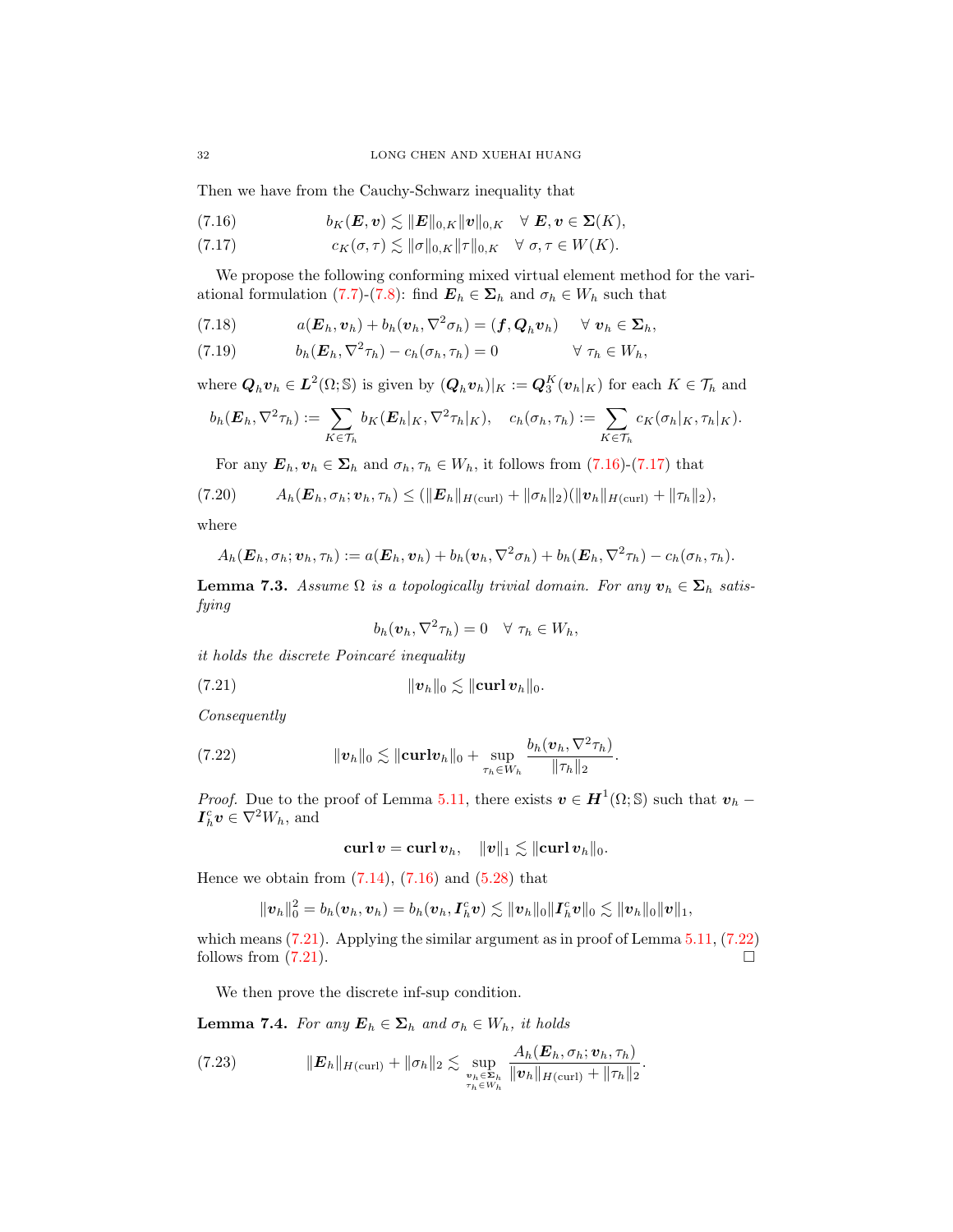Proof. For ease of presentation, let

$$
\alpha = \sup_{\substack{\boldsymbol{v}_h \in \mathbf{\Sigma}_h \\ \tau_h \in \boldsymbol{W}_h}} \frac{A_h(\boldsymbol{E}_h, \sigma_h; \boldsymbol{v}_h, \tau_h)}{\|\boldsymbol{v}_h\|_{H(\text{curl})} + \|\tau_h\|_2}.
$$

Since

<span id="page-32-0"></span>
$$
\sup_{\tau_h \in W_h} \frac{b_h(\boldsymbol{E}_h, \nabla^2 \tau_h)}{\|\tau_h\|_2} = \sup_{\tau_h \in W_h} \frac{b_h(\boldsymbol{E}_h, \nabla^2 \tau_h) - c_h(\sigma_h, \tau_h) + c_h(\sigma_h, \tau_h)}{\|\tau_h\|_2}
$$
  
\$\leq \|\sigma\_h\|\_0 + \alpha\$,

we get from the discrete Poincaré inequality  $(7.22)$  that

(7.24) 
$$
\|\boldsymbol{E}_h\|_0 \lesssim \|\boldsymbol{\mathrm{curl}} \boldsymbol{E}_h\|_0 + \|\sigma_h\|_0 + \alpha.
$$

On the other side, by the fact  $a(\mathbf{E}_h, \nabla^2 \sigma_h) = 0$  we have

$$
A_h(\boldsymbol{E}_h, \sigma_h; \boldsymbol{E}_h + \nabla^2 \sigma_h, -\sigma_h) = a(\boldsymbol{E}_h, \boldsymbol{E}_h) + b_h(\nabla^2 \sigma_h, \nabla^2 \sigma_h) + c_h(\sigma_h, \sigma_h),
$$

which combined with  $(7.14)-(7.15)$  $(7.14)-(7.15)$  $(7.14)-(7.15)$  implies

$$
\|\sigma_h\|_2^2 + \|\mathbf{curl}\mathbf{E}_h\|_0^2 \lesssim \alpha(\|\sigma_h\|_2 + \|\mathbf{E}_h + \nabla^2 \sigma_h\|_{H(\text{curl})}) \lesssim \alpha(\|\sigma_h\|_2 + \|\mathbf{E}_h\|_{H(\text{curl})}).
$$
  
Hence

<span id="page-32-1"></span>
$$
\|\sigma_h\|_2^2 + \|\mathbf{curl}\mathbf{E}_h\|_0^2 \lesssim \alpha^2 + \alpha \|\mathbf{E}_h\|_0.
$$

Finally combining the last inequality and  $(7.24)$  gives  $(7.23)$ .

From now on we always denote by  $\mathbf{E}_h \in \mathbf{\Sigma}_h$  and  $\sigma_h \in W_h$  the solution of the mixed method [\(7.18\)](#page-31-5)-[\(7.19\)](#page-31-6).

**Lemma 7.5.** Assume  $\mathbf{E} \in \mathbf{H}^4(\Omega; \mathbb{S})$  and  $\sigma \in \mathbf{H}^5(\Omega)$ . Then

(7.25) 
$$
b_h(\boldsymbol{v}_h, \nabla^2 I_h^{\Delta} \sigma) - b(\boldsymbol{v}_h, \nabla^2 \sigma) \lesssim h^3 \|\boldsymbol{v}_h\|_0 |\sigma|_5,
$$

<span id="page-32-2"></span>(7.26) 
$$
b_h(\boldsymbol{I}_h^c \boldsymbol{E}, \nabla^2 \tau_h) - b(\boldsymbol{E}, \nabla^2 \tau_h) \lesssim h^4 |\boldsymbol{E}|_4 |\tau_h|_2,
$$

$$
(7.27) \t\t\t (\sigma, \tau_h) - c_h(I_h^{\Delta} \sigma, \tau_h) \lesssim h^4 \|\sigma\|_4 \|\tau_h\|_2.
$$

*Proof.* For each  $K \in \mathcal{T}_h$ , we acquire from [\(7.12\)](#page-30-4), [\(7.16\)](#page-31-0) and [\(5.16\)](#page-19-7) that

<span id="page-32-3"></span>
$$
b_K(\boldsymbol{v}_h, \nabla^2 I_h^{\Delta} \sigma) - (\boldsymbol{v}_h, \nabla^2 \sigma)_K
$$
  
\n
$$
= b_K(\boldsymbol{v}_h, \nabla^2 I_h^{\Delta} \sigma - \boldsymbol{Q}_3^K(\nabla^2 \sigma)) - (\boldsymbol{v}_h, \nabla^2 \sigma - \boldsymbol{Q}_3^K(\nabla^2 \sigma))_K
$$
  
\n
$$
\lesssim \|\boldsymbol{v}_h\|_{0,K} \|\nabla^2 I_h^{\Delta} \sigma - \boldsymbol{Q}_3^K(\nabla^2 \sigma)\|_{0,K} + \|\boldsymbol{v}_h\|_{0,K} \|\nabla^2 \sigma - \boldsymbol{Q}_3^K(\nabla^2 \sigma)\|_{0,K}
$$
  
\n
$$
\lesssim \|\boldsymbol{v}_h\|_{0,K} (\|\sigma - I_h^{\Delta} \sigma|_{2,K} + \|\nabla^2 \sigma - \boldsymbol{Q}_3^K(\nabla^2 \sigma)\|_{0,K}) \lesssim h_K^3 \|\boldsymbol{v}_h\|_{0,K} |\sigma|_{5,K}.
$$

Thus

$$
b_h(\boldsymbol{v}_h, \nabla^2 I_h^{\Delta} \sigma_h) - b(\boldsymbol{v}_h, \nabla^2 \sigma) = \sum_{K \in \mathcal{T}_h} \left( b_K(\boldsymbol{v}_h, \nabla^2 I_h^{\Delta} \sigma_h) - (\boldsymbol{v}_h, \nabla^2 \sigma)_K \right) \\ \lesssim h^4 \|\boldsymbol{v}_h\|_0 |\sigma|_5,
$$

i.e. [\(7.25\)](#page-32-1).

Similarly it holds from  $(7.12)$ ,  $(7.16)$  and  $(5.26)$  that

$$
\begin{aligned} b_K(\boldsymbol{I}_h^c\boldsymbol{E},\nabla^2\tau_h)-(\boldsymbol{E},\nabla^2\tau_h)_K&=b_K(\boldsymbol{I}_h^c\boldsymbol{E}-\boldsymbol{Q}_3^K\boldsymbol{E},\nabla^2\tau_h)-(\boldsymbol{E}-\boldsymbol{Q}_3^K\boldsymbol{E},\nabla^2\tau_h)_K\\ &\lesssim(\|\boldsymbol{I}_h^c\boldsymbol{E}-\boldsymbol{Q}_3^K\boldsymbol{E}\|_{0,K}+\|\boldsymbol{E}-\boldsymbol{Q}_3^K\boldsymbol{E}\|_{0,K})|\tau_h|_{2,K}\\ &\lesssim h_K^4|\boldsymbol{E}|_{4,K}|\tau_h|_{2,K}, \end{aligned}
$$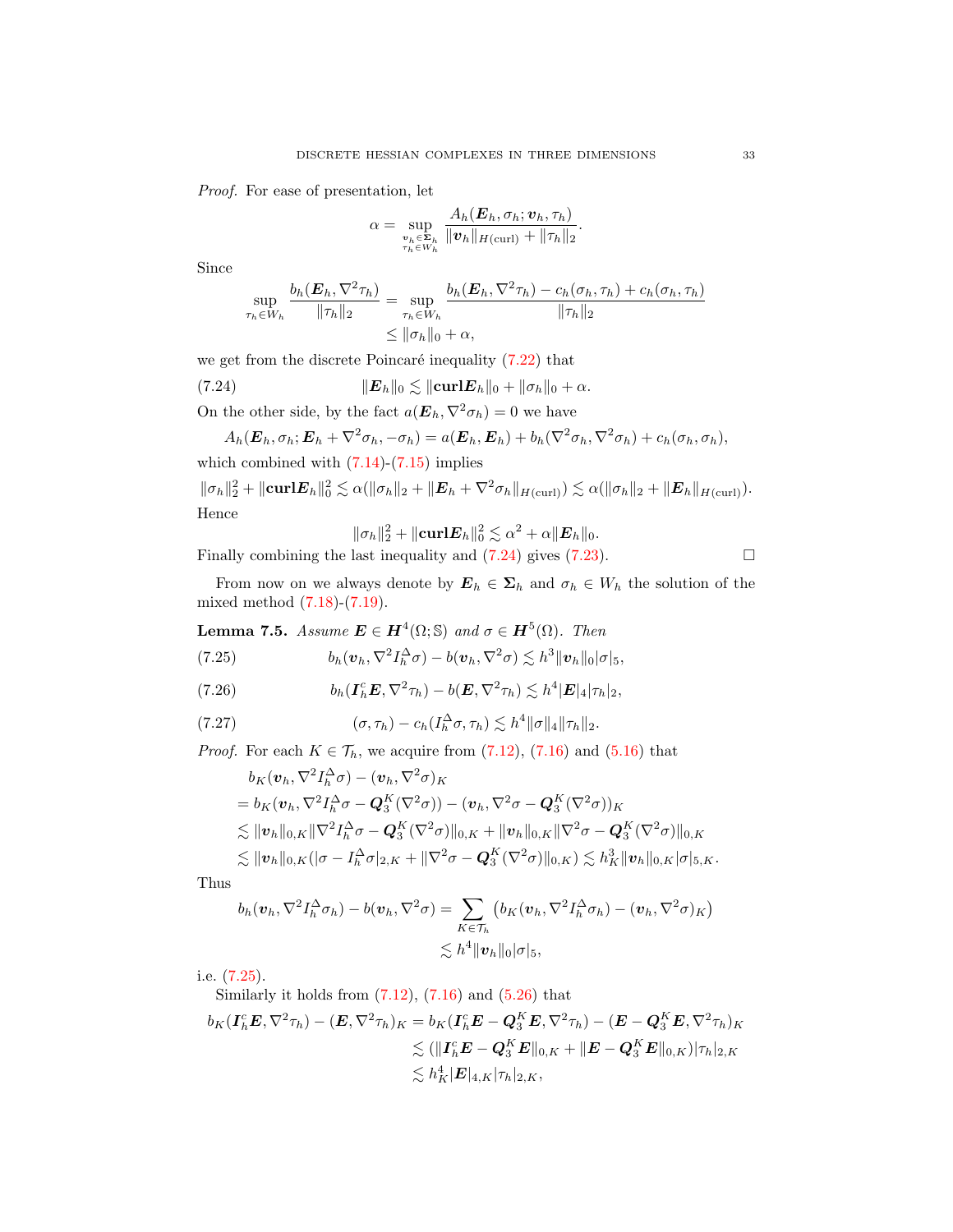which yields  $(7.26)$ .

Employing  $(7.13)$ ,  $(7.17)$ ,  $(5.15)$  and  $(5.16)$ , we get  $(\sigma, \tau_h)_K - c_K(I_h^{\Delta} \sigma, \tau_h)$  $=(\sigma - \Pi^K\sigma,\tau_h)_K - c_K(I_h^{\Delta}\sigma - \Pi^K\sigma,\tau_h) + (\Pi^K\sigma,\tau_h - \Pi^K\tau_h)_K$  $\mathcal{L} = (\sigma - \Pi^K \sigma, \tau_h)_K - c_K (I_h^\Delta \sigma - \Pi^K \sigma, \tau_h) + (\Pi^K \sigma - Q_1^K \Pi^K \sigma, \tau_h - \Pi^K \tau_h)_K$  $\lesssim (\|\sigma - \Pi^K \sigma\|_{0,K} + \|\mathit{I}_h^\Delta \sigma - \Pi^K \sigma\|_{0,K}) \|\tau_h\|_{0,K}$  $+ \|\Pi^K \sigma - Q_1^K \Pi^K \sigma\|_{0,K} \|\tau_h - \Pi^K \tau_h\|_{0,K}$  $\lesssim (\|\sigma - \Pi^K \sigma\|_{0,K} + \|\sigma - I_h^{\Delta} \sigma\|_{0,K}) \|\tau_h\|_{0,K} + h_K^4 |\sigma|_{2,K} |\tau_h|_{2,K}$  $\lesssim h_K^4 |\sigma|_{4,K} \|\tau_h\|_{0,K} + h_K^4 |\sigma|_{2,K} |\tau_h|_{2,K}.$ Therefore  $(7.27)$  is true.

<span id="page-33-0"></span>**Theorem 7.6.** Let  $\mathbf{E}_h \in \Sigma_h$  and  $\sigma_h \in W_h$  be the solution of the mixed method [\(7.18\)](#page-31-5)-[\(7.19\)](#page-31-6) and let **E** and  $\sigma$  be the solution of [\(7.7\)](#page-29-2)-[\(7.8\)](#page-29-3). Assume  $\mathbf{E} \in \mathbf{H}^4(\Omega;\mathbb{S})$ ,

 $\sigma \in H^5(\Omega)$  and  $\boldsymbol{f} \in \boldsymbol{H}^3(\Omega;\mathbb{S})$ . We have

$$
\|\boldsymbol{E}-\boldsymbol{E}_h\|_{H(\mathrm{curl})}+\|\sigma-\sigma_h\|_2\lesssim h^3\left(|\boldsymbol{E}|_4+\|\sigma\|_5+|\boldsymbol{f}|_3\right).
$$

*Proof.* Take any  $v_h \in \Sigma_h$  and  $\tau_h \in W_h$ . We get from the variational formulation [\(7.7\)](#page-29-2)-[\(7.8\)](#page-29-3), [\(5.26\)](#page-21-3) and estimates [\(7.25\)](#page-32-1)-[\(7.27\)](#page-32-3) that

$$
A_h(\boldsymbol{I}_h^c \boldsymbol{E}, I_h^{\Delta} \sigma; \boldsymbol{v}_h, \tau_h) - (\boldsymbol{f}, \boldsymbol{v}_h)
$$
  
=  $a(\boldsymbol{I}_h^c \boldsymbol{E} - \boldsymbol{E}, \boldsymbol{v}_h) + b_h(\boldsymbol{v}_h, \nabla^2 I_h^{\Delta} \sigma) - b(\boldsymbol{v}_h, \nabla^2 \sigma)$   
+  $b_h(\boldsymbol{I}_h^c \boldsymbol{E}, \nabla^2 \tau_h) - b(\boldsymbol{E}, \nabla^2 \tau_h) + (\sigma, \tau_h) - c_h(I_h^{\Delta} \sigma, \tau_h)$   
 $\leq h^3 |\boldsymbol{E}|_4 ||\boldsymbol{\operatorname{curl}} \boldsymbol{v}_h||_0 + h^3 ||\boldsymbol{v}_h||_0 |\sigma|_5 + h^4 |\boldsymbol{E}|_4 |\tau_h|_2 + h^4 ||\sigma||_4 ||\tau_h||_2.$ 

Since

$$
(\boldsymbol{f},\boldsymbol{v}_h-\boldsymbol{Q}_h\boldsymbol{v}_h)=(\boldsymbol{f}-\boldsymbol{Q}_h\boldsymbol{f},\boldsymbol{v}_h)\leq \|\boldsymbol{f}-\boldsymbol{Q}_h\boldsymbol{f}\|_0\|\boldsymbol{v}_h\|_0\lesssim h^3|\boldsymbol{f}|_3\|\boldsymbol{v}_h\|_0,
$$
  
we achieve from the mixed method (7.18)-(7.19) that

$$
A_h(\boldsymbol{I}_h^c \boldsymbol{E} - \boldsymbol{E}_h, I_h^{\Delta} \sigma - \sigma_h; \boldsymbol{v}_h, \tau_h)
$$
  
=  $A_h(\boldsymbol{I}_h^c \boldsymbol{E}, I_h^{\Delta} \sigma; \boldsymbol{v}_h, \tau_h) - (\boldsymbol{f}, \boldsymbol{Q}_h \boldsymbol{v}_h)$   
=  $A_h(\boldsymbol{I}_h^c \boldsymbol{E}, I_h^{\Delta} \sigma; \boldsymbol{v}_h, \tau_h) - (\boldsymbol{f}, \boldsymbol{v}_h) + (\boldsymbol{f}, \boldsymbol{v}_h - \boldsymbol{Q}_h \boldsymbol{v}_h)$   
 $\lesssim h^3 |\boldsymbol{E}|_4 ||\boldsymbol{\operatorname{curl}} \boldsymbol{v}_h||_0 + h^3 (|\sigma|_5 + |\boldsymbol{f}|_3) ||\boldsymbol{v}_h||_0 + h^4 |\boldsymbol{E}|_4 |\tau_h|_2 + h^4 ||\sigma||_4 ||\tau_h||_2.$ 

Now it follows from the inf-sup condition [\(7.23\)](#page-31-4) that

$$
||\boldsymbol{I}_h^c \boldsymbol{E} - \boldsymbol{E}_h||_{H(\text{curl})} + ||I_h^{\Delta} \sigma - \sigma_h||_2 \lesssim \sup_{\substack{v_h \in \boldsymbol{\Sigma}_h \\ \tau_h \in W_h}} \frac{A_h(\boldsymbol{I}_h^c \boldsymbol{E} - \boldsymbol{E}_h, I_h^{\Delta} \sigma - \sigma_h; \boldsymbol{v}_h, \tau_h)}{||\boldsymbol{v}_h||_{H(\text{curl})} + ||\tau_h||_2}
$$
  

$$
\lesssim h^3 (|\boldsymbol{E}|_4 + ||\sigma||_5 + |\boldsymbol{f}|_3).
$$

Thus we acquire from  $(5.26)$  and  $(5.16)$  that

$$
\|E - E_h\|_{H(\text{curl})} + \|\sigma - \sigma_h\|_2
$$
  
\n
$$
\leq \|E - I_h^c E\|_{H(\text{curl})} + \|\sigma - I_h^{\Delta} \sigma\|_2 + \|I_h^c E - E_h\|_{H(\text{curl})} + \|I_h^{\Delta} \sigma - \sigma_h\|_2
$$
  
\n
$$
\lesssim h^3 (|E|_4 + \|\sigma\|_5 + |f|_3),
$$
  
\nas required.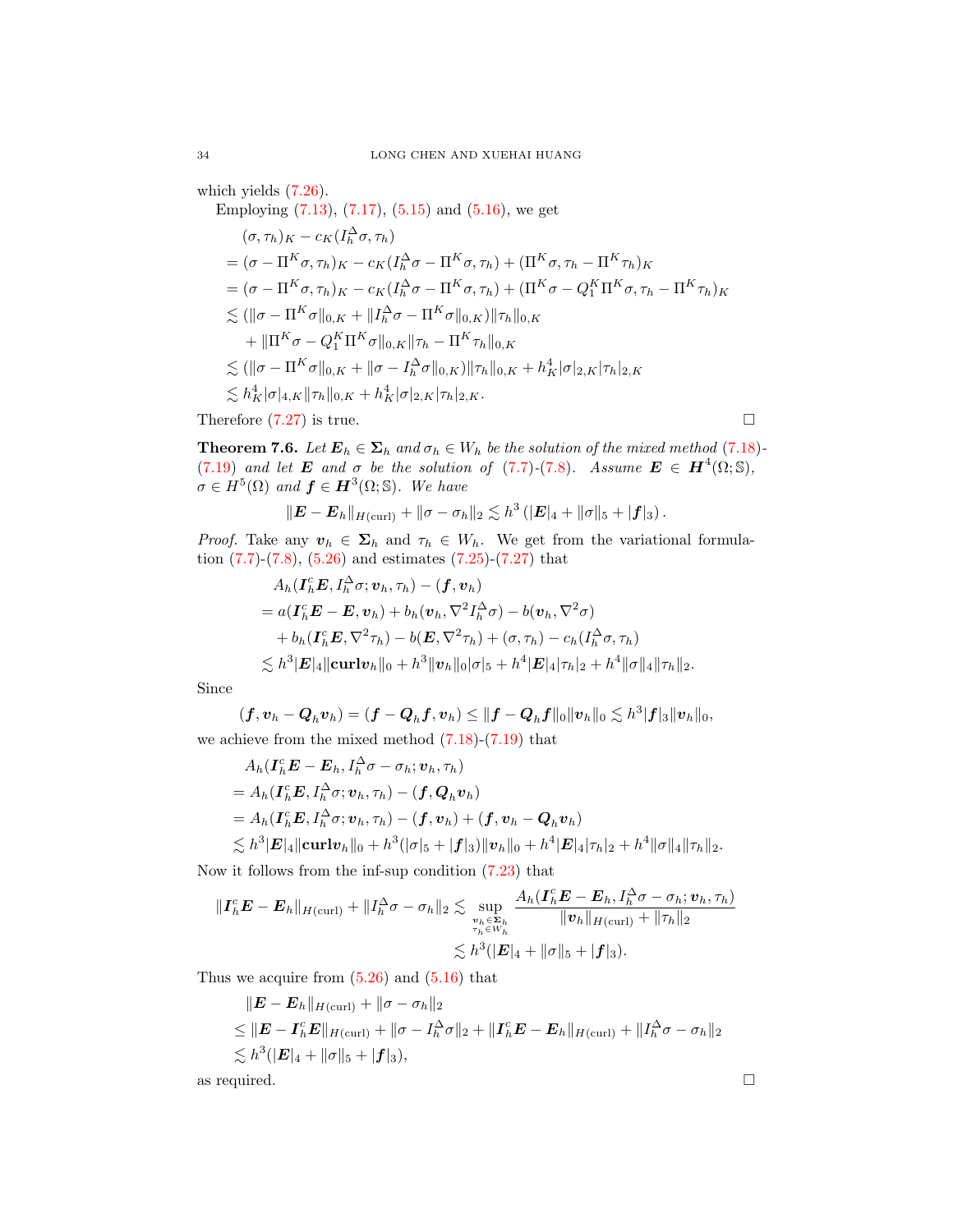7.3. Nonconforming discretization. In this sub-section we will apply the constructed nonconforming virtual element Hessian complex in Section [6](#page-23-3) to discretize the linearized Einstein-Bianchi system. Throughout this subsection,  $W(K)$ ,  $W<sub>h</sub>$  and  $\Sigma(K)$ ,  $\Sigma_h$  are spaces constructed in Section [6.](#page-23-3) On each element, the dimension of  $(W(K), \Sigma(K))$  is (28,92) which is more tractable for the implementation.

First introduce two stabilizations

$$
S_K^0(\sigma, \tau) := h_K^2 \sum_{e \in \mathcal{E}(K)} (\sigma, \tau)_e + h_K^4 \sum_{e \in \mathcal{E}(K)} (\nabla \sigma, \nabla \tau)_e,
$$
  

$$
S_K^1(\mathbf{E}, \mathbf{v}) := h_K^2 (\text{curl} \mathbf{E}, \text{curl} \mathbf{v})_K + h_K(\mathbf{Q}_0^F(\mathbf{n} \times \mathbf{E}), \mathbf{Q}_0^F(\mathbf{n} \times \mathbf{v}))_{\partial K}
$$

$$
+ h_K^2 \sum_{e \in \mathcal{E}(K)} (\mathbf{Q}_1^e(\mathbf{E} \mathbf{t}), \mathbf{Q}_1^e(\mathbf{v} \mathbf{t}))_e,
$$

which are computable using degrees of freedom. By the norm equivalence on the finite dimensional spaces and the scaling argument, we get

- <span id="page-34-0"></span>(7.28)  $S_K^0(\tau, \tau) \approx \|\tau\|_{0,K}^2 \quad \forall \ \tau \in W(K) \cap \ker(\Pi_K^{\Delta}),$
- <span id="page-34-1"></span>(7.29)  $S_K^1(\boldsymbol{v}, \boldsymbol{v}) \eqsim \|\boldsymbol{v}\|_{0,K}^2 \quad \forall \ \boldsymbol{v} \in \boldsymbol{\Sigma}(K) \cap \ker(\boldsymbol{Q}_1^K).$

With these two stabilizations, define local bilinear forms

$$
b_K(E, v) := (Q_1^K E, Q_1^K v)_K + S_K^1(E - Q_1^K E, v - Q_1^K v)
$$
  

$$
c_K(\sigma, \tau) := (\Pi_K^{\Delta} \sigma, \Pi_K^{\Delta} \tau)_K + S_K^0(\sigma - \Pi_K^{\Delta} \sigma, \tau - \Pi_K^{\Delta} \tau).
$$

It is obvious that

$$
b_K(E, q) = (E, q)_K \quad \forall \ E \in H^1(K; \mathbb{S}) \cup \Sigma(K), q \in \mathbb{P}_1(K; \mathbb{S}),
$$
  

$$
c_K(\sigma, q) = (\Pi_K^{\Delta} \sigma, q)_K \quad \forall \ \sigma \in H^2(K) \cap W(K), q \in \mathbb{P}_3(K).
$$

And we obtain from  $(7.28)$  and  $(7.29)$  that

and we obtain from 
$$
(7.28)
$$
 and  $(7.29)$  that

$$
b_K(\mathbf{v}, \mathbf{v}) \approx \|\mathbf{v}\|_{0, K}^2 \quad \forall \mathbf{v} \in \mathbf{\Sigma}(K),
$$
  

$$
c_K(\tau, \tau) \approx \|\tau\|_{0, K}^2 \quad \forall \ \tau \in W(K).
$$

Then we have from the Cauchy-Schwarz inequality that

<span id="page-34-2"></span>(7.30) 
$$
b_K(E, v) \lesssim ||E||_{0,K} ||v||_{0,K} \quad \forall \ E, v \in \Sigma(K),
$$

<span id="page-34-3"></span>(7.31) 
$$
c_K(\sigma,\tau) \lesssim \|\sigma\|_{0,K} \|\tau\|_{0,K} \quad \forall \ \sigma,\tau \in W(K).
$$

We propose the following nonconforming mixed virtual element method for the variational formulation [\(7.7\)](#page-29-2)-[\(7.8\)](#page-29-3): find  $\mathbf{E}_h \in \Sigma_h$  and  $\sigma_h \in W_h$  such that

<span id="page-34-4"></span>(7.32) 
$$
a_h(\boldsymbol{E}_h, \boldsymbol{v}_h) + b_h(\boldsymbol{v}_h, \nabla^2 \sigma_h) = (\boldsymbol{f}, \boldsymbol{Q}_h \boldsymbol{v}_h) \quad \forall \boldsymbol{v}_h \in \boldsymbol{\Sigma}_h,
$$

<span id="page-34-5"></span>(7.33) 
$$
b_h(E_h, \nabla^2 \tau_h) - c_h(\sigma_h, \tau_h) = 0 \qquad \forall \tau_h \in W_h,
$$

where  $\mathbf{Q}_h \mathbf{v}_h \in \mathbf{L}^2(\Omega; \mathbb{S})$  is given by  $(\mathbf{Q}_h \mathbf{v}_h)|_K := \mathbf{Q}_1^K(\mathbf{v}_h|_K)$  for each  $K \in \mathcal{T}_h$ , and

$$
a_h(\boldsymbol{E}_h,\boldsymbol{v}_h) := \sum_{K\in\mathcal{T}_h} (\boldsymbol{\mathrm{curl}} \boldsymbol{E}_h,\boldsymbol{\mathrm{curl}} \boldsymbol{v}_h)_K + \sum_{F\in\mathcal{F}_h^i} h_F^{-1}(\boldsymbol{Q}_1^F[\![\boldsymbol{n}_F\times\boldsymbol{E}_h]\!],\boldsymbol{Q}_1^F[\![\boldsymbol{n}_F\times\boldsymbol{v}_h]\!])_F,
$$
  
\n
$$
b_h(\boldsymbol{E}_h,\nabla^2\tau_h) := \sum_{K\in\mathcal{T}_h} b_K(\boldsymbol{E}_h|_K,\nabla^2\tau_h|_K),
$$
  
\n
$$
c_h(\sigma_h,\tau_h) := \sum_{K\in\mathcal{T}_h} c_K(\sigma_h|_K,\tau_h|_K).
$$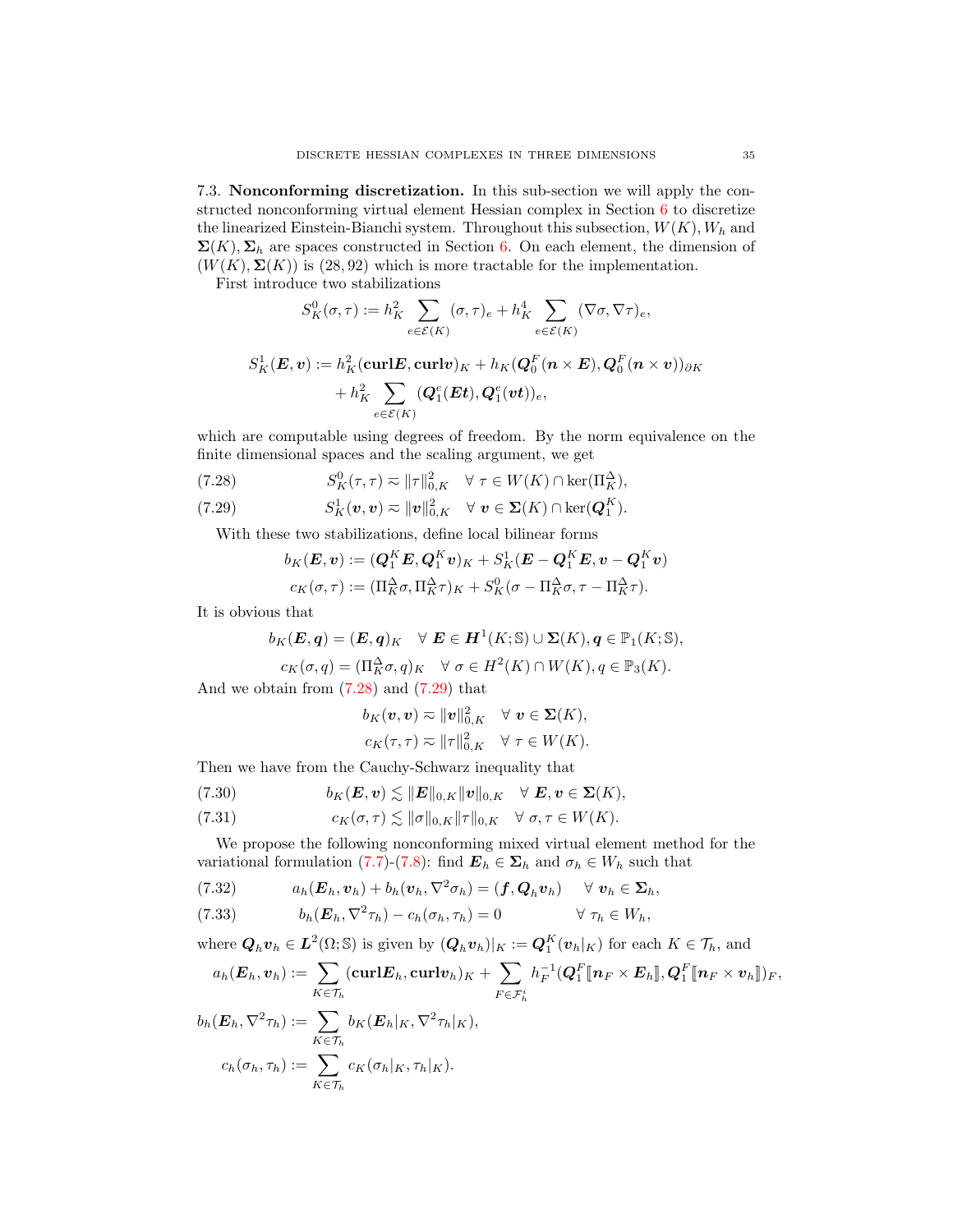Here we add  $[\![n_F \times E_h]\!] \vert_F$  the jump of  $n_F \times E_h$  across F and more precisely its computable projection to  $\mathbb{P}_1(F)$ . We modify the norm for non-conforming space  $\Sigma_h$  accordingly

$$
\|\boldsymbol{v}_h\|^2_{\textup{curl}_h}:=a_h(\boldsymbol{v}_h,\boldsymbol{v}_h)+\|\boldsymbol{v}_h\|^2_0\quad \boldsymbol{v}_h\in \boldsymbol{\Sigma}_h.
$$

For any  $\mathbf{E}_h, \mathbf{v}_h \in \Sigma_h$  and  $\sigma_h, \tau_h \in W_h$ , it follows from [\(7.30\)](#page-34-2)-[\(7.31\)](#page-34-3) that

$$
A_h(\boldsymbol{E}_h,\sigma_h;\boldsymbol{v}_h,\tau_h) \leq (\|\boldsymbol{E}_h\|_{\operatorname{curl}_h} + \|\sigma_h\|_2)(\|\boldsymbol{v}_h\|_{\operatorname{curl}_h} + \|\tau_h\|_2),
$$

where

$$
A_h(\boldsymbol{E}_h, \sigma_h; \boldsymbol{v}_h, \tau_h) := a_h(\boldsymbol{E}_h, \boldsymbol{v}_h) + b_h(\boldsymbol{v}_h, \nabla^2 \sigma_h) + b_h(\boldsymbol{E}_h, \nabla^2 \tau_h) - c_h(\sigma_h, \tau_h),
$$

Employing the same argument as the proof of [\(7.23\)](#page-31-4), we have the discrete inf-sup condition

$$
\|\boldsymbol{E}_h\|_{\operatorname{curl}_h} + \|\sigma_h\|_2 \lesssim \sup_{\substack{v_h \in \boldsymbol{\Sigma}_h \\ \tau_h \in W_h}} \frac{A_h(\boldsymbol{E}_h, \sigma_h; \boldsymbol{v}_h, \tau_h)}{\|\boldsymbol{v}_h\|_{\operatorname{curl}_h} + \|\tau_h\|_2} \quad \forall \boldsymbol{E}_h \in \boldsymbol{\Sigma}_h, \sigma_h \in W_h.
$$

**Theorem 7.7.** Let  $\mathbf{E}_h \in \Sigma_h$  and  $\sigma_h \in W_h$  be the solution of the mixed method [\(7.32\)](#page-34-4)-[\(7.33\)](#page-34-5) and let **E** and  $\sigma$  be the solution of [\(7.7\)](#page-29-2)-[\(7.8\)](#page-29-3). Assume  $\mathbf{E} \in \mathbf{H}^{3}(\Omega;\mathbb{S})$ ,  $\sigma \in H^3(\Omega)$  and  $\boldsymbol{f} \in \boldsymbol{H}^1(\Omega;\mathbb{S})$ . We have

(7.34) 
$$
\|E - E_h\|_{\text{curl}_h} + \|\sigma - \sigma_h\|_2 \lesssim h(\|E\|_3 + \|\sigma\|_3 + |f|_1).
$$

Proof. Following the proof of Theorem [7.6,](#page-33-0) we have

<span id="page-35-0"></span>
$$
\|\boldsymbol{E}-\boldsymbol{E}_h\|_{\operatorname{curl}_h}+\|\sigma-\sigma_h\|_2\lesssim h(\|\boldsymbol{E}\|_2+\|\sigma\|_3+|\boldsymbol{f}|_1)\\qquad \qquad +\sup_{\boldsymbol{v}_h\in\boldsymbol{\Sigma}_h}\frac{a(\boldsymbol{E},\boldsymbol{v}_h)+(\boldsymbol{v}_h,\nabla^2\sigma)-(\boldsymbol{f},\boldsymbol{v}_h)}{\|\boldsymbol{v}_h\|_{\operatorname{curl}_h}}.
$$

On the other hand, applying the integration by parts gives

$$
a(\boldsymbol{E}, \boldsymbol{v}_h) + (\boldsymbol{v}_h, \nabla^2 \sigma) - (\boldsymbol{f}, \boldsymbol{v}_h) = \sum_{F \in \mathcal{F}_h^i} (\boldsymbol{\operatorname{curl}} \boldsymbol{E}, [\![\boldsymbol{n}_F \times \boldsymbol{v}_h]\!])_F
$$
  
\n
$$
= \sum_{F \in \mathcal{F}_h^i} (\boldsymbol{\operatorname{curl}} \boldsymbol{E}, [\![\boldsymbol{n}_F \times \boldsymbol{v}_h]\!]) - \boldsymbol{Q}_1^F([\![\boldsymbol{n}_F \times \boldsymbol{v}_h]\!]))_F + \sum_{F \in \mathcal{F}_h^i} (\boldsymbol{\operatorname{curl}} \boldsymbol{E}, \boldsymbol{Q}_1^F([\![\boldsymbol{n}_F \times \boldsymbol{v}_h]\!]))_F
$$
  
\n
$$
= \sum_{F \in \mathcal{F}_h^i} (\boldsymbol{\operatorname{curl}} \boldsymbol{E} - \boldsymbol{Q}_1^F(\boldsymbol{\operatorname{curl}} \boldsymbol{E}), [\![\boldsymbol{n}_F \times \boldsymbol{v}_h]\!])_F
$$
  
\n
$$
+ \sum_{F \in \mathcal{F}_h^i} (\boldsymbol{\operatorname{curl}} \boldsymbol{E} - \boldsymbol{Q}_0^F(\boldsymbol{\operatorname{curl}} \boldsymbol{E}), \boldsymbol{Q}_1^F([\![\boldsymbol{n}_F \times \boldsymbol{v}_h]\!]))_F
$$
  
\n
$$
\leq h|\boldsymbol{E}|_3 \|\boldsymbol{v}_h\|_0 + h|\boldsymbol{E}|_2 \|\boldsymbol{v}_h\|_{\text{curl}_h}
$$
  
\n
$$
\leq h|\boldsymbol{E}|_3 \|\boldsymbol{v}_h\|_{\text{curl}_h}.
$$
  
\nThus (7.34) follows.

# 8. Conclusion and Future Work

We have constructed one conforming and one non-conforming virtual element Hessian complexes on tetrahedral grids in this paper. Both discrete Hessian complexes start from  $H^2$ -conforming virtual elements, and end with discontinuous  $\mathbb{P}_1(\Omega;\mathbb{R}^3)$  element. The middle  $H(\text{curl},\Omega;\mathbb{S})$  virtual elements are constructed by mixing the hessian of  $H^2$ -conforming virtual elements and the pulling back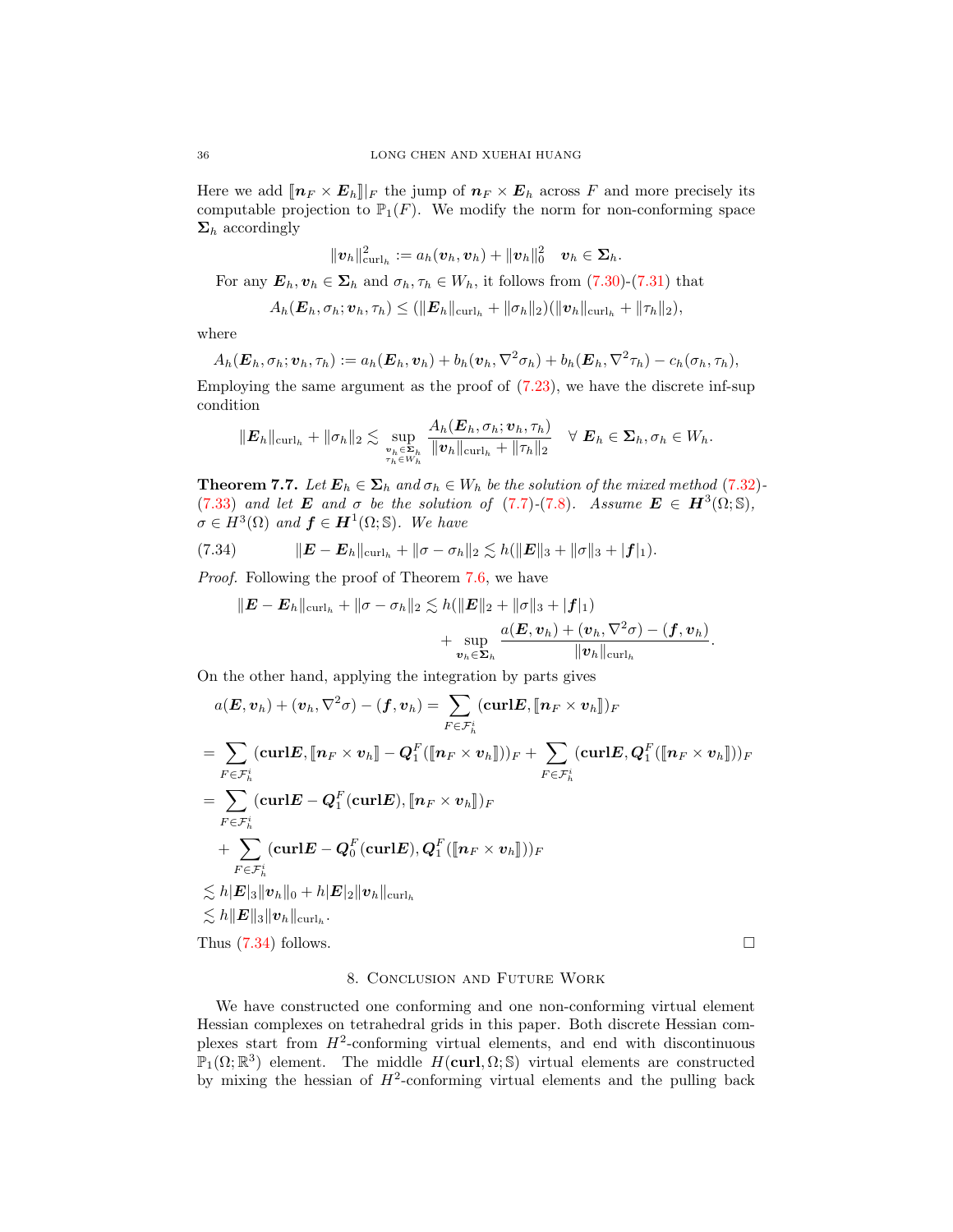of  $H(\text{div}, \Omega; \mathbb{T})$ -conforming finite element through operator sym $(\boldsymbol{x} \times \cdot)$ , which is inspired by the decomposition of the space of symmetric tensors

$$
\mathbb{P}_{k}(K; \mathbb{S}) = \text{hess}\, \mathbb{P}_{k+2}(K) \oplus \text{sym}(\boldsymbol{x} \times \mathbb{P}_{k-1}(K; \mathbb{T})).
$$

The local dimensions of the four spaces in the conforming virtual element Hessian complex are  $(68, 132, 80, 12)$ , while the non-conforming version is  $(28, 92, 80, 12)$ . We have applied these two discrete Hessian complexes to discretize the linearized time-independent Einstein-Bianchi system.

In future work we will explore the following two topics:

- (1) Construct a family of conforming virtual element Hessian complexes on general polyhedral meshes, in which the lowest order virtual element Hessian complex has fewer degrees of freedom;
- (2) Construct a lower order non-conforming finite element or virtual element Hessian complex, which makes the discretization of the linearized Einstein-Bianchi system easily implemented.

#### **REFERENCES**

- <span id="page-36-16"></span>[1] B. Ahmad, A. Alsaedi, F. Brezzi, L. Marini, and A. Russo. Equivalent projectors for virtual element methods. Computers & Mathematics with Applications, 66(3):376–391, 2013.
- <span id="page-36-14"></span>[2] P. Alfeld. A trivariate Clough—Tocher scheme for tetrahedral data. Computer Aided Geometric Design, 1(2):169 – 181, 1984.
- <span id="page-36-15"></span>[3] C. Amrouche, C. Bernardi, M. Dauge, and V. Girault. Vector potentials in three-dimensional non-smooth domains. Math. Methods Appl. Sci., 21(9):823–864, 1998.
- <span id="page-36-5"></span>[4] P. F. Antonietti, L. B. Da Veiga, S. Scacchi, and M. Verani. A  $C<sup>1</sup>$  virtual element method for the Cahn–Hilliard equation with polygonal meshes. SIAM Journal on Numerical Analysis, 54(1):34–56, 2016.
- <span id="page-36-10"></span>[5] J. Argyris, I. Fried, and D. Scharpf. The TUBA family of plate elements for the matrix displacement method. The Aeronautical Journal of the Royal Aeronautical Society, 72:701– 709, 1968.
- <span id="page-36-11"></span>[6] D. N. Arnold. Finite element exterior calculus, volume 93. SIAM, 2018.
- <span id="page-36-13"></span>[7] D. N. Arnold, R. S. Falk, and R. Winther. Finite element exterior calculus, homological techniques, and applications. 2006.
- <span id="page-36-0"></span>[8] D. N. Arnold and K. Hu. Complexes from complexes. https://arxiv.org/abs/2005.12437, 2020.
- <span id="page-36-12"></span>[9] D. N. Arnold and R. Winther. Mixed finite elements for elasticity. Numer. Math., 92(3):401– 419, 2002.
- <span id="page-36-6"></span>[10] L. Beirão da Veiga, F. Dassi, and A. Russo. A  $C<sup>1</sup>$  virtual element method on polyhedral meshes. Comput. Math. Appl., 79(7):1936–1955, 2020.
- <span id="page-36-7"></span>[11] L. Beirão da Veiga, C. Lovadina, and G. Vacca. Divergence free virtual elements for the Stokes problem on polygonal meshes. ESAIM Math. Model. Numer. Anal., 51(2):509–535, 2017.
- <span id="page-36-1"></span>[12] L. Beir˜ao da Veiga, F. Brezzi, A. Cangiani, G. Manzini, L. D. Marini, and A. Russo. Basic principles of virtual element methods. Math. Models Methods Appl. Sci., 23(1):199–214, 2013.
- <span id="page-36-2"></span>[13] L. Beirão da Veiga, F. Brezzi, L. D. Marini, and A. Russo. The hitchhiker's guide to the virtual element method. Math. Models Methods Appl. Sci., 24(8):1541–1573, 2014.
- <span id="page-36-8"></span>[14] L. Beirão da Veiga, F. Brezzi, L. D. Marini, and A. Russo. H(div) and H (curl)-conforming virtual element methods. Numerische Mathematik, 133(2):303–332, 2016.
- <span id="page-36-9"></span>[15] L. Beirão da Veiga, F. Dassi, and G. Vacca. The Stokes complex for virtual elements in three dimensions. Mathematical Models and Methods in Applied Sciences, 30(03):477–512, 2020.
- <span id="page-36-4"></span>[16] M. F. Benedetto, S. Berrone, S. Pieraccini, and S. Scialò. The virtual element method for discrete fracture network simulations. Computer Methods in Applied Mechanics and Engineering, 280:135–156, 2014.
- <span id="page-36-3"></span>[17] F. Brezzi, K. Lipnikov, and V. Simoncini. A family of mimetic finite difference methods on polygonal and polyhedral meshes. Mathematical Models and Methods in Applied Sciences, 15(10):1533–1551, 2005.